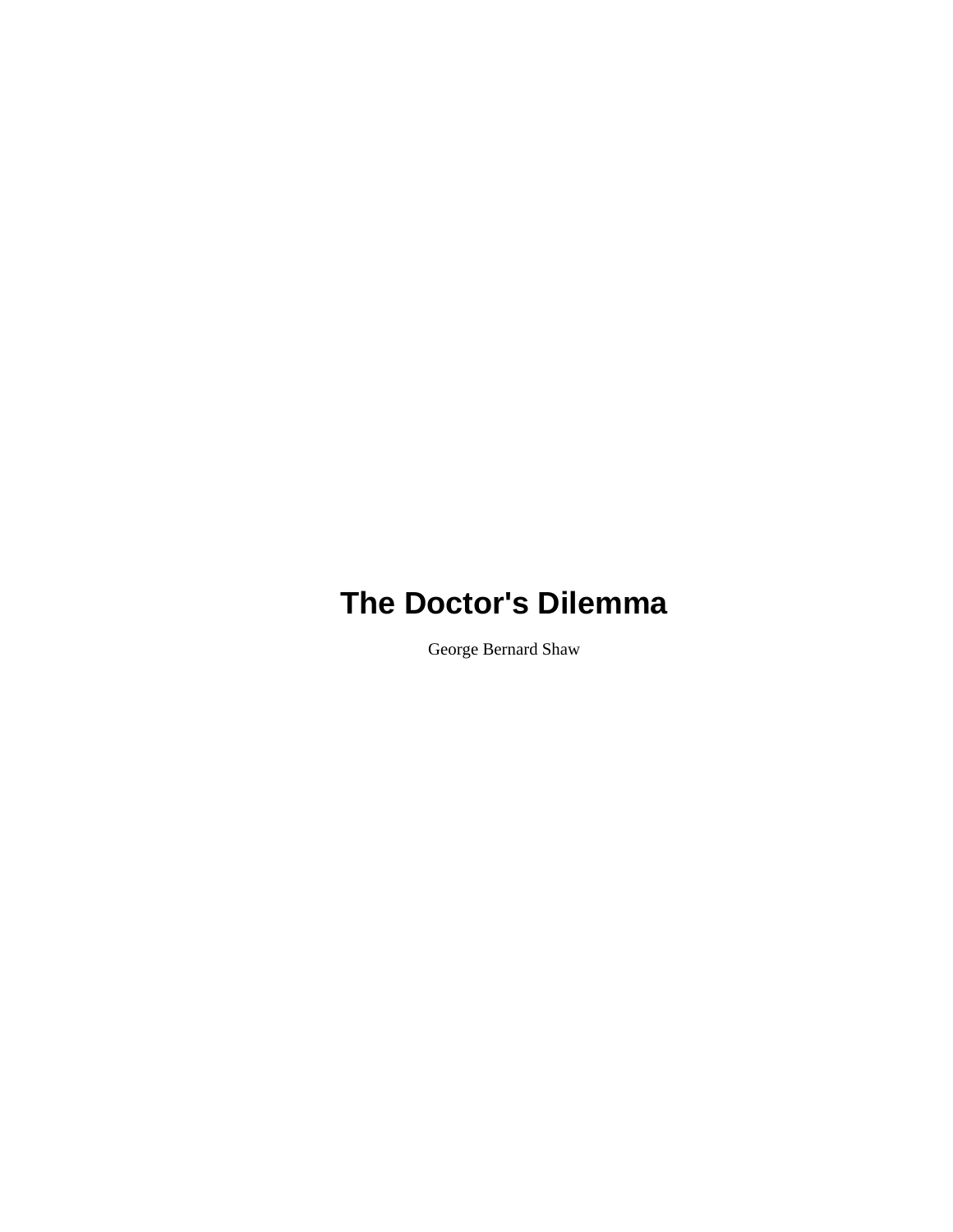# **Table of Contents**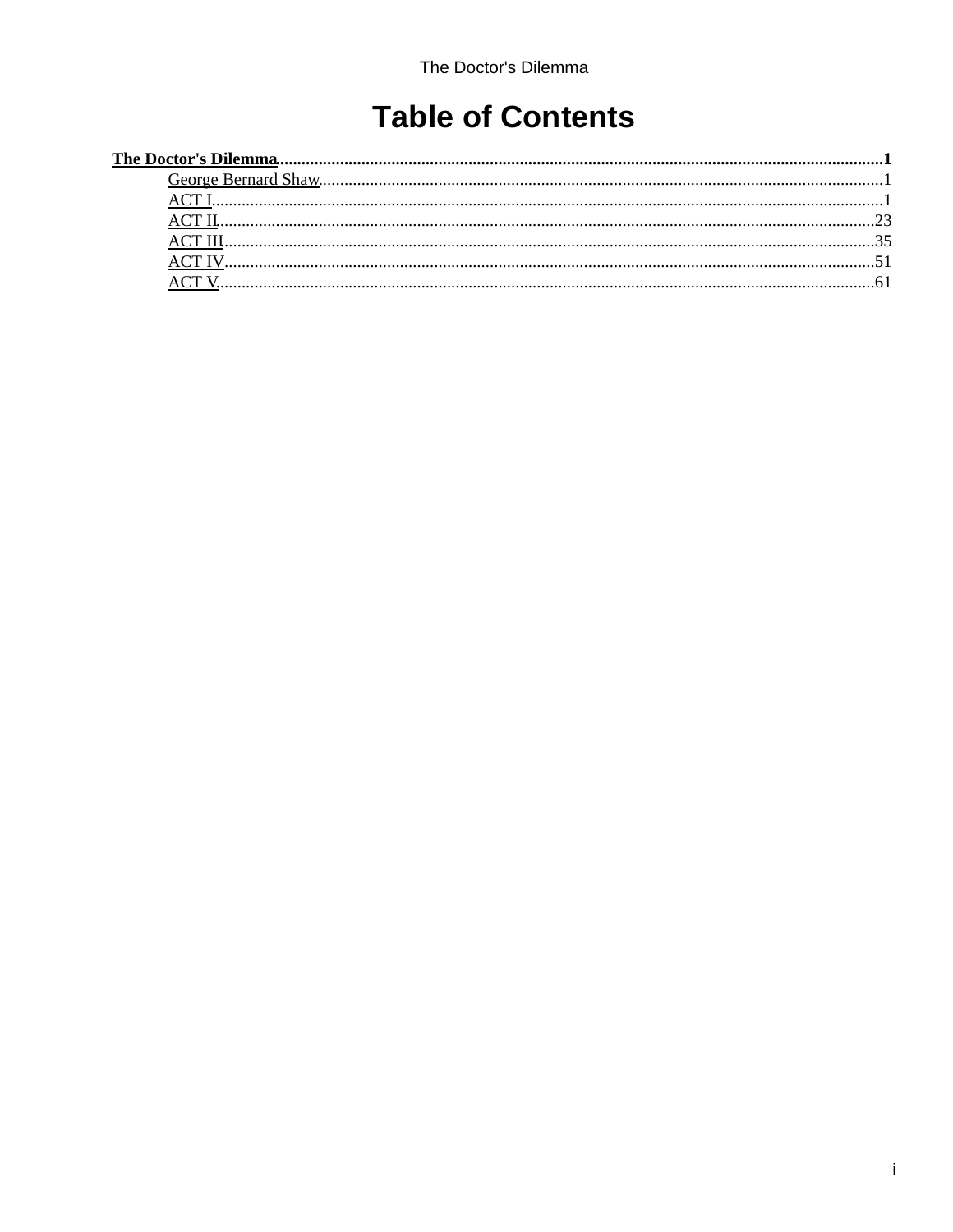## **George Bernard Shaw**

<span id="page-2-1"></span><span id="page-2-0"></span>This page copyright © 2002 Blackmask Online.

http://www.blackmask.com

|--|--|

- [ACT II](#page-24-0)
- [ACT III](#page-36-0)
- [ACT IV](#page-52-0)
- [ACT V](#page-62-0)

This etext was produced by Eve Sobol, South Bend, Indiana, USA

TRANSCRIBER'S NOTE: The edition from which this play was taken was printed with no contractions, thus "we've" is written as "weve", "hadn't" as "hadnt", etc. There is no trailing period after Mr, Dr, etc., and "show" is spelt "shew", "Shakespeare" is Shakespear.

I am grateful to Hesba Stretton, the authoress of "Jessica's First Prayer," for permission to use the title of one of her stories for this play.

## **ACT I**

<span id="page-2-2"></span>On the 15th June 1903, in the early forenoon, a medical student, surname Redpenny, Christian name unknown and of no importance, sits at work in a doctor's consulting−room. He devils for the doctor by answering his letters, acting as his domestic laboratory assistant, and making himself indispensable generally, in return for unspecified advantages involved by intimate intercourse with a leader of his profession, and amounting to an informal apprenticeship and a temporary affiliation. Redpenny is not proud, and will do anything he is asked without reservation of his personal dignity if he is asked in a fellow−creaturely way. He is a wide−open−eyed, ready, credulous, friendly, hasty youth, with his hair and clothes in reluctant transition from the untidy boy to the tidy doctor.

Redpenny is interrupted by the entrance of an old serving−woman who has never known the cares, the preoccupations, the responsibilities, jealousies, and anxieties of personal beauty. She has the complexion of a never−washed gypsy, incurable by any detergent; and she has, not a regular beard and moustaches, which could at least be trimmed and waxed into a masculine presentableness, but a whole crop of small beards and moustaches, mostly springing from moles all over her face. She carries a duster and toddles about meddlesomely, spying out dust so diligently that whilst she is flicking off one speck she is already looking elsewhere for another. In conversation she has the same trick, hardly ever looking at the person she is addressing except when she is excited. She has only one manner, and that is the manner of an old family nurse to a child just after it has learnt to walk. She has used her ugliness to secure indulgences unattainable by Cleopatra or Fair Rosamund, and has the further great advantage over them that age increases her qualification instead of impairing it. Being an industrious, agreeable, and popular old soul, she is a walking sermon on the vanity of feminine prettiness. Just as Redpenny has no discovered Christian name, she has no discovered surname, and is known throughout the doctors' quarter between Cavendish Square and the Marylebone Road simply as Emmy.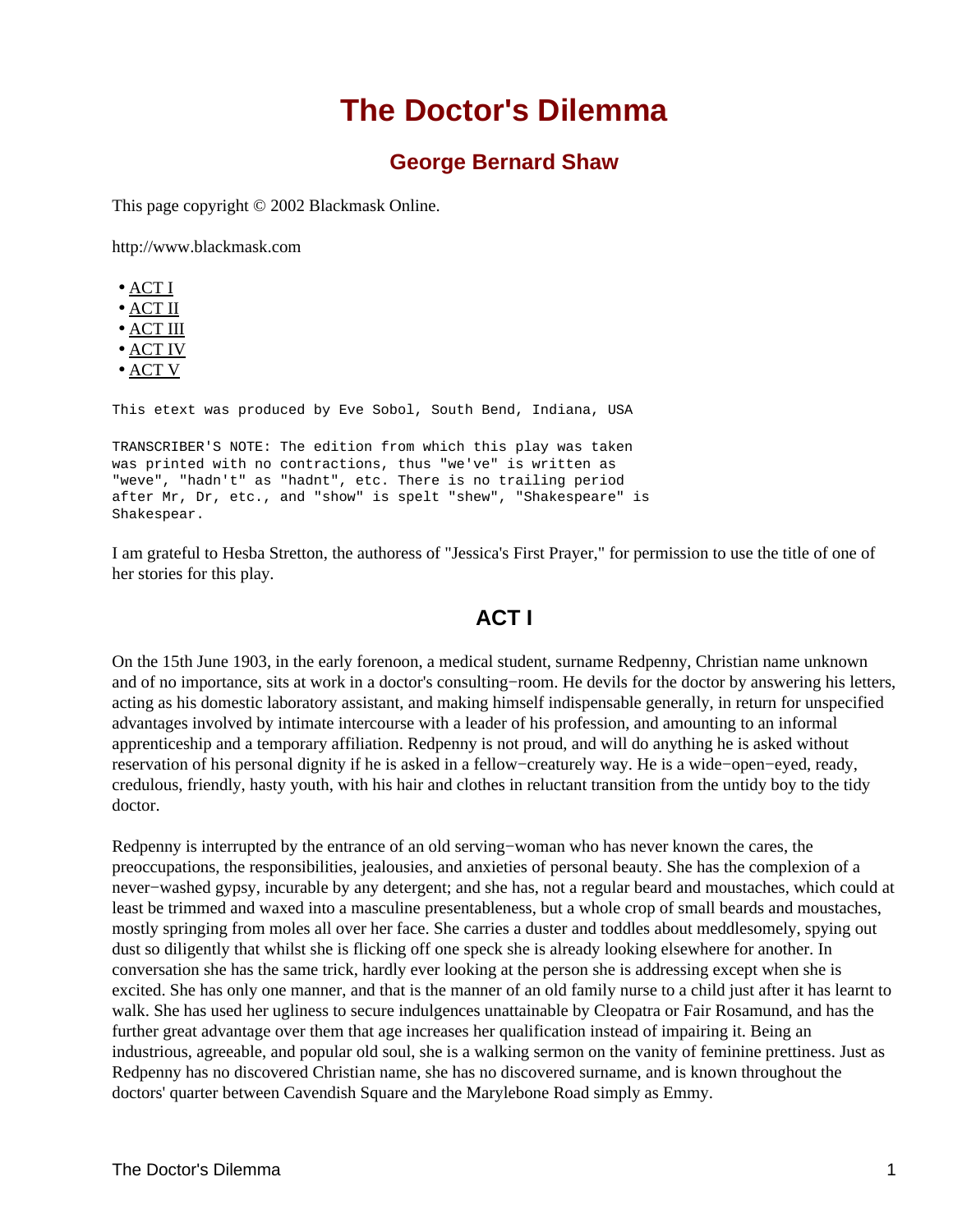The consulting−room has two windows looking on Queen Anne Street. Between the two is a marble−topped console, with haunched gilt legs ending in sphinx claws. The huge pier−glass which surmounts it is mostly disabled from reflection by elaborate painting on its surface of palms, ferns, lilies, tulips, and sunflowers. The adjoining wall contains the fireplace, with two arm−chairs before it. As we happen to face the corner we see nothing of the other two walls. On the right of the fireplace, or rather on the right of any person facing the fireplace, is the door. On its left is the writing−table at which Redpenny sits. It is an untidy table with a microscope, several test tubes, and a spirit lamp standing up through its litter of papers. There is a couch in the middle of the room, at right angles to the console, and parallel to the fireplace. A chair stands between the couch and the windowed wall. The windows have green Venetian blinds and rep curtains; and there is a gasalier; but it is a convert to electric lighting. The wall paper and carpets are mostly green, coeval with the gasalier and the Venetian blinds. The house, in fact, was so well furnished in the middle of the XIXth century that it stands unaltered to this day and is still quite presentable.

**EMMY** [entering and immediately beginning to dust the couch] Theres a lady bothering me to see the doctor.

**REDPENNY** [distracted by the interruption] Well, she cant see the doctor. Look here: whats the use of telling you that the doctor cant take any new patients, when the moment a knock comes to the door, in you bounce to ask whether he can see somebody?

**EMMY**. Who asked you whether he could see somebody?

**REDPENNY**. You did.

**EMMY**. I said theres a lady bothering me to see the doctor. That isnt asking. Its telling.

**REDPENNY**. Well, is the lady bothering you any reason for you to come bothering me when I'm busy?

**EMMY**. Have you seen the papers?

**REDPENNY**. No.

**EMMY**. Not seen the birthday honors?

**REDPENNY** [beginning to swear] What the

**EMMY**. Now, now, ducky!

**REDPENNY**. What do you suppose I care about the birthday honors? Get out of this with your chattering. Dr Ridgeon will be down before I have these letters ready. Get out.

**EMMY**. Dr Ridgeon wont never be down any more, young man.

She detects dust on the console and is down on it immediately.

**REDPENNY** [jumping up and following her] What?

**EMMY**. He's been made a knight. Mind you dont go Dr Ridgeoning him in them letters. Sir Colenso Ridgeon is to be his name now.

**REDPENNY**. I'm jolly glad.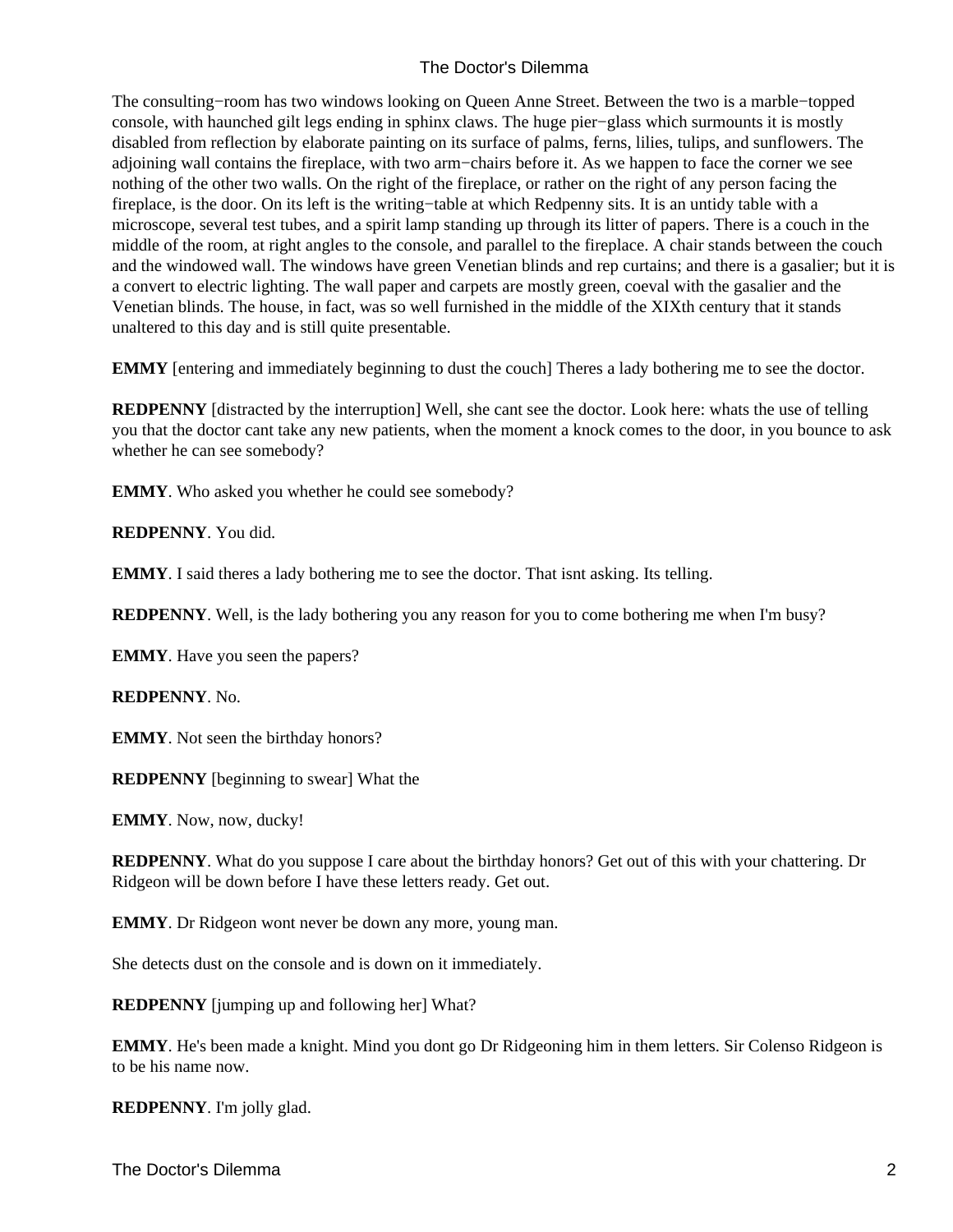**EMMY**. I never was so taken aback. I always thought his great discoveries was fudge (let alone the mess of them) with his drops of blood and tubes full of Maltese fever and the like. Now he'll have a rare laugh at me.

**REDPENNY**. Serve you right! It was like your cheek to talk to him about science. [He returns to his table and resumes his writing].

**EMMY**. Oh, I dont think much of science; and neither will you when youve lived as long with it as I have. Whats on my mind is answering the door. Old Sir Patrick Cullen has been here already and left first congratulations hadnt time to come up on his way to the hospital, but was determined to be first coming back, he said. All the rest will be here too: the knocker will be going all day. What Im afraid of is that the doctor'll want a footman like all the rest, now that he's Sir Colenso. Mind: dont you go putting him up to it, ducky; for he'll never have any comfort with anybody but me to answer the door. I know who to let in and who to keep out. And that reminds me of the poor lady. I think he ought to see her. Shes just the kind that puts him in a good temper. [She dusts Redpenny's papers].

**REDPENNY**. I tell you he cant see anybody. Do go away, Emmy. How can I work with you dusting all over me like this?

**EMMY**. I'm not hindering you working if you call writing letters working. There goes the bell. [She looks out of the window]. A doctor's carriage. Thats more congratulations. [She is going out when Sir Colenso Ridgeon enters]. Have you finished your two eggs, sonny?

#### **RIDGEON**. Yes.

**EMMY**. Have you put on your clean vest?

#### **RIDGEON**. Yes.

**EMMY**. Thats my ducky diamond! Now keep yourself tidy and dont go messing about and dirtying your hands: the people are coming to congratulate you. [She goes out].

Sir Colenso Ridgeon is a man of fifty who has never shaken off his youth. He has the off−handed manner and the little audacities of address which a shy and sensitive man acquires in breaking himself in to intercourse with all sorts and conditions of men. His face is a good deal lined; his movements are slower than, for instance, Redpenny's; and his flaxen hair has lost its lustre; but in figure and manner he is more the young man than the titled physician. Even the lines in his face are those of overwork and restless scepticism, perhaps partly of curiosity and appetite, rather than of age. Just at present the announcement of his knighthood in the morning papers makes him specially self− conscious, and consequently specially off−hand with Redpenny.

**RIDGEON**. Have you seen the papers? Youll have to alter the name in the letters if you havnt.

**REDPENNY**. Emmy has just told me. I'm awfully glad. I

**RIDGEON**. Enough, young man, enough. You will soon get accustomed to it.

**REDPENNY**. They ought to have done it years ago.

**RIDGEON**. They would have; only they couldnt stand Emmy opening the door, I daresay.

**EMMY** [at the door, announcing] Dr Shoemaker. [She withdraws].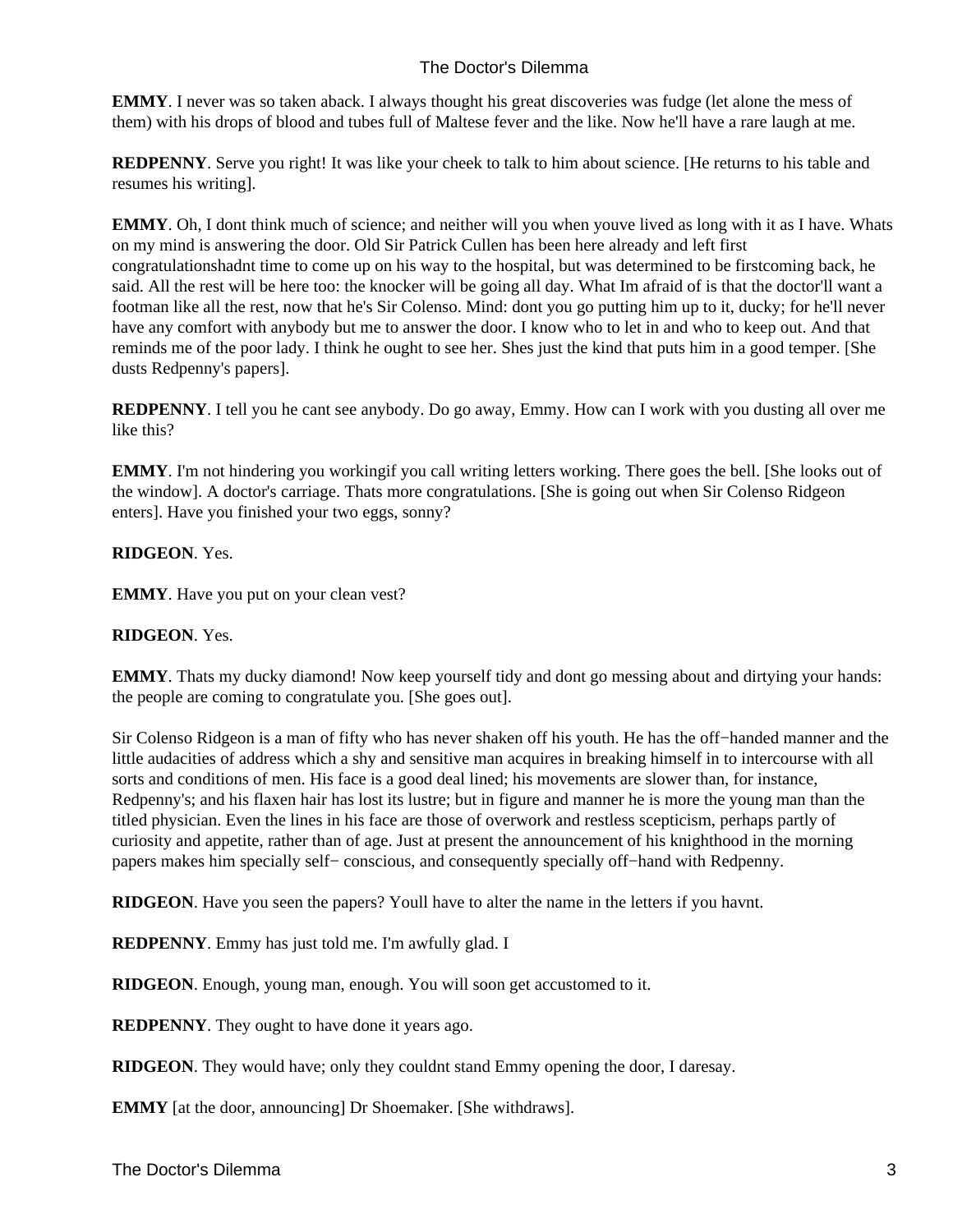A middle−aged gentleman, well dressed, comes in with a friendly but propitiatory air, not quite sure of his reception. His combination of soft manners and responsive kindliness, with a certain unseizable reserve and a familiar yet foreign chiselling of feature, reveal the Jew: in this instance the handsome gentlemanly Jew, gone a little pigeon−breasted and stale after thirty, as handsome young Jews often do, but still decidedly good−looking.

**THE GENTLEMAN** . Do you remember me? Schutzmacher. University College school and Belsize Avenue. Loony Schutzmacher, you know.

**RIDGEON**. What! Loony! [He shakes hands cordially]. Why, man, I thought you were dead long ago. Sit down. [Schutzmacher sits on the couch: Ridgeon on the chair between it and the window]. Where have you been these thirty years?

**SCHUTZMACHER**. In general practice, until a few months ago. I've retired.

**RIDGEON**. Well done, Loony! I wish I could afford to retire. Was your practice in London?

#### **SCHUTZMACHER**. No.

**RIDGEON**. Fashionable coast practice, I suppose.

**SCHUTZMACHER**. How could I afford to buy a fashionable practice? I hadnt a rap. I set up in a manufacturing town in the midlands in a little surgery at ten shillings a week.

**RIDGEON**. And made your fortune?

**SCHUTZMACHER**. Well, I'm pretty comfortable. I have a place in Hertfordshire besides our flat in town. If you ever want a quiet Saturday to Monday, I'll take you down in my motor at an hours notice.

**RIDGEON**. Just rolling in money! I wish you rich g.p.'s would teach me how to make some. Whats the secret of it?

**SCHUTZMACHER.** Oh, in my case the secret was simple enough, though I suppose I should have got into trouble if it had attracted any notice. And I'm afraid you'll think it rather infra dig.

**RIDGEON**. Oh, I have an open mind. What was the secret?

**SCHUTZMACHER**. Well, the secret was just two words.

**RIDGEON**. Not Consultation Free, was it?

**SCHUTZMACHER** [shocked] No, no. Really!

**RIDGEON** [apologetic] Of course not. I was only joking.

**SCHUTZMACHER.** My two words were simply Cure Guaranteed.

**RIDGEON** [admiring] Cure Guaranteed!

**SCHUTZMACHER**. Guaranteed. After all, thats what everybody wants from a doctor, isnt it?

**RIDGEON**. My dear loony, it was an inspiration. Was it on the brass plate?

The Doctor's Dilemma 4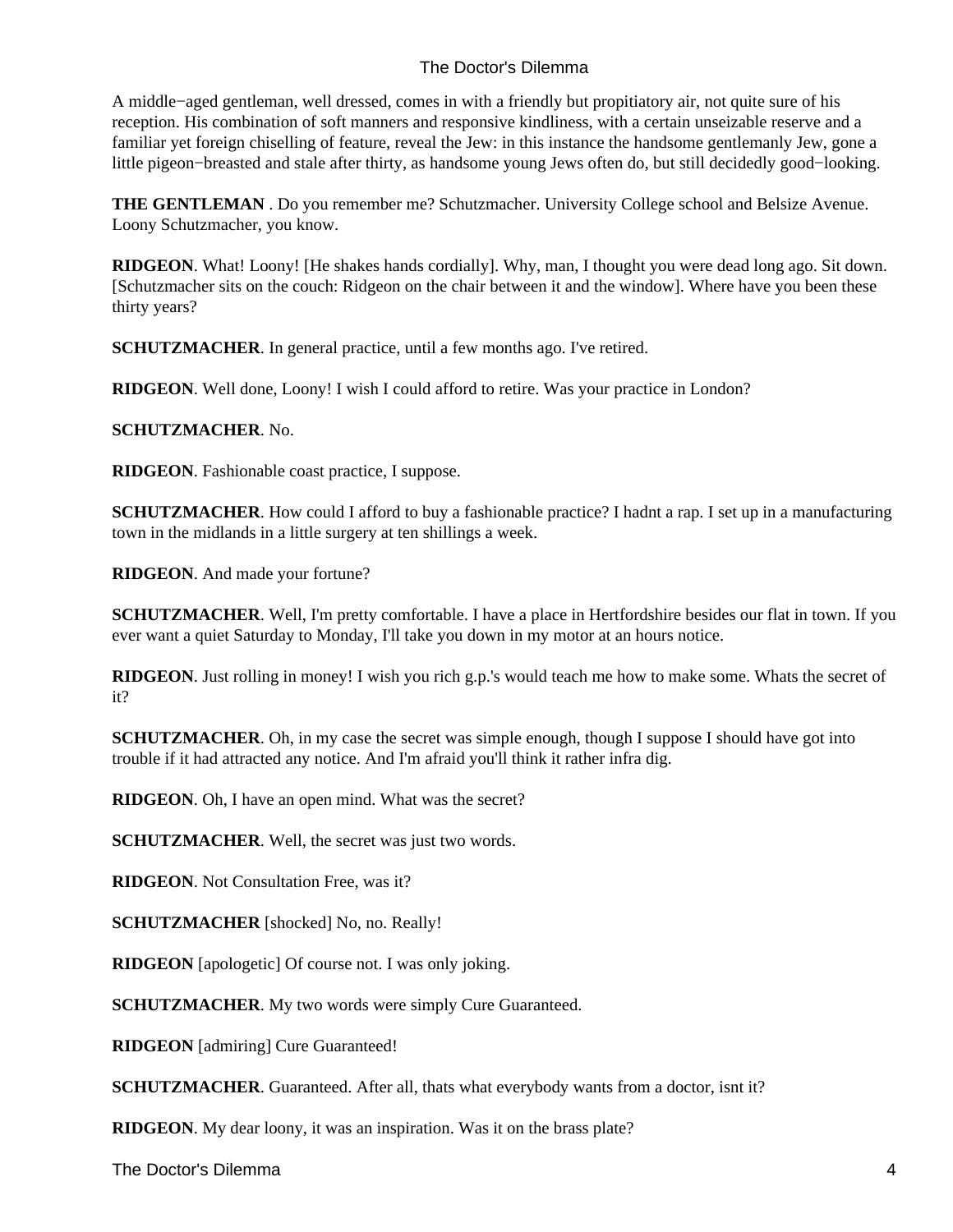**SCHUTZMACHER**. There was no brass plate. It was a shop window: red, you know, with black lettering. Doctor Leo Schutzmacher, L.R.C.P.M.R.C.S. Advice and medicine sixpence. Cure Guaranteed.

**RIDGEON**. And the guarantee proved sound nine times out of ten, eh?

**SCHUTZMACHER** [rather hurt at so moderate an estimate] Oh, much oftener than that. You see, most people get well all right if they are careful and you give them a little sensible advice. And the medicine really did them good. Parrish's Chemical Food: phosphates, you know. One tablespoonful to a twelve−ounce bottle of water: nothing better, no matter what the case is.

**RIDGEON**. Redpenny: make a note of Parrish's Chemical Food.

**SCHUTZMACHER**. I take it myself, you know, when I feel run down. Good−bye. You dont mind my calling, do you? Just to congratulate you.

**RIDGEON**. Delighted, my dear Loony. Come to lunch on Saturday next week. Bring your motor and take me down to Hertford.

**SCHUTZMACHER**. I will. We shall be delighted. Thank you. Good−bye. [He goes out with Ridgeon, who returns immediately].

**REDPENNY**. Old Paddy Cullen was here before you were up, to be the first to congratulate you.

**RIDGEON**. Indeed. Who taught you to speak of Sir Patrick Cullen as old Paddy Cullen, you young ruffian?

**REDPENNY**. You never call him anything else.

**RIDGEON**. Not now that I am Sir Colenso. Next thing, you fellows will be calling me old Colly Ridgeon.

**REDPENNY**. We do, at St. Anne's.

**RIDGEON**. Yach! Thats what makes the medical student the most disgusting figure in modern civilization. No veneration, no manners no

**EMMY** [at the door, announcing]. Sir Patrick Cullen. [She retires].

Sir Patrick Cullen is more than twenty years older than Ridgeon, not yet quite at the end of his tether, but near it and resigned to it. His name, his plain, downright, sometimes rather arid common sense, his large build and stature, the absence of those odd moments of ceremonial servility by which an old English doctor sometimes shews you what the status of the profession was in England in his youth, and an occasional turn of speech, are Irish; but he has lived all his life in England and is thoroughly acclimatized. His manner to Ridgeon, whom he likes, is whimsical and fatherly: to others he is a little gruff and uninviting, apt to substitute more or less expressive grunts for articulate speech, and generally indisposed, at his age, to make much social effort. He shakes Ridgeon's hand and beams at him cordially and jocularly.

**SIR PATRICK**. Well, young chap. Is your hat too small for you, eh?

**RIDGEON**. Much too small. I owe it all to you.

**SIR PATRICK**. Blarney, my boy. Thank you all the same. [He sits in one of the arm−chairs near the fireplace. Ridgeon sits on the couch]. Ive come to talk to you a bit. [To Redpenny] Young man: get out.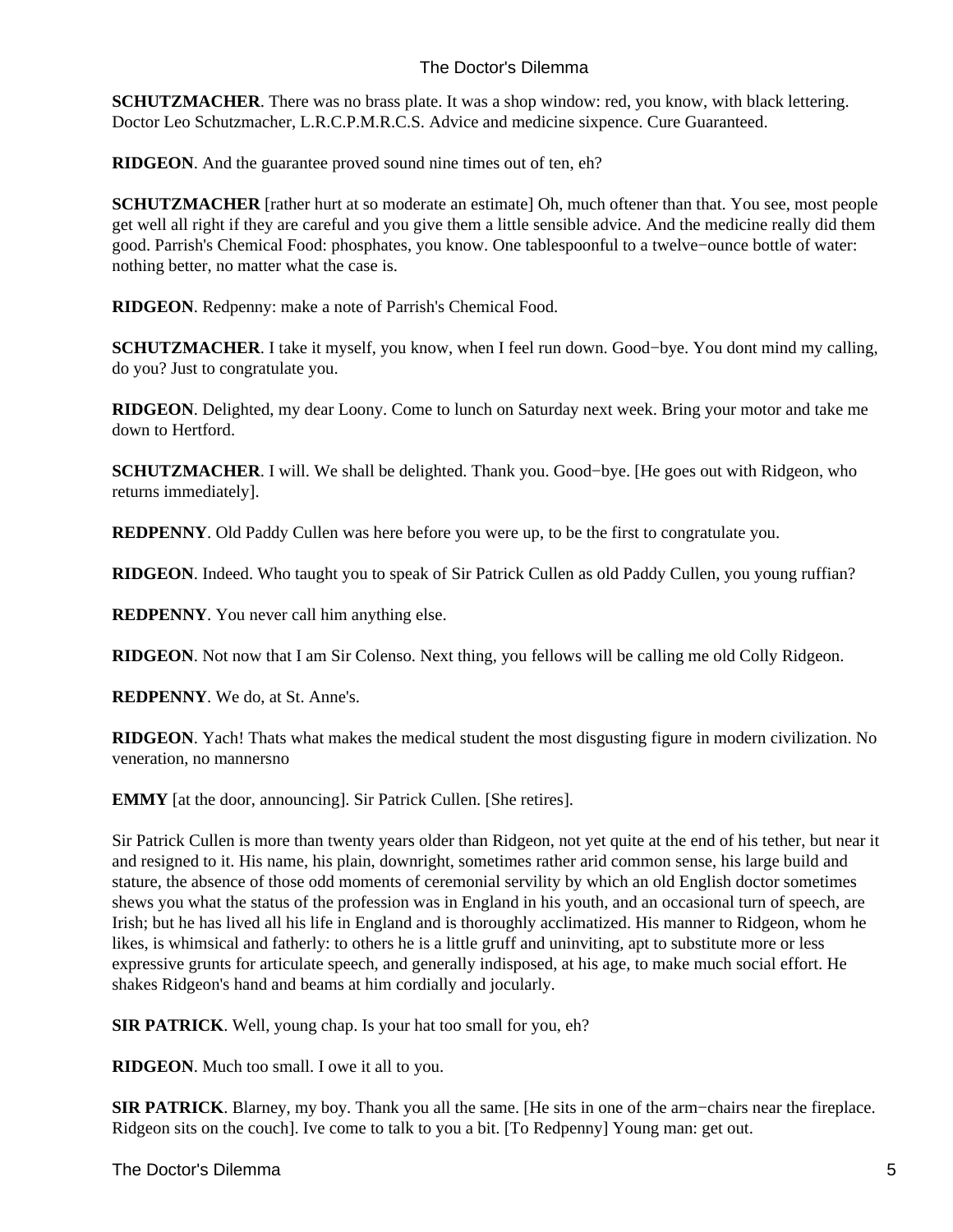**REDPENNY**. Certainly, Sir Patrick [He collects his papers and makes for the door].

**SIR PATRICK**. Thank you. Thats a good lad. [Redpenny vanishes]. They all put up with me, these young chaps, because I'm an old man, a real old man, not like you. Youre only beginning to give yourself the airs of age. Did you ever see a boy cultivating a moustache? Well, a middle−aged doctor cultivating a grey head is much the same sort of spectacle.

**RIDGEON**. Good Lord! yes: I suppose so. And I thought that the days of my vanity were past. Tell me at what age does a man leave off being a fool?

**SIR PATRICK**. Remember the Frenchman who asked his grandmother at what age we get free from the temptations of love. The old woman said she didn't know. [Ridgeon laughs]. Well, I make you the same answer. But the world's growing very interesting to me now, Colly.

**RIDGEON**. You keep up your interest in science, do you?

**SIR PATRICK**. Lord! yes. Modern science is a wonderful thing. Look at your great discovery! Look at all the great discoveries! Where are they leading to? Why, right back to my poor dear old father's ideas and discoveries. He's been dead now over forty years. Oh, it's very interesting.

**RIDGEON**. Well, theres nothing like progress, is there?

**SIR PATRICK**. Dont misunderstand me, my boy. I'm not belittling your discovery. Most discoveries are made regularly every fifteen years; and it's fully a hundred and fifty since yours was made last. Thats something to be proud of. But your discovery's not new. It's only inoculation. My father practised inoculation until it was made criminal in eighteen−forty. That broke the poor old man's heart, Colly: he died of it. And now it turns out that my father was right after all. Youve brought us back to inoculation.

**RIDGEON**. I know nothing about smallpox. My line is tuberculosis and typhoid and plague. But of course the principle of all vaccines is the same.

**SIR PATRICK**. Tuberculosis? M−m−m−m! Youve found out how to cure consumption, eh?

**RIDGEON**. I believe so.

**SIR PATRICK**. Ah yes. It's very interesting. What is it the old cardinal says in Browning's play? "I have known four and twenty leaders of revolt." Well, Ive known over thirty men that found out how to cure consumption. Why do people go on dying of it, Colly? Devilment, I suppose. There was my father's old friend George Boddington of Sutton Coldfield. He discovered the open−air cure in eighteen−forty. He was ruined and driven out of his practice for only opening the windows; and now we wont let a consumptive patient have as much as a roof over his head. Oh, it's very VERY interesting to an old man.

**RIDGEON**. You old cynic, you dont believe a bit in my discovery.

**SIR PATRICK**. No, no: I dont go quite so far as that, Colly. But still, you remember Jane Marsh?

**RIDGEON**. Jane Marsh? No.

**SIR PATRICK**. You dont!

**RIDGEON**. No.

The Doctor's Dilemma 6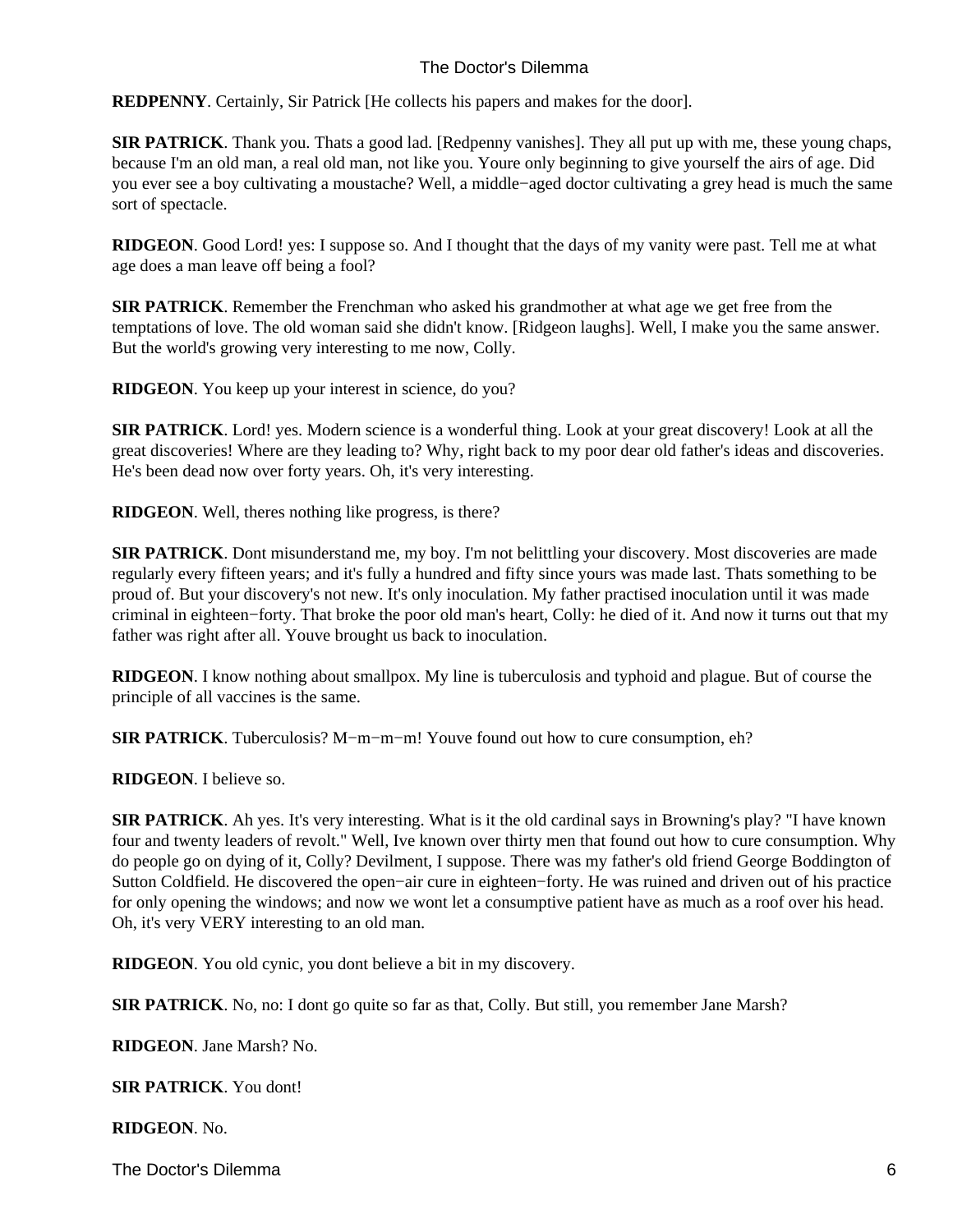**SIR PATRICK**. You mean to tell me you dont remember the woman with the tuberculosis ulcer on her arm?

**RIDGEON** [enlightened] Oh, your washerwoman's daughter. Was her name Jane Marsh? I forgot.

**SIR PATRICK**. Perhaps youve forgotten also that you undertook to cure her with Koch's tuberculin.

**RIDGEON**. And instead of curing her, it rotted her arm right off. Yes: I remember. Poor Jane! However, she makes a good living out of that arm now by shewing it at medical lectures.

**SIR PATRICK**. Still, that wasnt quite what you intended, was it?

**RIDGEON**. I took my chance of it.

**SIR PATRICK**. Jane did, you mean.

**RIDGEON**. Well, it's always the patient who has to take the chance when an experiment is necessary. And we can find out nothing without experiment.

**SIR PATRICK**. What did you find out from Jane's case?

**RIDGEON**. I found out that the inoculation that ought to cure sometimes kills.

**SIR PATRICK**. I could have told you that. Ive tried these modern inoculations a bit myself. Ive killed people with them; and Ive cured people with them; but I gave them up because I never could tell which I was going to do.

**RIDGEON** [taking a pamphlet from a drawer in the writing−table and handing it to him] Read that the next time you have an hour to spare; and youll find out why.

**SIR PATRICK** [grumbling and fumbling for his spectacles] Oh, bother your pamphlets. Whats the practice of it? [Looking at the pamphlet] Opsonin? What the devil is opsonin?

**RIDGEON**. Opsonin is what you butter the disease germs with to make your white blood corpuscles eat them. [He sits down again on the couch].

**SIR PATRICK**. Thats not new. Ive heard this notion that the white corpuscles what is it that whats his name? Metchnikoff calls them?

**RIDGEON**. Phagocytes.

**SIR PATRICK**. Aye, phagocytes: yes, yes, yes. Well, I heard this theory that the phagocytes eat up the disease germs years ago: long before you came into fashion. Besides, they dont always eat them.

**RIDGEON**. They do when you butter them with opsonin.

**SIR PATRICK**. Gammon.

**RIDGEON**. No: it's not gammon. What it comes to in practice is this. The phagocytes wont eat the microbes unless the microbes are nicely buttered for them. Well, the patient manufactures the butter for himself all right; but my discovery is that the manufacture of that butter, which I call opsonin, goes on in the system by ups and downs Nature being always rhythmical, you know and that what the inoculation does is to stimulate the ups or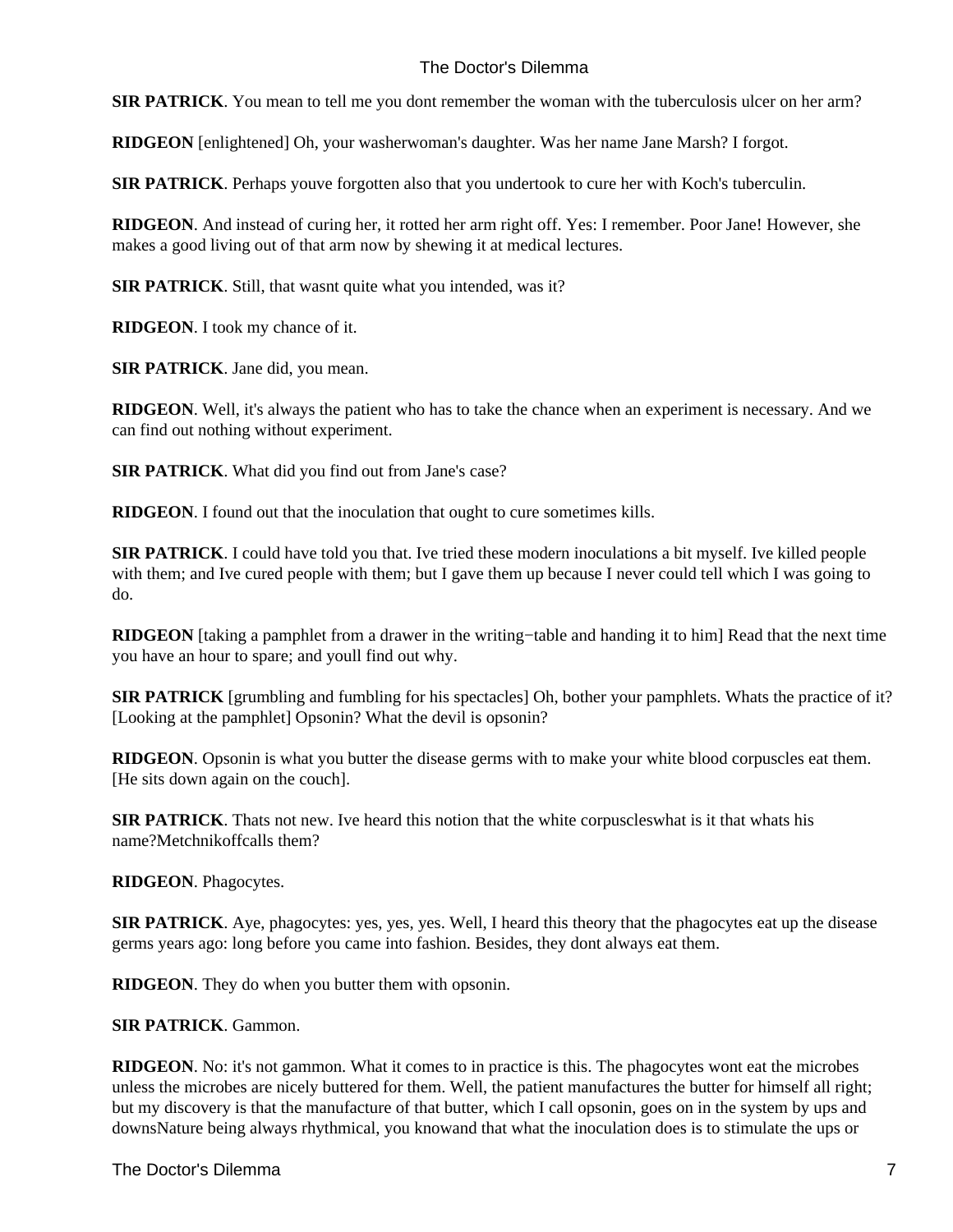downs, as the case may be. If we had inoculated Jane Marsh when her butter factory was on the up−grade, we should have cured her arm. But we got in on the downgrade and lost her arm for her. I call the up−grade the positive phase and the down−grade the negative phase. Everything depends on your inoculating at the right moment. Inoculate when the patient is in the negative phase and you kill: inoculate when the patient is in the positive phase and you cure.

**SIR PATRICK**. And pray how are you to know whether the patient is in the positive or the negative phase?

**RIDGEON**. Send a drop of the patient's blood to the laboratory at St. Anne's; and in fifteen minutes I'll give you his opsonin index in figures. If the figure is one, inoculate and cure: if it's under point eight, inoculate and kill. Thats my discovery: the most important that has been made since Harvey discovered the circulation of the blood. My tuberculosis patients dont die now.

**SIR PATRICK**. And mine do when my inoculation catches them in the negative phase, as you call it. Eh?

**RIDGEON**. Precisely. To inject a vaccine into a patient without first testing his opsonin is as near murder as a respectable practitioner can get. If I wanted to kill s man I should kill him that way.

**EMMY** [looking in] Will you see a lady that wants her husband's lungs cured?

**RIDGEON** [impatiently] No. Havnt I told you I will see nobody?[To Sir Patrick] I live in a state of siege ever since it got about that I'm a magician who can cure consumption with a drop of serum. [To Emmy] Dont come to me again about people who have no appointments. I tell you I can see nobody.

**EMMY**. Well, I'll tell her to wait a bit.

**RIDGEON** [furious] Youll tell her I cant see her, and send her away: do you hear?

**EMMY** [unmoved] Well, will you see Mr Cutler Walpole? He dont want a cure: he only wants to congratulate you.

**RIDGEON**. Of course. Shew him up. [She turns to go]. Stop. [To Sir Patrick] I want two minutes more with you between ourselves. [To Emmy] Emmy: ask Mr. Walpole to wait just two minutes, while I finish a consultation.

**EMMY**. Oh, he'll wait all right. He's talking to the poor lady. [She goes out].

**SIR PATRICK**. Well? what is it?

**RIDGEON**. Dont laugh at me. I want your advice.

**SIR PATRICK**. Professional advice?

**RIDGEON**. Yes. Theres something the matter with me. I dont know what it is.

**SIR PATRICK**. Neither do I. I suppose youve been sounded.

**RIDGEON**. Yes, of course. Theres nothing wrong with any of the organs: nothing special, anyhow. But I have a curious aching: I dont know where: I cant localize it. Sometimes I think it's my heart: sometimes I suspect my spine. It doesnt exactly hurt me; but it unsettles me completely. I feel that something is going to happen. And there are other symptoms. Scraps of tunes come into my head that seem to me very pretty, though theyre quite commonplace.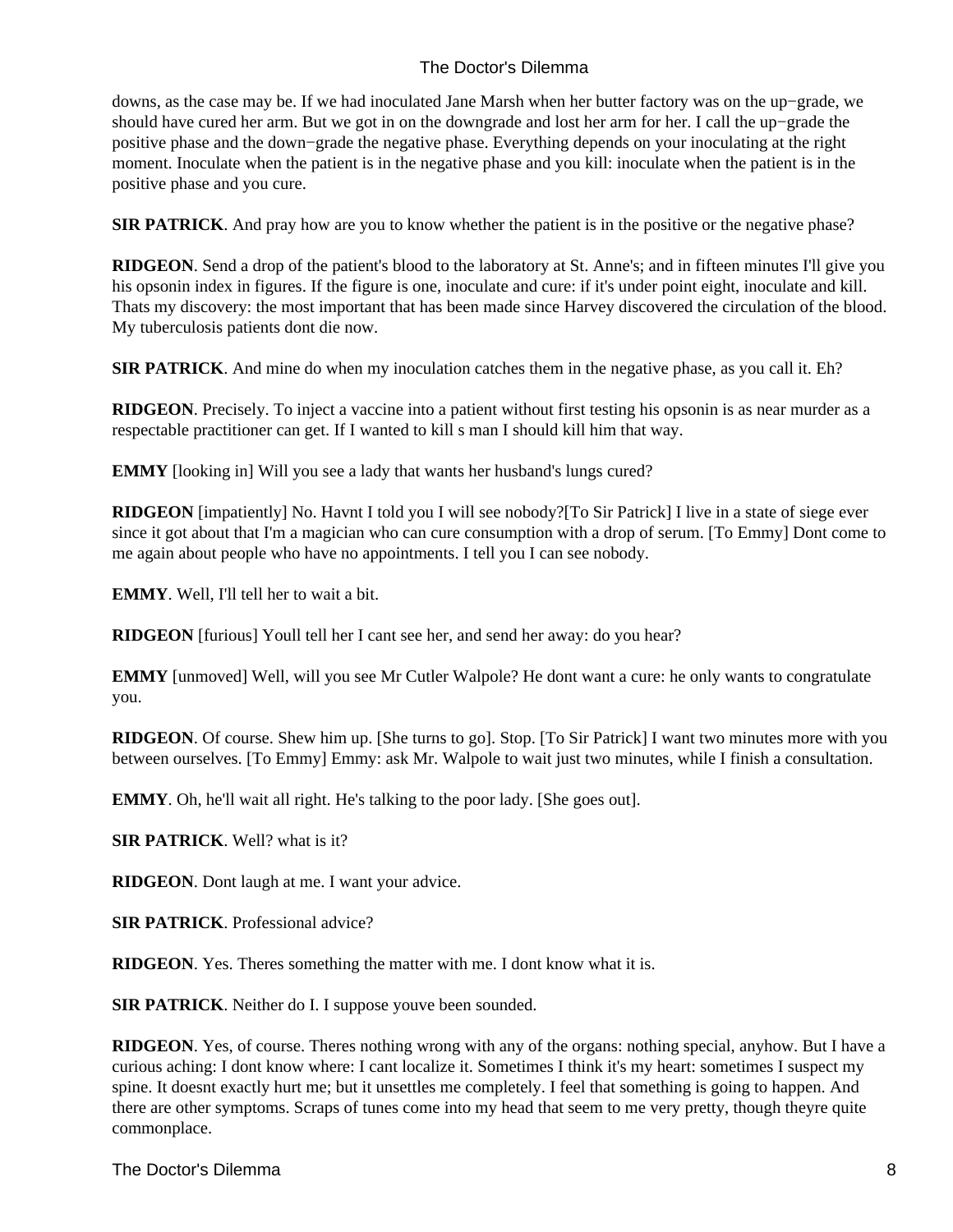**SIR PATRICK**. Do you hear voices?

**RIDGEON**. No.

**SIR PATRICK**. I'm glad of that. When my patients tell me that theyve made a greater discovery than Harvey, and that they hear voices, I lock them up.

**RIDGEON**. You think I'm mad! Thats just the suspicion that has come across me once or twice. Tell me the truth: I can bear it.

**SIR PATRICK**. Youre sure there are no voices?

**RIDGEON**. Quite sure.

**SIR PATRICK**. Then it's only foolishness.

**RIDGEON**. Have you ever met anything like it before in your practice?

**SIR PATRICK**. Oh, yes: often. It's very common between the ages of seventeen and twenty−two. It sometimes comes on again at forty or thereabouts. Youre a bachelor, you see. It's not seriousif youre careful.

**RIDGEON**. About my food?

**SIR PATRICK**. No: about your behavior. Theres nothing wrong with your spine; and theres nothing wrong with your heart; but theres something wrong with your common sense. Youre not going to die; but you may be going to make a fool of yourself. So be careful.

**RIDGEON**. I sec you dont believe in my discovery. Well, sometimes I dont believe in it myself. Thank you all the same. Shall we have Walpole up?

**SIR PATRICK**. Oh, have him up. [Ridgeon rings]. He's a clever operator, is Walpole, though he's only one of your chloroform surgeons. In my early days, you made your man drunk; and the porters and students held him down; and you had to set your teeth and finish the job fast. Nowadays you work at your ease; and the pain doesn't come until afterwards, when youve taken your cheque and rolled up your bag and left the house. I tell you, Colly, chloroform has done a lot of mischief. It's enabled every fool to be a surgeon.

**RIDGEON** [to Emmy, who answers the bell] Shew Mr Walpole up.

**EMMY**. He's talking to the lady.

**RIDGEON** [exasperated] Did I not tell you

Emmy goes out without heeding him. He gives it up, with a shrug, and plants himself with his back to the console, leaning resignedly against it.

**SIR PATRICK**. I know your Cutler Walpoles and their like. Theyve found out that a man's body's full of bits and scraps of old organs he has no mortal use for. Thanks to chloroform, you can cut half a dozen of them out without leaving him any the worse, except for the illness and the guineas it costs him. I knew the Walpoles well fifteen years ago. The father used to snip off the ends of people's uvulas for fifty guineas, and paint throats with caustic every day for a year at two guineas a time. His brother− in−law extirpated tonsils for two hundred guineas until he took up women's cases at double the fees. Cutler himself worked hard at anatomy to find something fresh to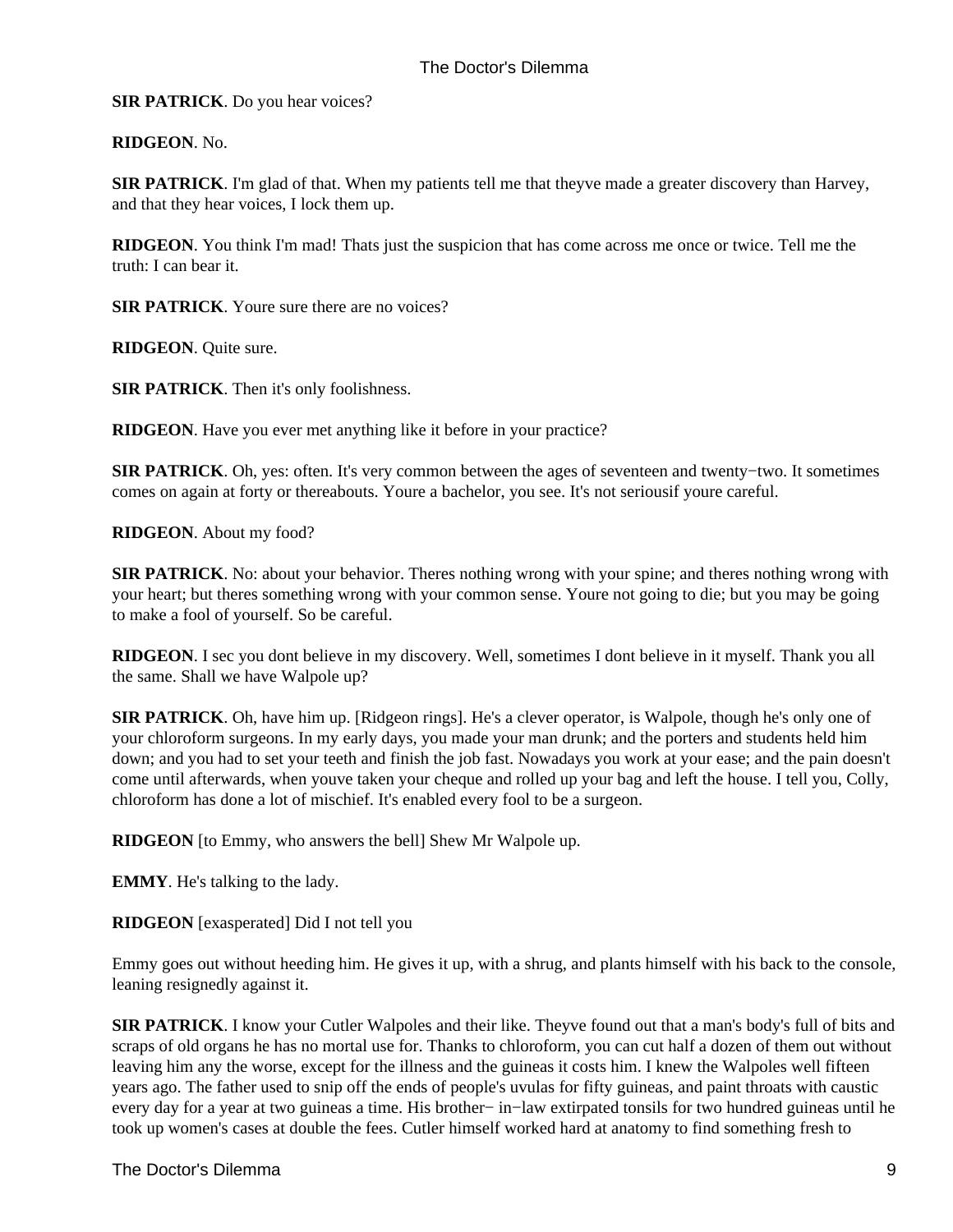operate on; and at last he got hold of something he calls the nuciform sac, which he's made quite the fashion. People pay him five hundred guineas to cut it out. They might as well get their hair cut for all the difference it makes; but I suppose they feel important after it. You cant go out to dinner now without your neighbor bragging to you of some useless operation or other.

**EMMY** [announcing] Mr Cutler Walpole. [She goes out].

Cutler Walpole is an energetic, unhesitating man of forty, with a cleanly modelled face, very decisive and symmetrical about the shortish, salient, rather pretty nose, and the three trimly turned corners made by his chin and jaws. In comparison with Ridgeon's delicate broken lines, and Sir Patrick's softly rugged aged ones, his face looks machine−made and beeswaxed; but his scrutinizing, daring eyes give it life and force. He seems never at a loss, never in doubt: one feels that if he made a mistake he would make it thoroughly and firmly. He has neat, well−nourished hands, short arms, and is built for strength and compactness rather than for height. He is smartly dressed with a fancy waistcoat, a richly colored scarf secured by a handsome ring, ornaments on his watch chain, spats on his shoes, and a general air of the well–to–do sportsman about him. He goes straight across to Ridgeon and shakes hands with him.

**WALPOLE**. My dear Ridgeon, best wishes! heartiest congratulations! You deserve it.

**RIDGEON**. Thank you.

**WALPOLE**. As a man, mind you. You deserve it as a man. The opsonin is simple rot, as any capable surgeon can tell you; but we're all delighted to see your personal qualities officially recognized. Sir Patrick: how are you? I sent you a paper lately about a little thing I invented: a new saw. For shoulder blades.

**SIR PATRICK** [meditatively] Yes: I got it. It's a good saw: a useful, handy instrument.

**WALPOLE** [confidently] I knew youd see its points.

**SIR PATRICK**. Yes: I remember that saw sixty−five years ago.

**WALPOLE**. What!

**SIR PATRICK**. It was called a cabinetmaker's jimmy then.

**WALPOLE**. Get out! Nonsense! Cabinetmaker be

**RIDGEON**. Never mind him, Walpole. He's jealous.

**WALPOLE**. By the way, I hope I'm not disturbing you two in anything private.

**RIDGEON**. No no. Sit down. I was only consulting him. I'm rather out of sorts. Overwork, I suppose.

**WALPOLE** [swiftly] I know whats the matter with you. I can see it in your complexion. I can feel it in the grip of your hand.

**RIDGEON**. What is it?

**WALPOLE**. Blood−poisoning.

**RIDGEON**. Blood−poisoning! Impossible.

The Doctor's Dilemma 10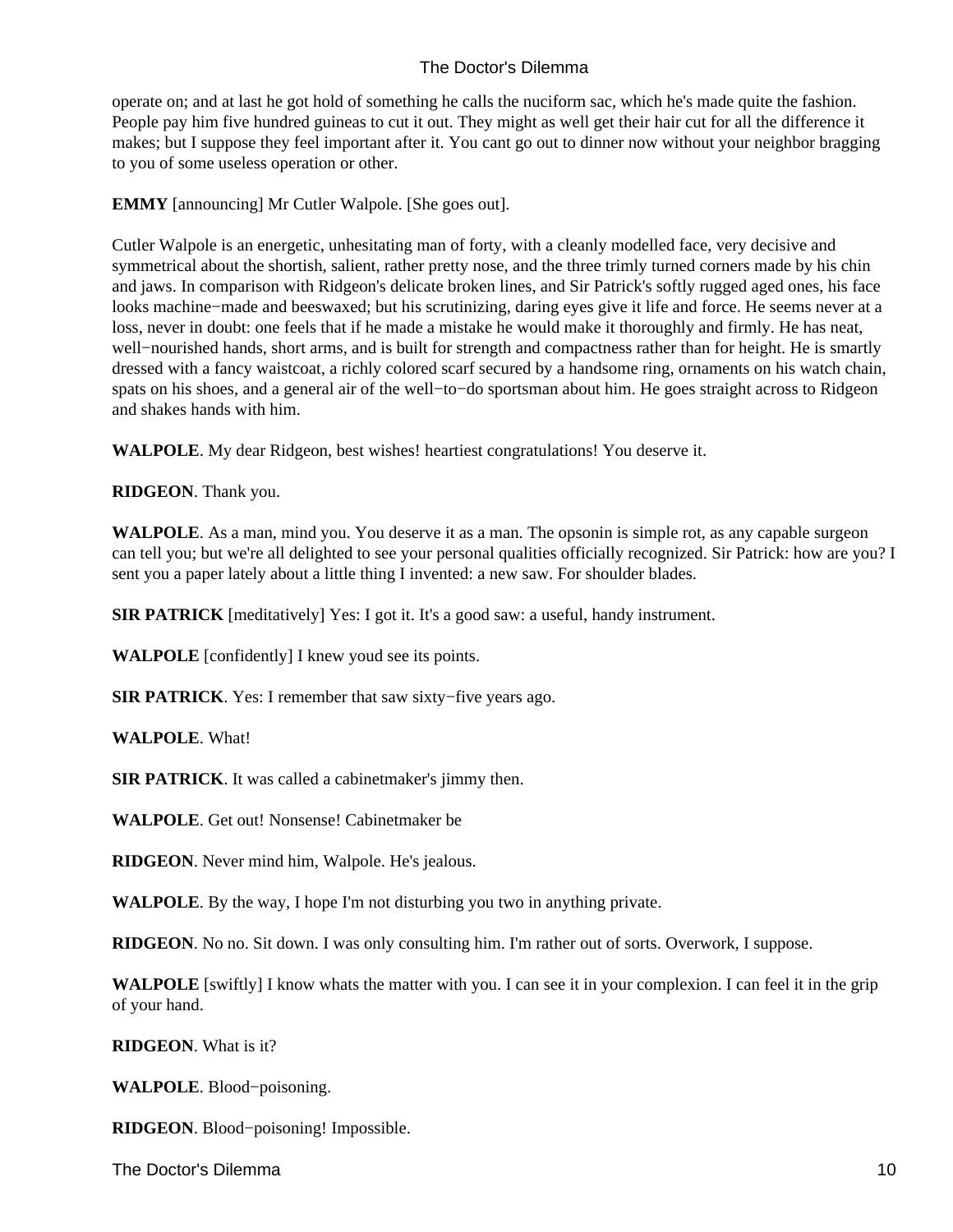**WALPOLE**. I tell you, blood−poisoning. Ninety−five per cent of the human race suffer from chronic blood−poisoning, and die of it. It's as simple as A.B.C. Your nuciform sac is full of decaying matterundigested food and waste products rank ptomaines. Now you take my advice, Ridgeon. Let me cut it out for you. You'll be another man afterwards.

**SIR PATRICK**. Dont you like him as he is?

**WALPOLE**. No I dont. I dont like any man who hasnt a healthy circulation. I tell you this: in an intelligently governed country people wouldnt be allowed to go about with nuciform sacs, making themselves centres of infection. The operation ought to be compulsory: it's ten times more important than vaccination.

**SIR PATRICK**. Have you had your own sac removed, may I ask?

**WALPOLE** [triumphantly] I havnt got one. Look at me! Ive no symptoms. I'm as sound as a bell. About five per cent of the population havnt got any; and I'm one of the five per cent. I'll give you an instance. You know Mrs Jack Foljambe: the smart Mrs Foljambe? I operated at Easter on her sister−in−law, Lady Gorran, and found she had the biggest sac I ever saw: it held about two ounces. Well, Mrs. Foljambe had the right spirit the genuine hygienic instinct. She couldnt stand her sister−in−law being a clean, sound woman, and she simply a whited sepulchre. So she insisted on my operating on her, too. And by George, sir, she hadnt any sac at all. Not a trace! Not a rudiment!! I was so taken aback so interested, that I forgot to take the sponges out, and was stitching them up inside her when the nurse missed them. Somehow, I'd made sure she'd have an exceptionally large one. [He sits down on the couch, squaring his shoulders and shooting his hands out of his cuffs as he sets his knuckles akimbo].

**EMMY** [looking in] Sir Ralph Bloomfield Bonington.

A long and expectant pause follows this announcement. All look to the door; but there is no Sir Ralph.

**RIDGEON** [at last] Were is he?

**EMMY** [looking back] Drat him, I thought he was following me. He's stayed down to talk to that lady.

**RIDGEON** [exploding] I told you to tell that lady [Emmy vanishes].

**WALPOLE** [jumping up again] Oh, by the way, Ridgeon, that reminds me. Ive been talking to that poor girl. It's her husband; and she thinks it's a case of consumption: the usual wrong diagnosis: these damned general practitioners ought never to be allowed to touch a patient except under the orders of a consultant. She's been describing his symptoms to me; and the case is as plain as a pikestaff: bad blood−poisoning. Now she's poor. She cant afford to have him operated on. Well, you send him to me: I'll do it for nothing. Theres room for him in my nursing home. I'll put him straight, and feed him up and make him happy. I like making people happy. [He goes to the chair near the window].

**EMMY** [looking in] Here he is.

Sir Ralph Bloomfield Bonington wafts himself into the room. He is a tall man, with a head like a tall and slender egg. He has been in his time a slender man; but now, in his sixth decade, his waistcoat has filled out somewhat. His fair eyebrows arch good− naturedly and uncritically. He has a most musical voice; his speech is a perpetual anthem; and he never tires of the sound of it. He radiates an enormous self−satisfaction, cheering, reassuring, healing by the mere incompatibility of disease or anxiety with his welcome presence. Even broken bones, it is said, have been known to unite at the sound of his voice: he is a born healer, as independent of mere treatment and skill as any Christian scientist. When he expands into oratory or scientific exposition, he is as energetic as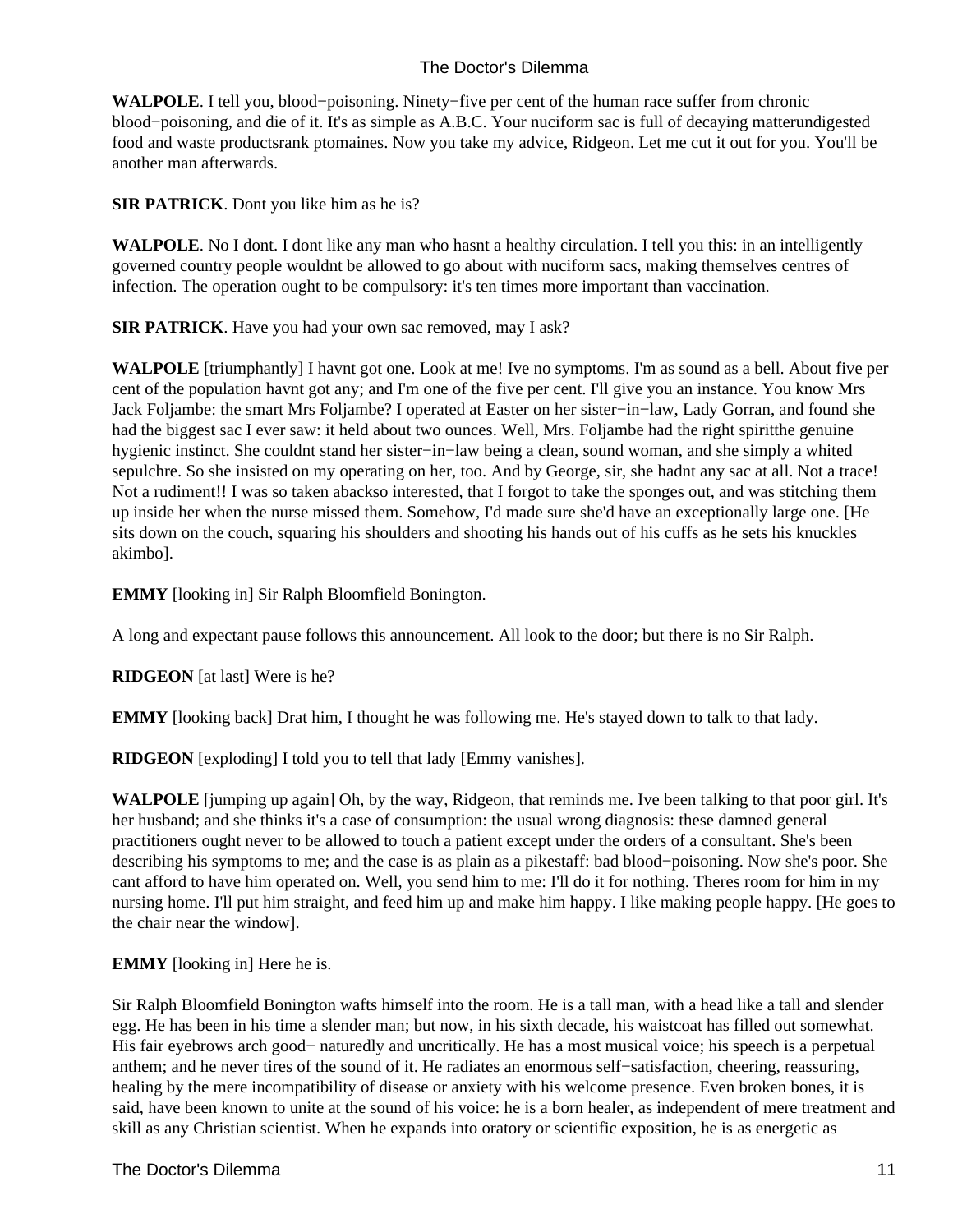Walpole; but it is with a bland, voluminous, atmospheric energy, which envelops its subject and its audience, and makes interruption or inattention impossible, and imposes veneration and credulity on all but the strongest minds. He is known in the medical world as B. B.; and the envy roused by his success in practice is softened by the conviction that he is, scientifically considered, a colossal humbug: the fact being that, though he knows just as much (and just as little) as his contemporaries, the qualifications that pass muster in common men reveal their weakness when hung on his egregious personality.

**B. B**. Aha! Sir Colenso. Sir Colenso, eh? Welcome to the order of knighthood.

**RIDGEON** [shaking hands] Thank you, B. B.

**B. B**. What! Sir Patrick! And how are we to−day? a little chilly? a little stiff? but hale and still the cleverest of us all. [Sir Patrick grunts]. What! Walpole! the absent−minded beggar: eh?

**WALPOLE**. What does that mean?

**B. B**. Have you forgotten the lovely opera singer I sent you to have that growth taken off her vocal cords?

**WALPOLE** [springing to his feet] Great heavens, man, you dont mean to say you sent her for a throat operation!

**B. B**. [archly] Aha! Ha ha! Aha! [trilling like a lark as he shakes his finger at Walpole]. You removed her nuciform sac. Well, well! force of habit! force of habit! Never mind, ne−e−e−ver mind. She got back her voice after it, and thinks you the greatest surgeon alive; and so you are, so you are, so you are.

**WALPOLE** [in a tragic whisper, intensely serious] Blood−poisoning. I see. I see. [He sits down again].

**SIR PATRICK**. And how is a certain distinguished family getting on under your care, Sir Ralph?

**B. B**. Our friend Ridgeon will be gratified to hear that I have tried his opsonin treatment on little Prince Henry with complete success.

**RIDGEON** [startled and anxious] But how

**B. B**. [continuing] I suspected typhoid: the head gardener's boy had it; so I just called at St Anne's one day and got a tube of your very excellent serum. You were out, unfortunately.

**RIDGEON**. I hope they explained to you carefully

**B. B.** [waving away the absurd suggestion] Lord bless you, my dear fellow, I didnt need any explanations. I'd left my wife in the carriage at the door; and I'd no time to be taught my business by your young chaps. I know all about it. Ive handled these anti− toxins ever since they first came out.

**RIDGEON**. But theyre not anti−toxins; and theyre dangerous unless you use them at the right time.

**B. B**. Of course they are. Everything is dangerous unless you take it at the right time. An apple at breakfast does you good: an apple at bedtime upsets you for a week. There are only two rules for anti−toxins. First, dont be afraid of them: second, inject them a quarter of an hour before meals, three times a day.

**RIDGEON** [appalled] Great heavens, B. B., no, no, no.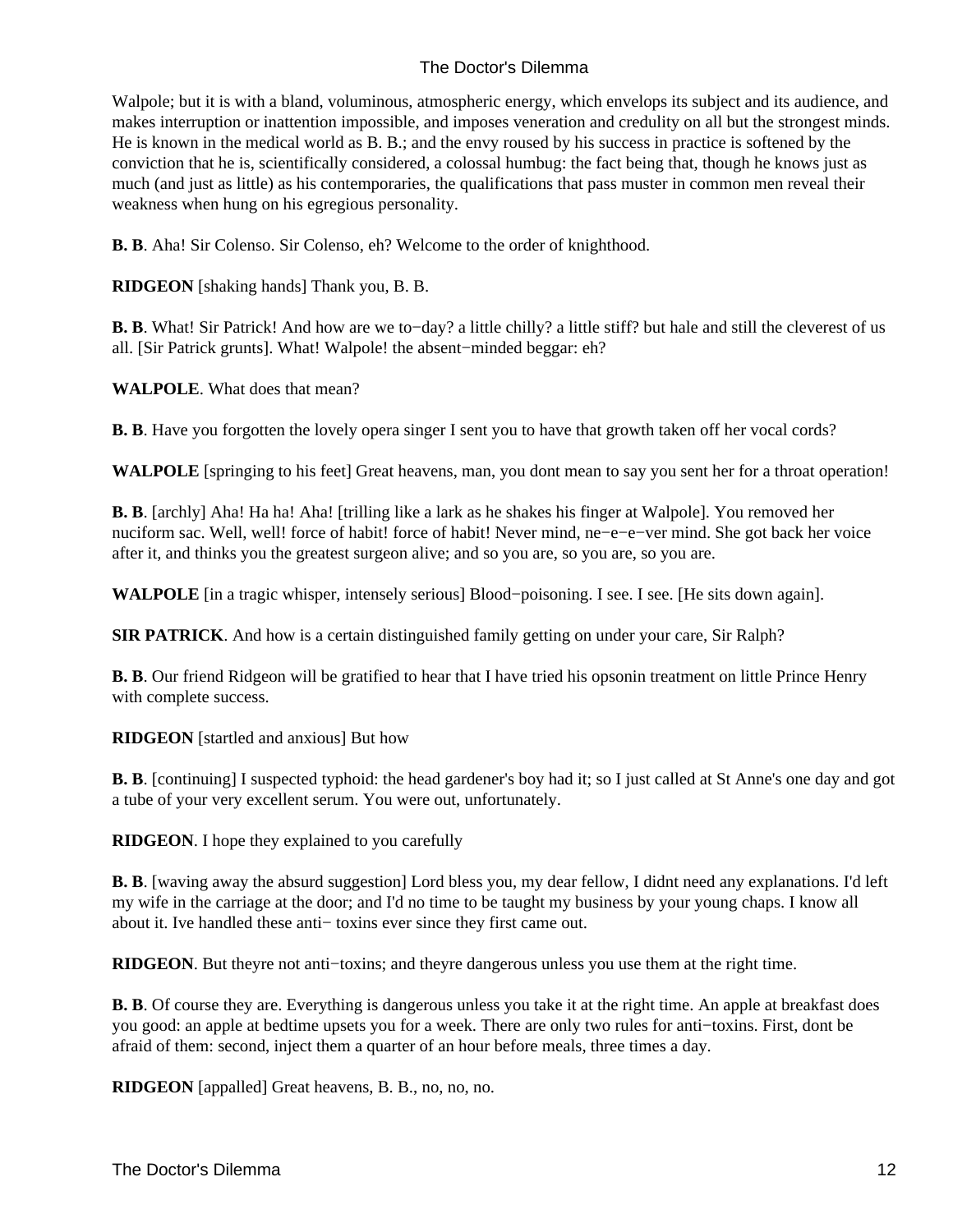**B. B**. [sweeping on irresistibly] Yes, yes, yes, Colly. The proof of the pudding is in the eating, you know. It was an immense success. It acted like magic on the little prince. Up went his temperature; off to bed I packed him; and in a week he was all right again, and absolutely immune from typhoid for the rest of his life. The family were very nice about it: their gratitude was quite touching; but I said they owed it all to you, Ridgeon; and I am glad to think that your knighthood is the result.

**RIDGEON**. I am deeply obliged to you. [Overcome, he sits down on the chair near the couch].

**B. B**. Not at all, not at all. Your own merit. Come! come! come! dont give way.

**RIDGEON**. It's nothing. I was a little giddy just now. Overwork, I suppose.

**WALPOLE**. Blood−poisoning.

**B. B**. Overwork! Theres no such thing. I do the work of ten men. Am I giddy? No. NO. If youre not well, you have a disease. It may be a slight one; but it's a disease. And what is a disease? The lodgment in the system of a pathogenic germ, and the multiplication of that germ. What is the remedy? A very simple one. Find the germ and kill it.

**SIR PATRICK**. Suppose theres no germ?

**B. B**. Impossible, Sir Patrick: there must be a germ: else how could the patient be ill?

**SIR PATRICK**. Can you shew me the germ of overwork?

**B. B**. No; but why? Why? Because, my dear Sir Patrick, though the germ is there, it's invisible. Nature has given it no danger signal for us. These germs these bacilli are translucent bodies, like glass, like water. To make them visible you must stain them. Well, my dear Paddy, do what you will, some of them wont stain. They wont take cochineal: they wont take methylene blue; they wont take gentian violet: they wont take any coloring matter. Consequently, though we know, as scientific men, that they exist, we cannot see them. But can you disprove their existence? Can you conceive the disease existing without them? Can you, for instance, shew me a case of diphtheria without the bacillus?

**SIR PATRICK**. No; but I'll shew you the same bacillus, without the disease, in your own throat.

**B. B**. No, not the same, Sir Patrick. It is an entirely different bacillus; only the two are, unfortunately, so exactly alike that you cannot see the difference. You must understand, my dear Sir Patrick, that every one of these interesting little creatures has an imitator. Just as men imitate each other, germs imitate each other. There is the genuine diphtheria bacillus discovered by Loeffler; and there is the pseudo−bacillus, exactly like it, which you could find, as you say, in my own throat.

**SIR PATRICK**. And how do you tell one from the other?

**B. B**. Well, obviously, if the bacillus is the genuine Loeffler, you have diphtheria; and if it's the pseudobacillus, youre quite well. Nothing simpler. Science is always simple and always profound. It is only the half−truths that are dangerous. Ignorant faddists pick up some superficial information about germs; and they write to the papers and try to discredit science. They dupe and mislead many honest and worthy people. But science has a perfect answer to them on every point.

 A little learning is a dangerous thing; Drink deep; or taste not the Pierian spring.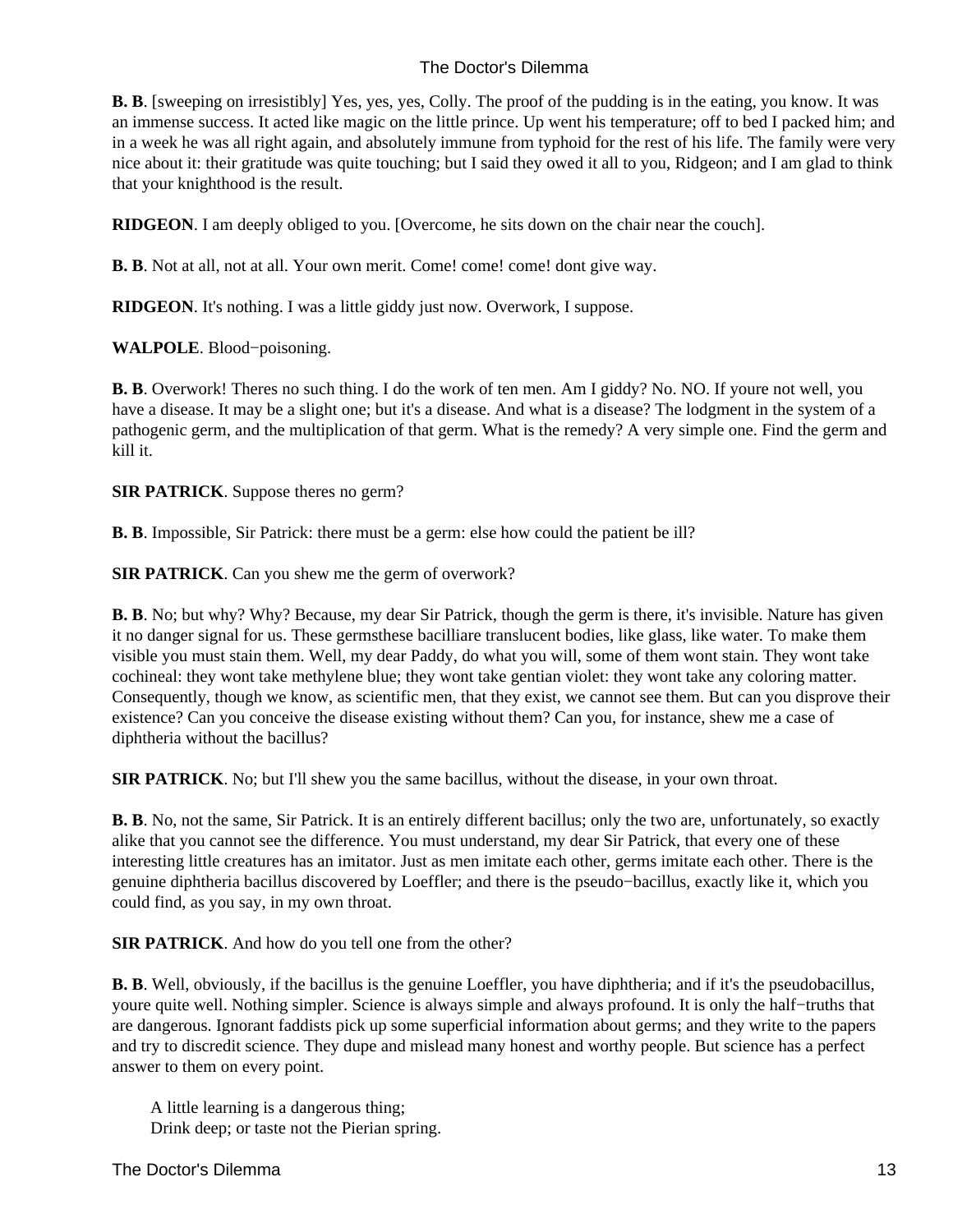I mean no disrespect to your generation, Sir Patrick: some of you old stagers did marvels through sheer professional intuition and clinical experience; but when I think of the average men of your day, ignorantly bleeding and cupping and purging, and scattering germs over their patients from their clothes and instruments, and contrast all that with the scientific certainty and simplicity of my treatment of the little prince the other day, I cant help being proud of my own generation: the men who were trained on the germ theory, the veterans of the great struggle over Evolution in the seventies. We may have our faults; but at least we are men of science. That is why I am taking up your treatment, Ridgeon, and pushing it. It's scientific. [He sits down on the chair near the couch].

**EMMY** [at the door, announcing] Dr Blenkinsop.

Dr Blenkinsop is a very different case from the others. He is clearly not a prosperous man. He is flabby and shabby, cheaply fed and cheaply clothed. He has the lines made by a conscience between his eyes, and the lines made by continual money worries all over his face, cut all the deeper as he has seen better days, and hails his well−to−do colleagues as their contemporary and old hospital friend, though even in this he has to struggle with the diffidence of poverty and relegation to the poorer middle class.

**RIDGEON**. How are you, Blenkinsop?

**BLENKINSOP**. Ive come to offer my humble congratulations. Oh dear! all the great guns are before me.

**B. B**. [patronizing, but charming] How d'ye do Blenkinsop? How d'ye do?

**BLENKINSOP**. And Sir Patrick, too [Sir Patrick grunts].

**RIDGEON**. Youve met Walpole, of course?

**WALPOLE**. How d'ye do?

**BLENKINSOP**. It's the first time Ive had that honor. In my poor little practice there are no chances of meeting you great men. I know nobody but the St Anne's men of my own day. [To Ridgeon] And so youre Sir Colenso. How does it feel?

**RIDGEON**. Foolish at first. Dont take any notice of it.

**BLENKINSOP**. I'm ashamed to say I havnt a notion what your great discovery is; but I congratulate you all the same for the sake of old times.

**B. B.** [shocked] But, my dear Blenkinsop, you used to be rather keen on science.

**BLENKINSOP**. Ah, I used to be a lot of things. I used to have two or three decent suits of clothes, and flannels to go up the river on Sundays. Look at me now: this is my best; and it must last till Christmas. What can I do? Ive never opened a book since I was qualified thirty years ago. I used to read the medical papers at first; but you know how soon a man drops that; besides, I cant afford them; and what are they after all but trade papers, full of advertisements? Ive forgotten all my science: whats the use of my pretending I havnt? But I have great experience: clinical experience; and bedside experience is the main thing, isn't it?

**B. B**. No doubt; always provided, mind you, that you have a sound scientific theory to correlate your observations at the bedside. Mere experience by itself is nothing. If I take my dog to the bedside with me, he sees what I see. But he learns nothing from it. Why? Because he's not a scientific dog.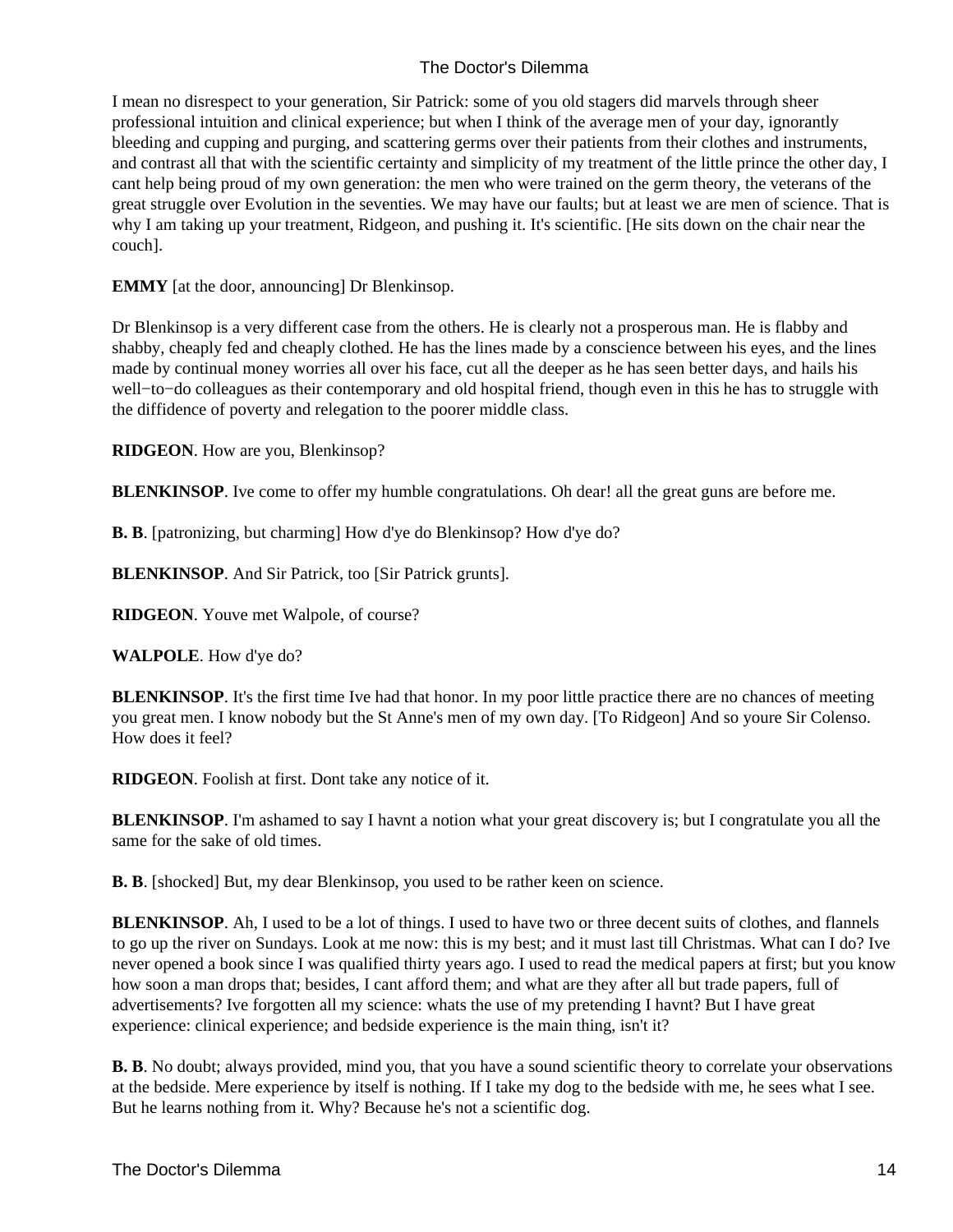**WALPOLE**. It amuses me to hear you physicians and general practitioners talking about clinical experience. What do you see at the bedside but the outside of the patient? Well: it isnt his outside thats wrong, except perhaps in skin cases. What you want is a daily familiarity with people's insides; and that you can only get at the operating table. I know what I'm talking about: Ive been a surgeon and a consultant for twenty years; and Ive never known a general practitioner right in his diagnosis yet. Bring them a perfectly simple case; and they diagnose cancer, and arthritis, and appendicitis, and every other itis, when any really experienced surgeon can see that it's a plain case of blood−poisoning.

**BLENKINSOP**. Ah, it's easy for you gentlemen to talk; but what would you say if you had my practice? Except for the workmen's clubs, my patients are all clerks and shopmen. They darent be ill: they cant afford it. And when they break down, what can I do for them? You can send your people to St Moritz or to Egypt, or recommend horse exercise or motoring or champagne jelly or complete change and rest for six months. I might as well order my people a slice of the moon. And the worst of it is, I'm too poor to keep well myself on the cooking I have to put up with. Ive such a wretched digestion; and I look it. How am I to inspire confidence? [He sits disconsolately on the couch].

**RIDGEON** [restlessly] Dont, Blenkinsop: its too painful. The most tragic thing in the world is a sick doctor.

**WALPOLE**. Yes, by George: its like a bald−headed man trying to sell a hair restorer. Thank God I'm a surgeon!

**B. B**. [sunnily] I am never sick. Never had a day's illness in my life. Thats what enables me to sympathize with my patients.

**WALPOLE** [interested] What! youre never ill?

**B. B**. Never.

**WALPOLE**. Thats interesting. I believe you have no nuciform sac. If you ever do feel at all queer, I should very much like to have a look.

**B. B**. Thank you, my dear fellow; but I'm too busy just now.

**RIDGEON**. I was just telling them when you came in, Blenkinsop, that I have worked myself out of sorts.

**BLENKINSOP**. Well, it seems presumptuous of me to offer a prescription to a great man like you; but still I have great experience; and if I might recommend a pound of ripe greengages every day half an hour before lunch, I'm sure youd find a benefit. Theyre very cheap.

**RIDGEON**. What do you say to that B. B.?

**B. B**. [encouragingly] Very sensible, Blenkinsop: very sensible indeed. I'm delighted to see that you disapprove of drugs.

#### **SIR PATRICK** [grunts]!

**B. B**. [archly] Aha! Haha! Did I hear from the fireside armchair the bow−wow of the old school defending its drugs? Ah, believe me, Paddy, the world would be healthier if every chemist's shop in England were demolished. Look at the papers! full of scandalous advertisements of patent medicines! a huge commercial system of quackery and poison. Well, whose fault is it? Ours. I say, ours. We set the example. We spread the superstition. We taught the people to believe in bottles of doctor's stuff; and now they buy it at the stores instead of consulting a medical man.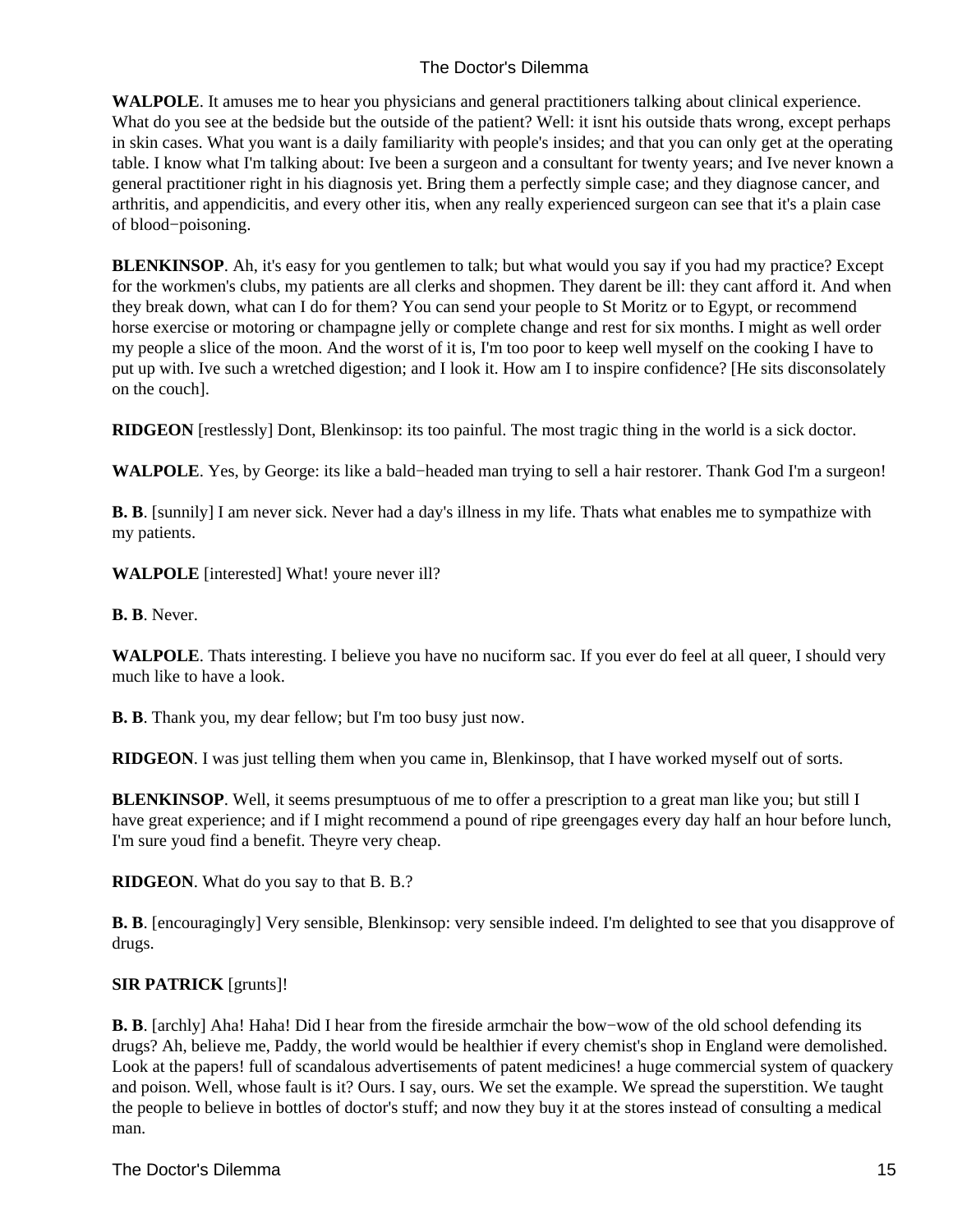**WALPOLE**. Quite true. Ive not prescribed a drug for the last fifteen years.

**B. B**. Drugs can only repress symptoms: they cannot eradicate disease. The true remedy for all diseases is Nature's remedy. Nature and Science are at one, Sir Patrick, believe me; though you were taught differently. Nature has provided, in the white corpuscles as you call themin the phagocytes as we call thema natural means of devouring and destroying all disease germs. There is at bottom only one genuinely scientific treatment for all diseases, and that is to stimulate the phagocytes. Stimulate the phagocytes. Drugs are a delusion. Find the germ of the disease; prepare from it a suitable anti−toxin; inject it three times a day quarter of an hour before meals; and what is the result? The phagocytes are stimulated; they devour the disease; and the patient recovers unless, of course, he's too far gone. That, I take it, is the essence of Ridgeon's discovery.

**SIR PATRICK** [dreamily] As I sit here, I seem to hear my poor old father talking again.

**B. B.** [rising in incredulous amazement] Your father! But, Lord bless my soul, Paddy, your father must have been an older man than you.

**SIR PATRICK**. Word for word almost, he said what you say. No more drugs. Nothing but inoculation.

**B. B.** [almost contemptuously] Inoculation! Do you mean smallpox inoculation?

**SIR PATRICK**. Yes. In the privacy of our family circle, sir, my father used to declare his belief that smallpox inoculation was good, not only for smallpox, but for all fevers.

**B. B.** [suddenly rising to the new idea with immense interest and excitement] What! Ridgeon: did you hear that? Sir Patrick: I am more struck by what you have just told me than I can well express. Your father, sir, anticipated a discovery of my own. Listen, Walpole. Blenkinsop: attend one moment. You will all be intensely interested in this. I was put on the track by accident. I had a typhoid case and a tetanus case side by side in the hospital: a beadle and a city missionary. Think of what that meant for them, poor fellows! Can a beadle be dignified with typhoid? Can a missionary be eloquent with lockjaw? No. NO. Well, I got some typhoid anti−toxin from Ridgeon and a tube of Muldooley's anti−tetanus serum. But the missionary jerked all my things off the table in one of his paroxysms; and in replacing them I put Ridgeon's tube where Muldooley's ought to have been. The consequence was that I inoculated the typhoid case for tetanus and the tetanus case for typhoid. [The doctors look greatly concerned. B. B., undamped, smiles triumphantly]. Well, they recovered. THEY RECOVERED. Except for a touch of St Vitus's dance the missionary's as well to−day as ever; and the beadle's ten times the man he was.

**BLENKINSOP**. Ive known things like that happen. They cant be explained.

**B. B**. [severely] Blenkinsop: there is nothing that cannot be explained by science. What did I do? Did I fold my hands helplessly and say that the case could not be explained? By no means. I sat down and used my brains. I thought the case out on scientific principles. I asked myself why didnt the missionary die of typhoid on top of tetanus, and the beadle of tetanus on top of typhoid? Theres a problem for you, Ridgeon. Think, Sir Patrick. Reflect, Blenkinsop. Look at it without prejudice, Walpole. What is the real work of the anti−toxin? Simply to stimulate the phagocytes. Very well. But so long as you stimulate the phagocytes, what does it matter which particular sort of serum you use for the purpose? Haha! Eh? Do you see? Do you grasp it? Ever since that Ive used all sorts of anti−toxins absolutely indiscriminately, with perfectly satisfactory results. I inoculated the little prince with your stuff, Ridgeon, because I wanted to give you a lift; but two years ago I tried the experiment of treating a scarlet fever case with a sample of hydrophobia serum from the Pasteur Institute, and it answered capitally. It stimulated the phagocytes; and the phagocytes did the rest. That is why Sir Patrick's father found that inoculation cured all fevers. It stimulated the phagocytes. [He throws himself into his chair, exhausted with the triumph of his demonstration, and beams magnificently on them].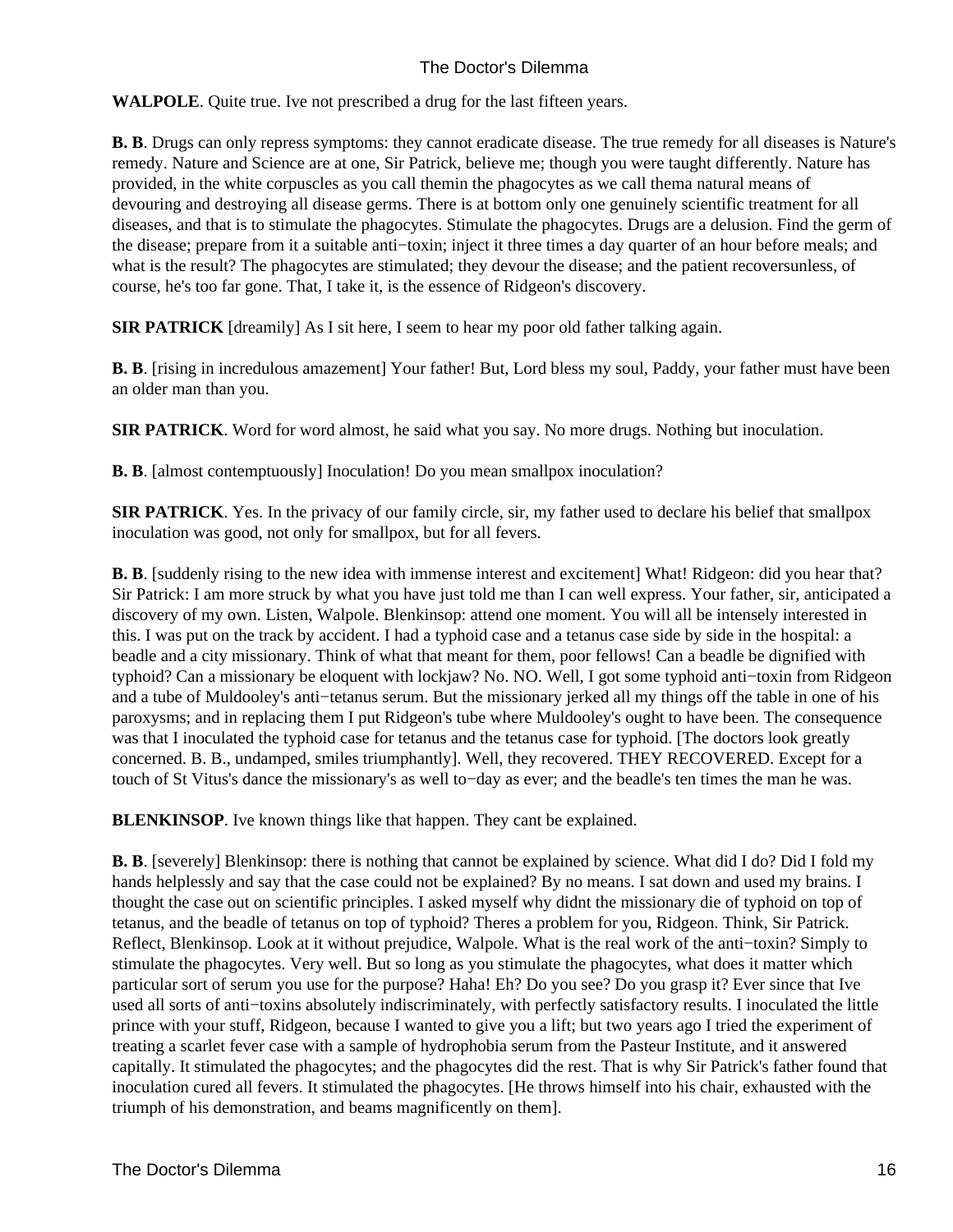**EMMY** [looking in] Mr Walpole: your motor's come for you; and it's frightening Sir Patrick's horses; so come along quick.

**WALPOLE** [rising] Good−bye, Ridgeon.

**RIDGEON**. Good−bye; and many thanks.

**B. B**. You see my point, Walpole?

**EMMY**. He cant wait, Sir Ralph. The carriage will be into the area if he dont come.

**WALPOLE**. I'm coming. [To B. B.] Theres nothing in your point: phagocytosis is pure rot: the cases are all blood−poisoning; and the knife is the real remedy. Bye−bye, Sir Paddy. Happy to have met you, Mr. Blenkinsop. Now, Emmy. [He goes out, followed by Emmy].

**B. B.** [sadly] Walpole has no intellect. A mere surgeon. Wonderful operator; but, after all, what is operating? Only manual labor. BrainBRAIN remains master of the situation. The nuciform sac is utter nonsense: theres no such organ. It's a mere accidental kink in the membrane, occurring in perhaps two−and−a−half per cent of the population. Of course I'm glad for Walpole's sake that the operation is fashionable; for he's a dear good fellow; and after all, as I always tell people, the operation will do them no harm: indeed, Ive known the nervous shake−up and the fortnight in bed do people a lot of good after a hard London season; but still it's a shocking fraud. [Rising] Well, I must be toddling. Good− bye, Paddy [Sir Patrick grunts] good−bye, goodbye. Good−bye, my dear Blenkinsop, good−bye! Goodbye, Ridgeon. Dont fret about your health: you know what to do: if your liver is sluggish, a little mercury never does any harm. If you feel restless, try bromide, If that doesnt answer, a stimulant, you know: a little phosphorus and strychnine. If you cant sleep, trional, trional, trion

**SIR PATRICK** [drily] But no drugs, Colly, remember that.

**B. B**. [firmly] Certainly not. Quite right, Sir Patrick. As temporary expedients, of course; but as treatment, no, No. Keep away from the chemist's shop, my dear Ridgeon, whatever you do.

**RIDGEON** [going to the door with him] I will. And thank you for the knighthood. Good−bye.

**B. B.** [stopping at the door, with the beam in his eye twinkling a little] By the way, who's your patient?

#### **RIDGEON**. Who?

**B. B**. Downstairs. Charming woman. Tuberculous husband.

**RIDGEON**. Is she there still?

Emmy [looking in] Come on, Sir Ralph: your wife's waiting in the carriage.

**B. B**. [suddenly sobered] Oh! Good−bye. [He goes out almost precipitately].

**RIDGEON**. Emmy: is that woman there still? If so, tell her once for all that I cant and wont see her. Do you hear?

**EMMY**. Oh, she aint in a hurry: she doesnt mind how long she waits. [She goes out].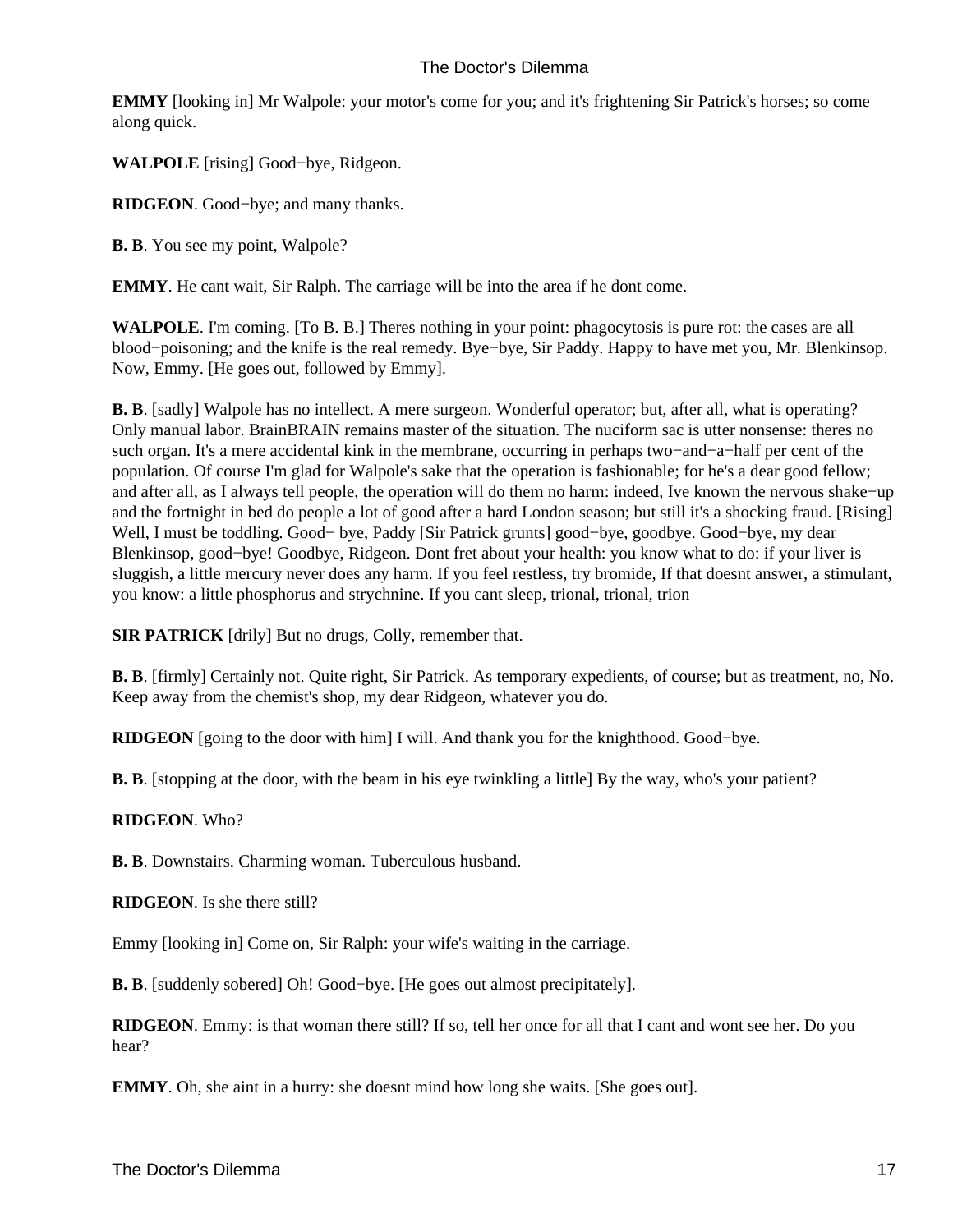**BLENKINSOP**. I must be off, too: every half−hour I spend away from my work costs me eighteenpence. Good−bye, Sir Patrick.

**SIR PATRICK**. Good−bye. Good−bye.

**RIDGEON**. Come to lunch with me some day this week.

**BLENKINSOP**. I cant afford it, dear boy; and it would put me off my own food for a week. Thank you all the same.

**RIDGEON** [uneasy at Blenkinsop's poverty] Can I do nothing for you?

**BLENKINSOP**. Well, if you have an old frock–coat to spare? you see what would be an old one for you would be a new one for me; so remember the next time you turn out your wardrobe. Good−bye. [He hurries out].

**RIDGEON** [looking after him] Poor chap! [Turning to Sir Patrick] So thats why they made me a knight! And thats the medical profession!

**SIR PATRICK**. And a very good profession, too, my lad. When you know as much as I know of the ignorance and superstition of the patients, youll wonder that we're half as good as we are.

**RIDGEON**. We're not a profession: we're a conspiracy.

**SIR PATRICK**. All professions are conspiracies against the laity. And we cant all be geniuses like you. Every fool can get ill; but every fool cant be a good doctor: there are not enough good ones to go round. And for all you know, Bloomfield Bonington kills less people than you do.

**RIDGEON**. Oh, very likely. But he really ought to know the difference between a vaccine and an anti−toxin. Stimulate the phagocytes! The vaccine doesnt affect the phagocytes at all. He's all wrong: hopelessly, dangerously wrong. To put a tube of serum into his hands is murder: simple murder.

**EMMY** [returning] Now, Sir Patrick. How long more are you going to keep them horses standing in the draught?

**SIR PATRICK**. Whats that to you, you old catamaran?

**EMMY**. Come, come, now! none of your temper to me. And it's time for Colly to get to his work.

**RIDGEON**. Behave yourself, Emmy. Get out.

**EMMY**. Oh, I learnt how to behave myself before I learnt you to do it. I know what doctors are: sitting talking together about themselves when they ought to be with their poor patients. And I know what horses are, Sir Patrick. I was brought up in the country. Now be good; and come along.

**SIR PATRICK** [rising] Very well, very well, very well. Good−bye, Colly. [He pats Ridgeon on the shoulder and goes out, turning for a moment at the door to look meditatively at Emmy and say, with grave conviction] You are an ugly old devil, and no mistake.

**EMMY** [highly indignant, calling after him] Youre no beauty yourself. [To Ridgeon, much flustered] Theyve no manners: they think they can say what they like to me; and you set them on, you do. I'll teach them their places. Here now: are you going to see that poor thing or are you not?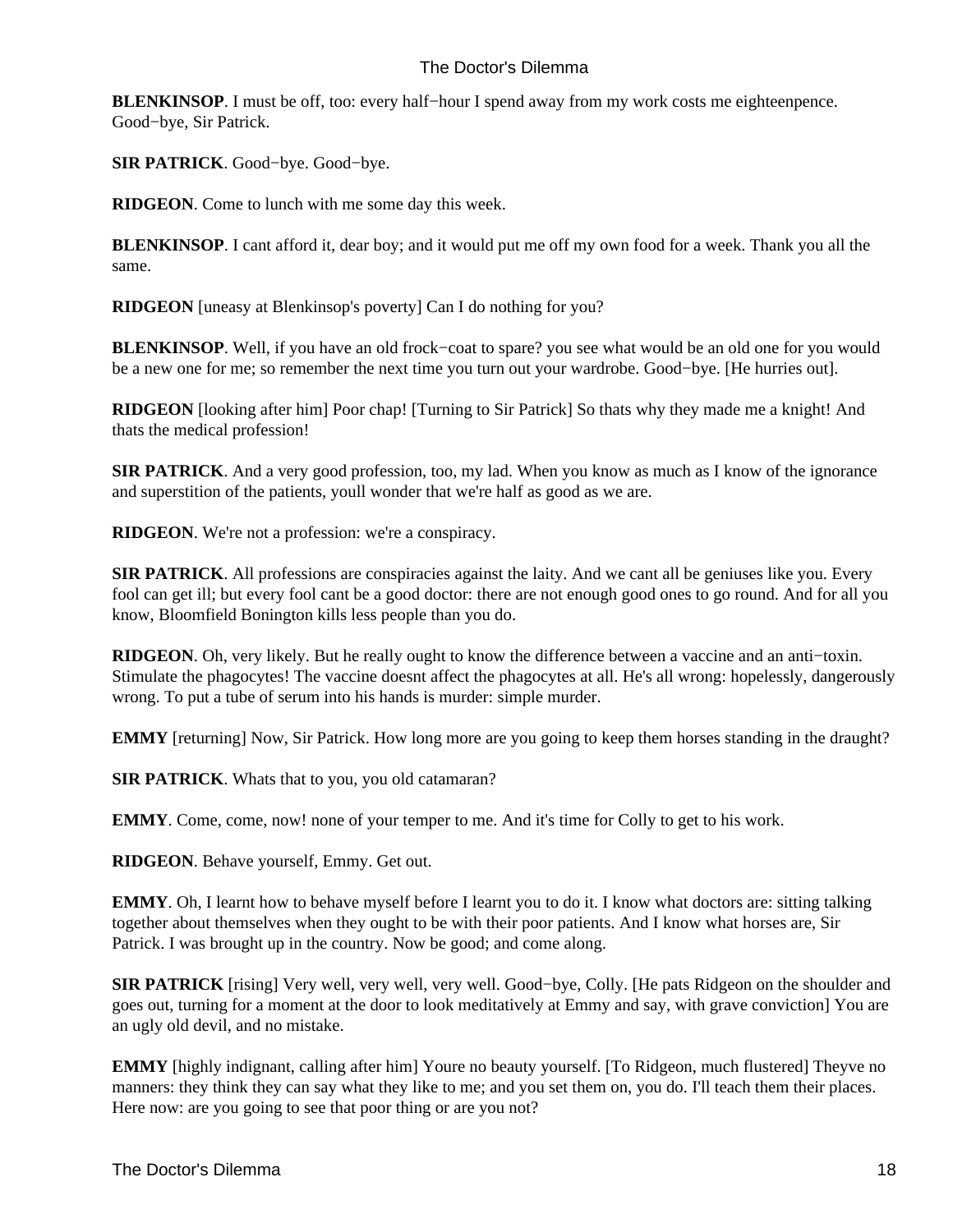**RIDGEON**. I tell you for the fiftieth time I wont see anybody. Send her away.

**EMMY**. Oh, I'm tired of being told to send her away. What good will that do her?

**RIDGEON**. Must I get angry with you, Emmy?

**EMMY** [coaxing] Come now: just see her for a minute to please me: theres a good boy. She's given me half−a−crown. She thinks it's life and death to her husband for her to see you.

**RIDGEON**. Values her husband's life at half−a−crown!

**EMMY**. Well, it's all she can afford, poor lamb. Them others think nothing of half−a−sovereign just to talk about themselves to you, the sluts! Besides, she'll put you in a good temper for the day, because it's a good deed to see her; and she's the sort that gets round you.

**RIDGEON**. Well, she hasnt done so badly. For half−a−crown she's had a consultation with Sir Ralph Bloomfield Bonington and Cutler Walpole. Thats six guineas' worth to start with. I dare say she's consulted Blenkinsop too: thats another eighteenpence.

**EMMY**. Then youll see her for me, wont you?

**RIDGEON**. Oh, send her up and be hanged. [Emmy trots out, satisfied. Ridgeon calls] Redpenny!

**REDPENNY** [appearing at the door] What is it?

**RIDGEON**. Theres a patient coming up. If she hasnt gone in five minutes, come in with an urgent call from the hospital for me. You understand: she's to have a strong hint to go.

**REDPENNY**. Right O! [He vanishes].

Ridgeon goes to the glass, and arranges his tie a little.

**EMMY** [announcing] Mrs Doobidad [Ridgeon leaves the glass and goes to the writing−table].

The lady comes in. Emmy goes out and shuts the door. Ridgeon, who has put on an impenetrable and rather distant professional manner, turns to the lady, and invites her, by a gesture, to sit down on the couch.

Mrs Dubedat is beyond all demur an arrestingly good−looking young woman. She has something of the grace and romance of a wild creature, with a good deal of the elegance and dignity of a fine lady. Ridgeon, who is extremely susceptible to the beauty of women, instinctively assumes the defensive at once, and hardens his manner still more. He has an impression that she is very well dressed, but she has a figure on which any dress would look well, and carries herself with the unaffected distinction of a woman who has never in her life suffered from those doubts and fears as to her social position which spoil the manners of most middling people. She is tall, slender, and strong; has dark hair, dressed so as to look like hair and not like a bird's nest or a pantaloon's wig (fashion wavering just then between these two models); has unexpectedly narrow, subtle, dark−fringed eyes that alter her expression disturbingly when she is excited and flashes them wide open; is softly impetuous in her speech and swift in her movements; and is just now in mortal anxiety. She carries a portfolio.

**MRS DUBEDAT** [in low urgent tones] Doctor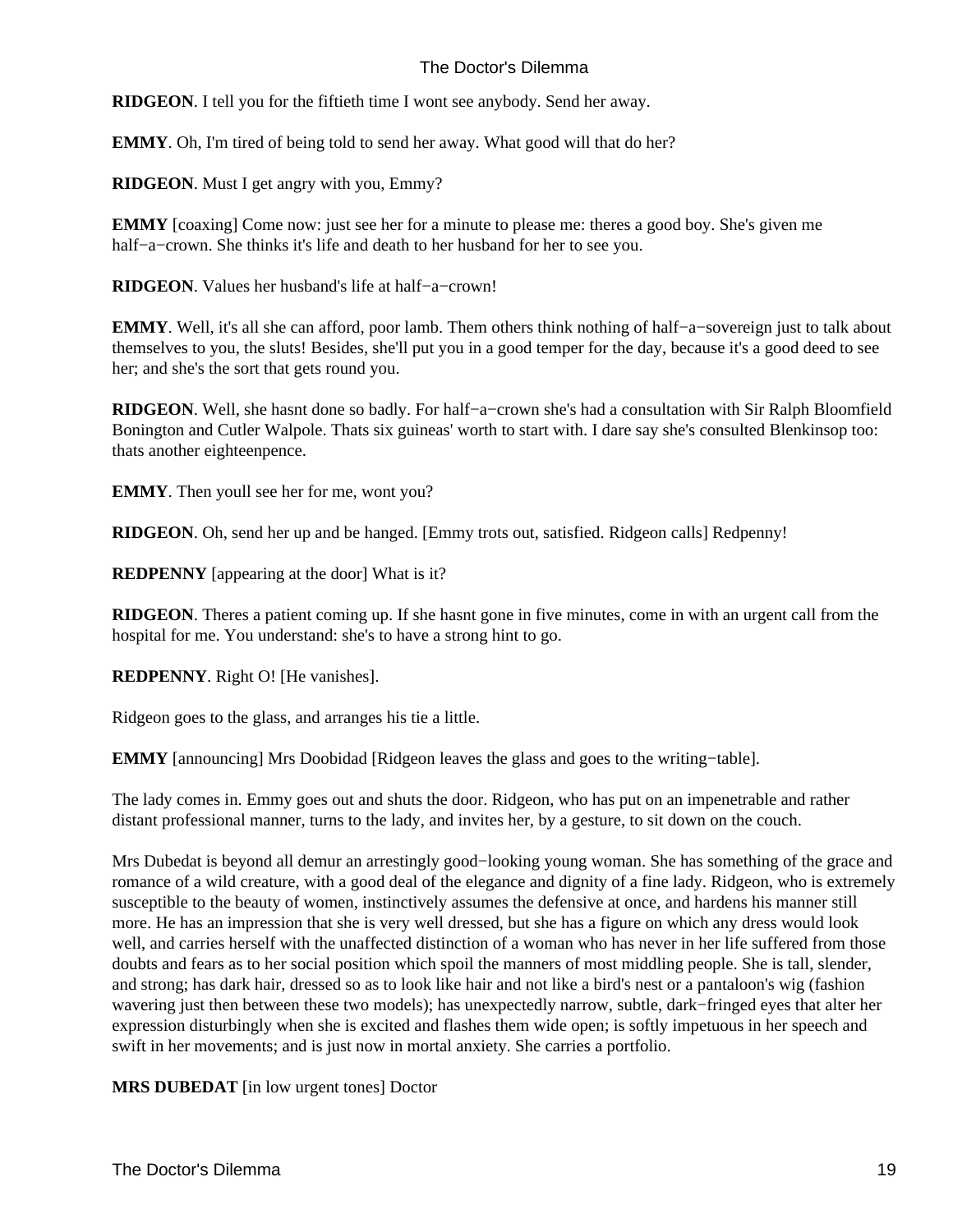**RIDGEON** [curtly] Wait. Before you begin, let me tell you at once that I can do nothing for you. My hands are full. I sent you that message by my old servant. You would not take that answer.

**MRS DUBEDAT**. How could I?

**RIDGEON**. You bribed her.

#### **MRS DUBEDAT**. I

**RIDGEON**. That doesnt matter. She coaxed me to see you. Well, you must take it from me now that with all the good will in the world, I cannot undertake another case.

**MRS DUBEDAT**. Doctor: you must save my husband. You must. When I explain to you, you will see that you must. It is not an ordinary case, not like any other case. He is not like anybody else in the world: oh, believe me, he is not. I can prove it to you: [fingering her portfolio] I have brought some things to shew you. And you can save him: the papers say you can.

**RIDGEON**. Whats the matter? Tuberculosis?

**MRS DUBEDAT**. Yes. His left lung

**RIDGEON** Yes: you neednt tell me about that.

**MRS DUBEDAT**. You can cure him, if only you will. It is true that you can, isnt it? [In great distress] Oh, tell me, please.

**RIDGEON** [warningly] You are going to be quiet and self−possessed, arnt you?

MRs DUBEDAT. Yes. I beg your pardon. I know I shouldnt [Giving way again] Oh, please, say that you can; and then I shall be all right.

**RIDGEON** [huffily] I am not a curemonger: if you want cures, you must go to the people who sell them. [Recovering himself, ashamed of the tone of his own voice] But I have at the hospital ten tuberculous patients whose lives I believe I can save.

#### **MRS DUBEDAT**. Thank God!

**RIDGEON**. Wait a moment. Try to think of those ten patients as ten shipwrecked men on a raft a raft that is barely large enough to save them that will not support one more. Another head bobs up through the waves at the side. Another man begs to be taken aboard. He implores the captain of the raft to save him. But the captain can only do that by pushing one of his ten off the raft and drowning him to make room for the new comer. That is what you are asking me to do.

**MRS DUBEDAT**. But how can that be? I dont understand. Surely

**RIDGEON**. You must take my word for it that it is so. My laboratory, my staff, and myself are working at full pressure. We are doing our utmost. The treatment is a new one. It takes time, means, and skill; and there is not enough for another case. Our ten cases are already chosen cases. Do you understand what I mean by chosen?

**MRS DUBEDAT**. Chosen. No: I cant understand.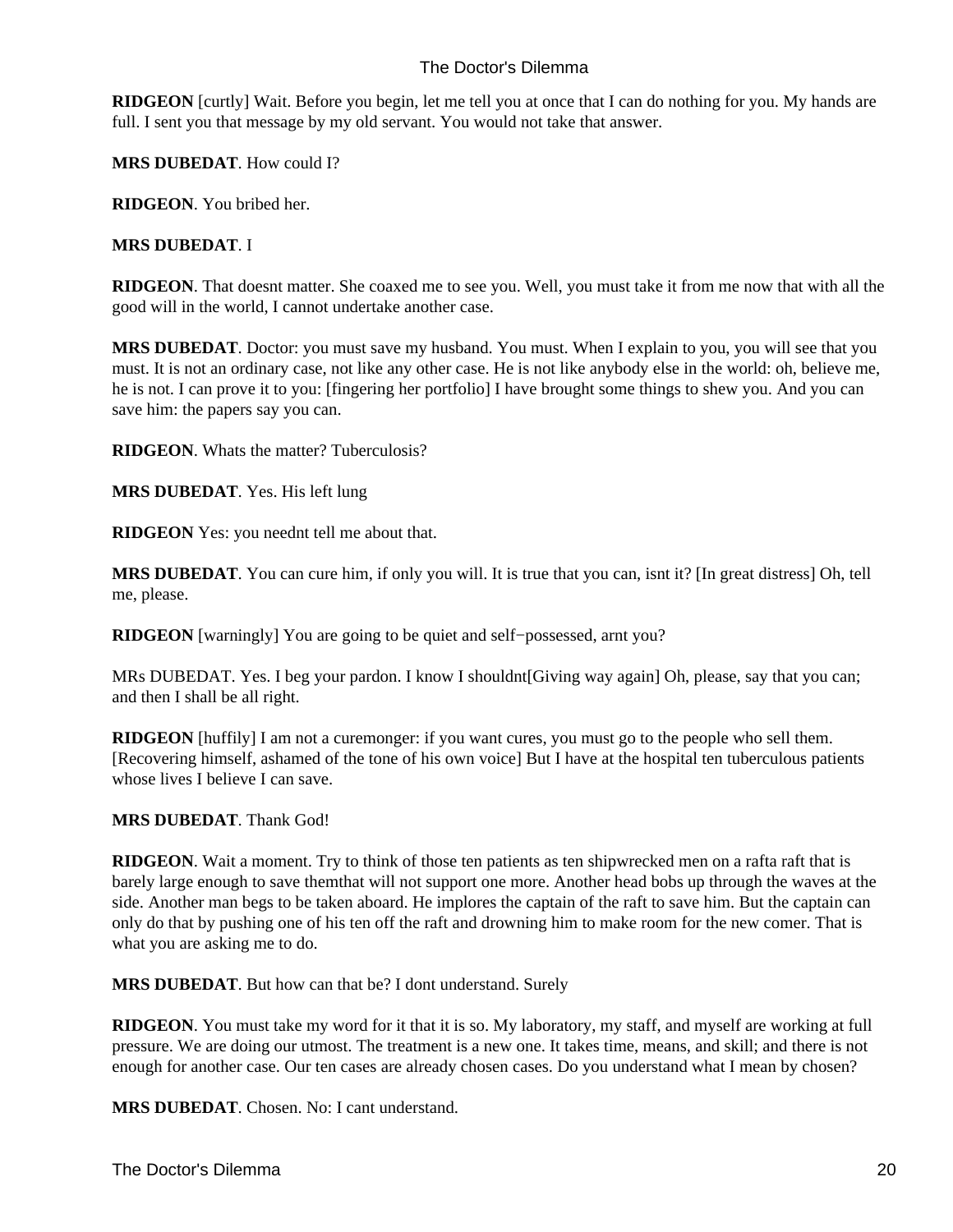**RIDGEON** [sternly] You must understand. Youve got to understand and to face it. In every single one of those ten cases I have had to consider, not only whether the man could be saved, but whether he was worth saving. There were fifty cases to choose from; and forty had to be condemned to death. Some of the forty had young wives and helpless children. If the hardness of their cases could have saved them they would have been saved ten times over. Ive no doubt your case is a hard one: I can see the tears in your eyes [she hastily wipes her eyes]: I know that you have a torrent of entreaties ready for me the moment I stop speaking; but it's no use. You must go to another doctor.

**MRS DUBEDAT**. But can you give me the name of another doctor who understands your secret?

**RIDGEON**. I have no secret: I am not a quack.

**MRS DUBEDAT**. I beg your pardon: I didnt mean to say anything wrong. I dont understand how to speak to you. Oh, pray dont be offended.

**RIDGEON** [again a little ashamed] There! there! never mind. [He relaxes and sits down]. After all, I'm talking nonsense: I daresay I AM a quack, a quack with a qualification. But my discovery is not patented.

**MRS DUBEDAT**. Then can any doctor cure my husband? Oh, why dont they do it? I have tried so many: I have spent so much. If only you would give me the name of another doctor.

**RIDGEON**. Every man in this street is a doctor. But outside myself and the handful of men I am training at St Anne's, there is nobody as yet who has mastered the opsonin treatment. And we are full up? I'm sorry; but that is all I can say. [Rising] Good morning.

**MRS DUBEDAT** [suddenly and desperately taking some drawings from her portfolio] Doctor: look at these. You understand drawings: you have good ones in your waiting−room. Look at them. They are his work.

**RIDGEON**. It's no use my looking. [He looks, all the same] Hallo! [He takes one to the window and studies it]. Yes: this is the real thing. Yes, yes. [He looks at another and returns to her]. These are very clever. Theyre unfinished, arnt they?

**MRS DUBEDAT**. He gets tired so soon. But you see, dont you, what a genius he is? You see that he is worth saving. Oh, doctor, I married him just to help him to begin: I had money enough to tide him over the hard years at the beginning to enable him to follow his inspiration until his genius was recognized. And I was useful to him as a model: his drawings of me sold quite quickly.

**RIDGEON**. Have you got one?

**MRS DUBEDAT** [producing another] Only this one. It was the first.

**RIDGEON** [devouring it with his eyes] Thats a wonderful drawing. Why is it called Jennifer?

**MRS DUBEDAT**. My name is Jennifer.

**RIDGEON**. A strange name.

**MRS DUBEDAT**. Not in Cornwall. I am Cornish. It's only what you call Guinevere.

**RIDGEON** [repeating the names with a certain pleasure in them] Guinevere. Jennifer. [Looking again at the drawing] Yes: it's really a wonderful drawing. Excuse me; but may I ask is it for sale? I'll buy it.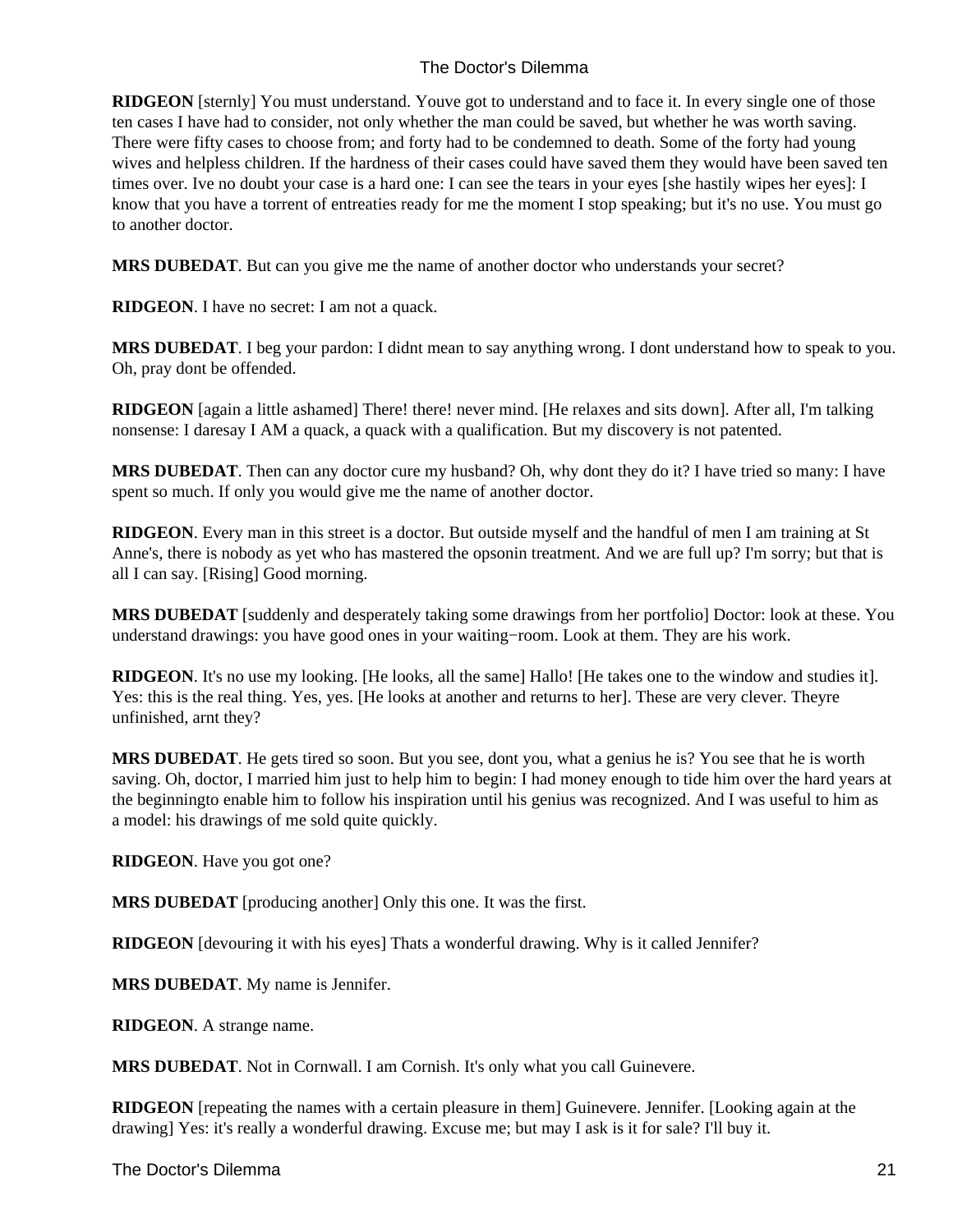**MRS DUBEDAT**. Oh, take it. It's my own: he gave it to me. Take it. Take them all. Take everything; ask anything; but save him. You can: you will: you must.

**REDPENNY** [entering with every sign of alarm] Theyve just telephoned from the hospital that youre to come instantly a patient on the point of death. The carriage is waiting.

**RIDGEON** [intolerantly] Oh, nonsense: get out. [Greatly annoyed] What do you mean by interrupting me like this?

#### **REDPENNY**. But

**RIDGEON**. Chut! cant you see I'm engaged? Be off.

Redpenny, bewildered, vanishes.

**MRS DUBEDAT** [rising] Doctor: one instant only before you go

**RIDGEON**. Sit down. It's nothing.

**MRS DUBEDAT**. But the patient. He said he was dying.

**RIDGEON**. Oh, he's dead by this time. Never mind. Sit down.

**MRS DUBEDAT** [sitting down and breaking down] Oh, you none of you care. You see people die every day.

**RIDGEON** [petting her] Nonsense! it's nothing: I told him to come in and say that. I thought I should want to get rid of you.

**MRS DUBEDAT** [shocked at the falsehood] Oh! ' **RIDGEON** [continuing] Dont look so bewildered: theres nobody dying.

**MRS DUBEDAT**. My husband is.

**RIDGEON** [pulling himself together] Ah, yes: I had forgotten your husband. Mrs Dubedat: you are asking me to do a very serious thing?

**MRS DUBEDAT**. I am asking you to save the life of a great man.

**RIDGEON**. You are asking me to kill another man for his sake; for as surely as I undertake another case, I shall have to hand back one of the old ones to the ordinary treatment. Well, I dont shrink from that. I have had to do it before; and I will do it again if you can convince me that his life is more important than the worst life I am now saving. But you must convince me first.

**MRS DUBEDAT**. He made those drawings; and they are not the best nothing like the best; only I did not bring the really best: so few people like them. He is twenty−three: his whole life is before him. Wont you let me bring him to you? wont you speak to him? wont you see for yourself?

**RIDGEON**. Is he well enough to come to a dinner at the Star and Garter at Richmond?

**MRS DUBEDAT**. Oh yes. Why?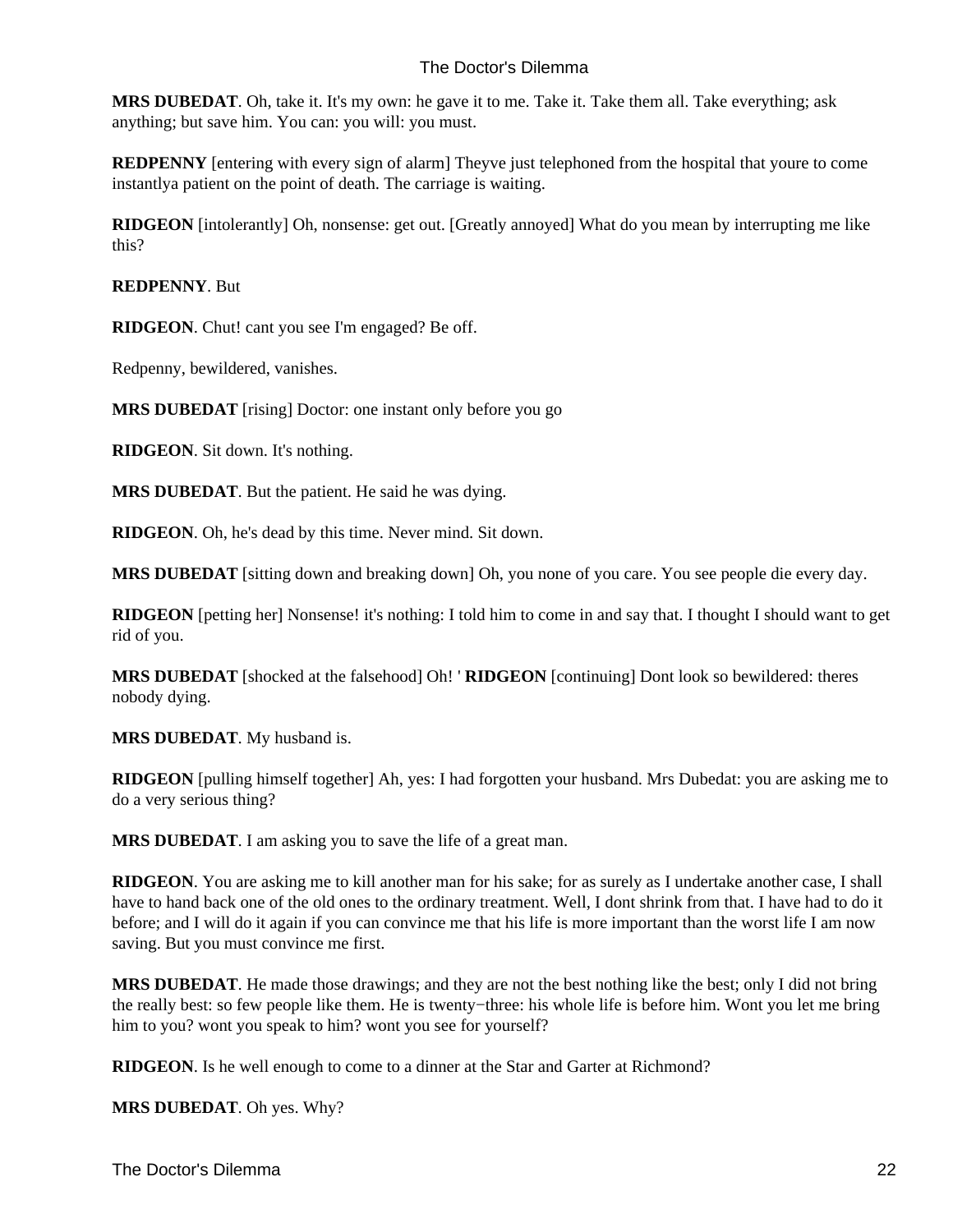**RIDGEON**. I'll tell you. I am inviting all my old friends to a dinner to celebrate my knighthood youve seen about it in the papers, havnt you?

**MRS DUBEDAT**. Yes, oh yes. That was how I found out about you.

**RIDGEON**. It will be a doctors' dinner; and it was to have been a bachelors' dinner. I'm a bachelor. Now if you will entertain for me, and bring your husband, he will meet me; and he will meet some of the most eminent men in my profession: Sir Patrick Cullen, Sir Ralph Bloomfield Bonington, Cutler Walpole, and others. I can put the case to them; and your husband will have to stand or fall by what we think of him. Will you come?

**MRS DUBEDAT**. Yes, of course I will come. Oh, thank you, thank you. And may I bring some of his drawings the really good ones?

**RIDGEON**. Yes. I will let you know the date in the course of to− morrow. Leave me your address.

**MRS DUBEDAT**. Thank you again and again. You have made me so happy: I know you will admire him and like him. This is my address. [She gives him her card].

**RIDGEON**. Thank you. [He rings].

**MRS DUBEDAT** [embarrassed] May I is there should I I mean [she blushes and stops in confusion].

**RIDGEON**. Whats the matter?

**MRS DUBEDAT**. Your fee for this consultation?

**RIDGEON**. Oh, I forgot that. Shall we say a beautiful drawing of his favorite model for the whole treatment, including the cure?

**MRS DUBEDAT**. You are very generous. Thank you. I know you will cure him. Good−bye.

**RIDGEON**. I will. Good−bye. [They shake hands]. By the way, you know, dont you, that tuberculosis is catching. You take every precaution, I hope.

**MRS DUBEDAT**. I am not likely to forget it. They treat us like lepers at the hotels.

**EMMY** [at the door] Well, deary: have you got round him?

**RIDGEON**. Yes. Attend to the door and hold your tongue.

**EMMY**. Thats a good boy. [She goes out with Mrs Dubedat].

<span id="page-24-0"></span>**RIDGEON** [alone] Consultation free. Cure guaranteed. [He heaves a great sigh].

# **ACT II**

After dinner on the terrace at the Star and Garter, Richmond. Cloudless summer night; nothing disturbs the stillness except from time to time the long trajectory of a distant train and the measured clucking of oars coming up from the Thames in the valley below. The dinner is over; and three of the eight chairs are empty. Sir Patrick, with his back to the view, is at the head of the square table with Ridgeon. The two chairs opposite them are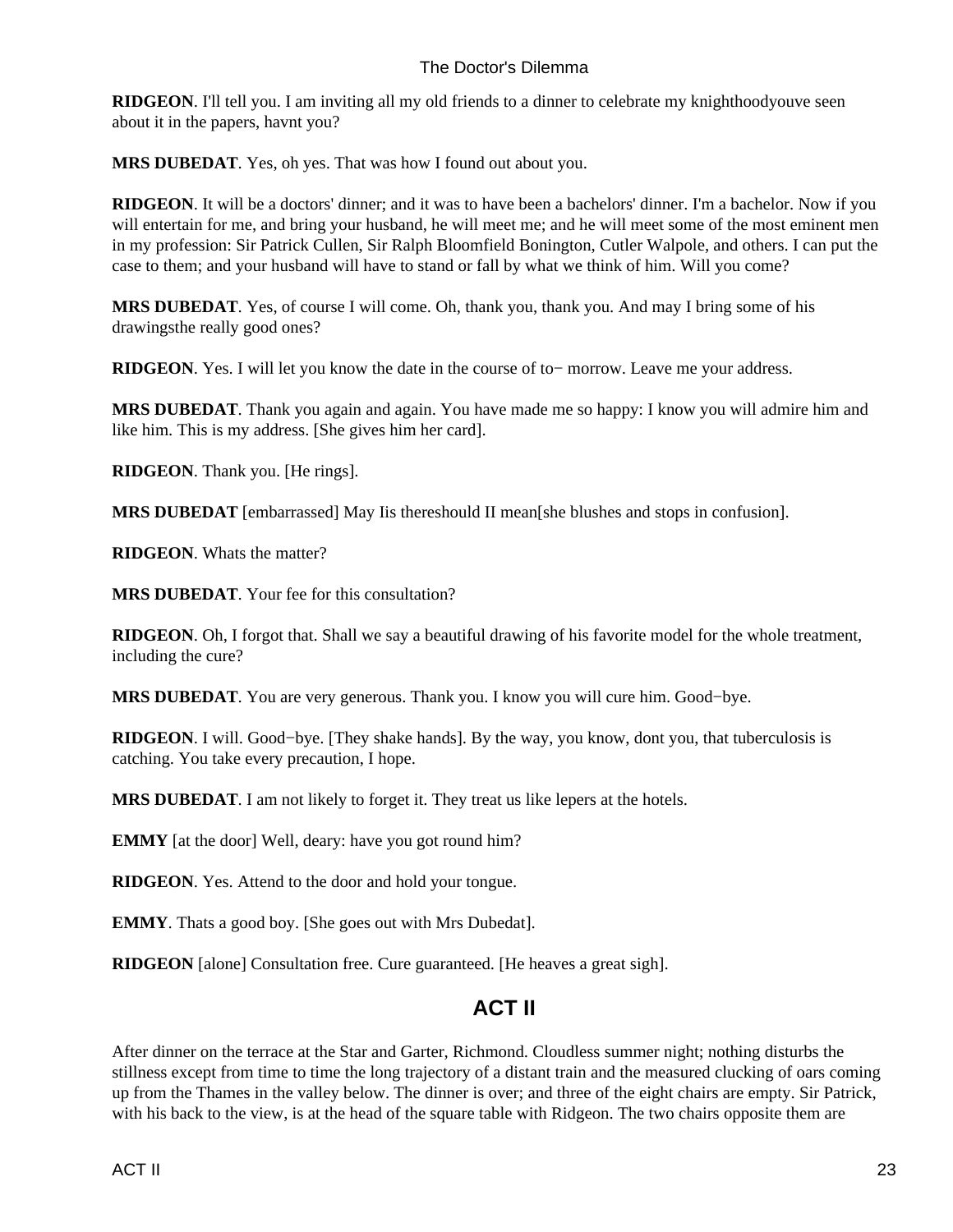empty. On their right come, first, a vacant chair, and then one very fully occupied by B. B., who basks blissfully in the moonbeams. On their left, Schutzmacher and Walpole. The entrance to the hotel is on their right, behind B. B. The five men are silently enjoying their coffee and cigarets, full of food, and not altogether void of wine.

Mrs Dubedat, wrapped up for departure, comes in. They rise, except Sir Patrick; but she takes one of the vacant places at the foot of the table, next B. B.; and they sit down again.

**MRS DUBEDAT** [as she enters] Louis will be here presently. He is shewing Dr Blenkinsop how to work the telephone. [She sits.] Oh, I am so sorry we have to go. It seems such a shame, this beautiful night. And we have enjoyed ourselves so much.

**RIDGEON**. I dont believe another half−hour would do Mr Dubedat a bit of harm.

**SIR PATRICK**. Come now, Colly, come! come! none of that. You take your man home, Mrs Dubedat; and get him to bed before eleven.

**B. B**. Yes, yes. Bed before eleven. Quite right, quite right. Sorry to lose you, my dear lady; but Sir Patrick's orders are the laws of er of Tyre and Sidon.

**WALPOLE**. Let me take you home in my motor.

**SIR PATRICK**. No. You ought to be ashamed of yourself, Walpole. Your motor will take Mr and Mrs Dubedat to the station, and quite far enough too for an open carriage at night.

**MRS DUBEDAT**. Oh, I am sure the train is best.

**RIDGEON**. Well, Mrs Dubedat, we have had a most enjoyable evening.

 **WALPOLE**. {Most enjoyable.  **B. B**. {Delightful. Charming. Unforgettable.

**MRS DUBEDAT** [with a touch of shy anxiety] What did you think of Louis? Or am I wrong to ask?

**RIDGEON**. Wrong! Why, we are all charmed with him.

**WALPOLE**. Delighted.

**B. B**. Most happy to have met him. A privilege, a real privilege.

**SIR PATRICK** [grunts]!

**MRS DUBEDAT** [quickly] Sir Patrick: are YOU uneasy about him?

**SIR PATRICK** [discreetly] I admire his drawings greatly, maam.

**MRS DUBEDAT**. Yes; but I meant

**RIDGEON**. You shall go away quite happy. He's worth saving. He must and shall be saved.

Mrs Dubedat rises and gasps with delight, relief, and gratitude. They all rise except Sir Patrick and Schutzmacher, and come reassuringly to her.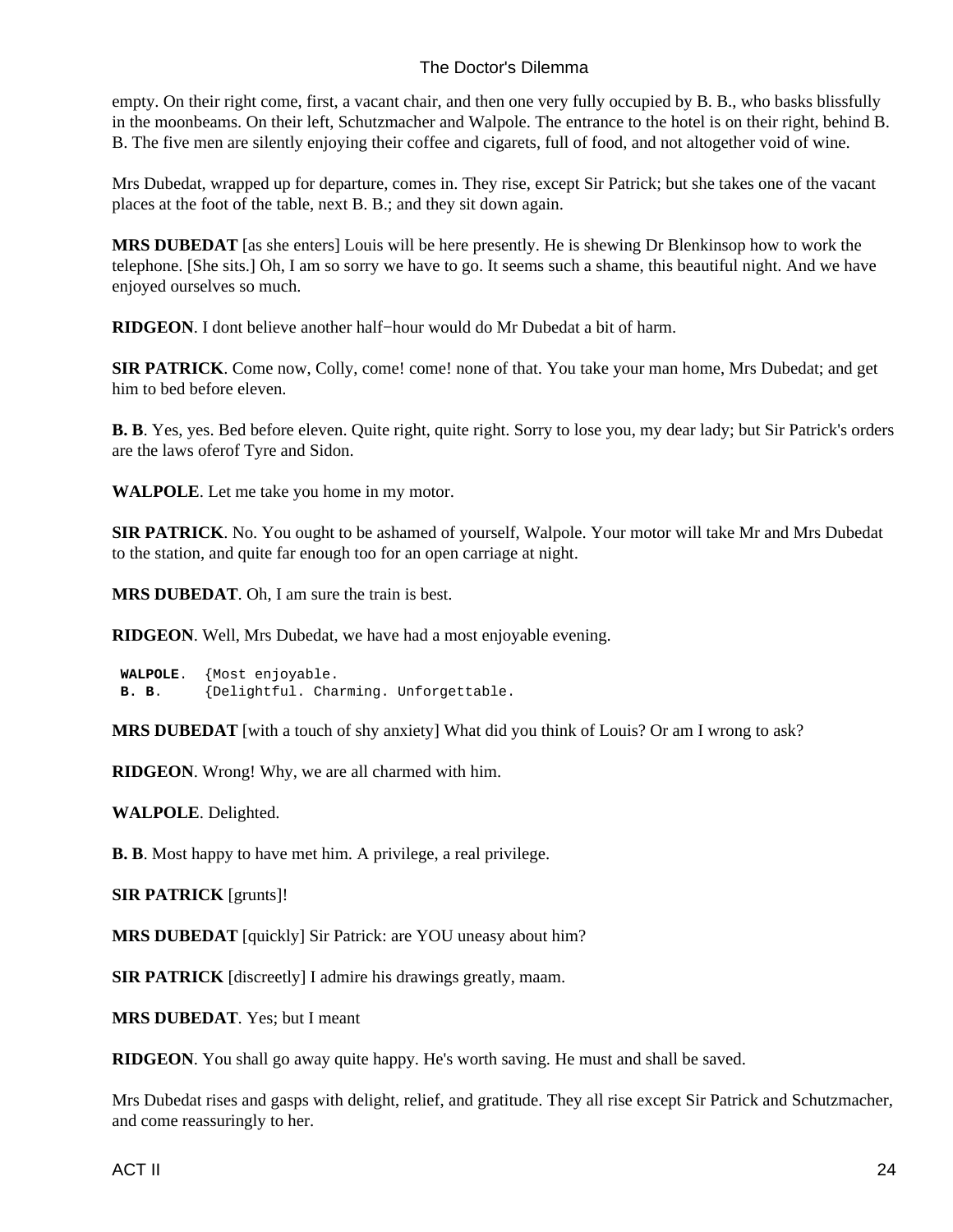**B. B**. Certainly, CER−tainly.

**WALPOLE**. Theres no real difficulty, if only you know what to do.

**MRS DUBEDAT**. Oh, how can I ever thank you! From this night I can begin to be happy at last. You dont know what I feel.

She sits down in tears. They crowd about her to console her.

**B. B**. My dear lady: come come! come come! [very persuasively] come come!

**WALPOLE**. Dont mind us. Have a good cry.

**RIDGEON**. No: dont cry. Your husband had better not know that weve been talking about him.

**MRS DUBEDAT** [quickly pulling herself together] No, of course not. Please dont mind me. What a glorious thing it must be to be a doctor! [They laugh]. Dont laugh. You dont know what youve done for me. I never knew until now how deadly afraid I was how I had come to dread the worst. I never dared let myself know. But now the relief has come: now I know.

Louis Dubedat comes from the hotel, in his overcoat, his throat wrapped in a shawl. He is a slim young man of 23, physically still a stripling, and pretty, though not effeminate. He has turquoise blue eyes, and a trick of looking you straight in the face with them, which, combined with a frank smile, is very engaging. Although he is all nerves, and very observant and quick of apprehension, he is not in the least shy. He is younger than Jennifer; but he patronizes her as a matter of course. The doctors do not put him out in the least: neither Sir Patrick's years nor Bloomfield Bonington's majesty have the smallest apparent effect on him: he is as natural as a cat: he moves among men as most men move among things, though he is intentionally making himself agreeable to them on this occasion. Like all people who can be depended on to take care of themselves, he is welcome company; and his artist's power of appealing to the imagination gains him credit for all sorts of qualities and powers, whether he possesses them or not.

**LOUIS** [pulling on his gloves behind Ridgeon's chair] Now, Jinny− Gwinny: the motor has come round.

**RIDGEON**. Why do you let him spoil your beautiful name like that, Mrs Dubedat?

**MRS DUBEDAT**. Oh, on grand occasions I am Jennifer.

**B. B**. You are a bachelor: you do not understand these things, Ridgeon. Look at me [They look]. I also have two names. In moments of domestic worry, I am simple Ralph. When the sun shines in the home, I am Beedle−Deedle−Dumkins. Such is married life! Mr Dubedat: may I ask you to do me a favor before you go. Will you sign your name to this menu card, under the sketch you have made of me?

**WALPOLE**. Yes; and mine too, if you will be so good.

**LOUIS**. Certainly. [He sits down and signs the cards].

**MRS DUBEDAT**. Wont you sign Dr Schutzmacher's for him, Louis?

**LOUIS**. I dont think Dr Schutzmacher is pleased with his portrait. I'll tear it up. [He reaches across the table for Schutzmacher's menu card, and is about to tear it. Schutzmacher makes no sign].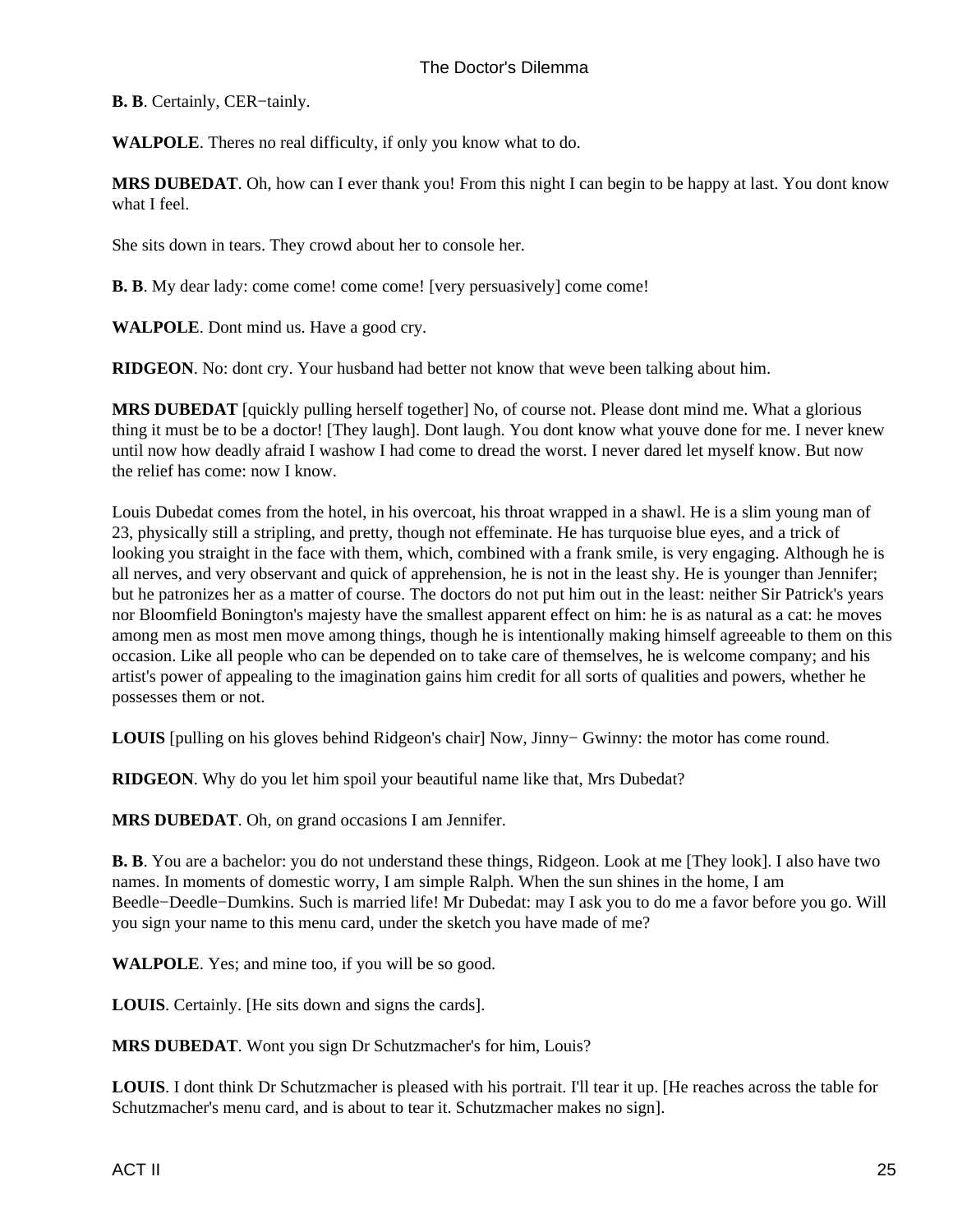**RIDGEON**. No, no: if Loony doesnt want it, I do.

**LOUIS**. I'll sign it for you with pleasure. [He signs and hands it to Ridgeon]. Ive just been making a little note of the river to− night: it will work up into something good [he shews a pocket sketch−book]. I think I'll call it the Silver Danube.

**B. B**. Ah, charming, charming.

**WALPOLE**. Very sweet. Youre a nailer at pastel.

Louis coughs, first out of modesty, then from tuberculosis.

**SIR PATRICK**. Now then, Mr Dubedat: youve had enough of the night air. Take him home, maam.

**MRS DUBEDAT**. Yes. Come, Louis.

**RIDGEON**. Never fear. Never mind. I'll make that cough all right.

**B. B**. We will stimulate the phagocytes. [With tender effusion, shaking her hand] Good−night, Mrs Dubedat. Good−night. Good− night.

**WALPOLE**. If the phagocytes fail, come to me. I'll put you right.

**LOUIS**. Good−night, Sir Patrick. Happy to have met you.

**SIR PATRICK**. Night [half a grunt].

**MRS DUBEDAT**. Good−night, Sir Patrick.

**SIR PATRICK**. Cover yourself well up. Dont think your lungs are made of iron because theyre better than his. Good−night.

**MRS DUBEDAT**. Thank you. Thank you. Nothing hurts me. Good−night.

Louis goes out through the hotel without noticing Schutzmacher. Mrs Dubedat hesitates, then bows to him. Schutzmacher rises and bows formally, German fashion. She goes out, attended by Ridgeon. The rest resume their seats, ruminating or smoking quietly.

**B. B**. [harmoniously] Dee–lightful couple! Charming woman! Gifted lad! Remarkable talent! Graceful outlines! Perfect evening! Great success! Interesting case! Glorious night! Exquisite scenery! Capital dinner! Stimulating conversation! Restful outing! Good wine! Happy ending! Touching gratitude! Lucky Ridgeon

**RIDGEON** [returning] Whats that? Calling me, B. B.? [He goes back to his seat next Sir Patrick].

**B. B**. No, no. Only congratulating you on a most successful evening! Enchanting woman! Thorough breeding! Gentle nature! Refined

Blenkinsop comes from the hotel and takes the empty chair next Ridgeon.

**BLENKINSOP**. I'm so sorry to have left you like this, Ridgeon; but it was a telephone message from the police. Theyve found half a milkman at our level crossing with a prescription of mine in its pocket. Wheres Mr Dubedat?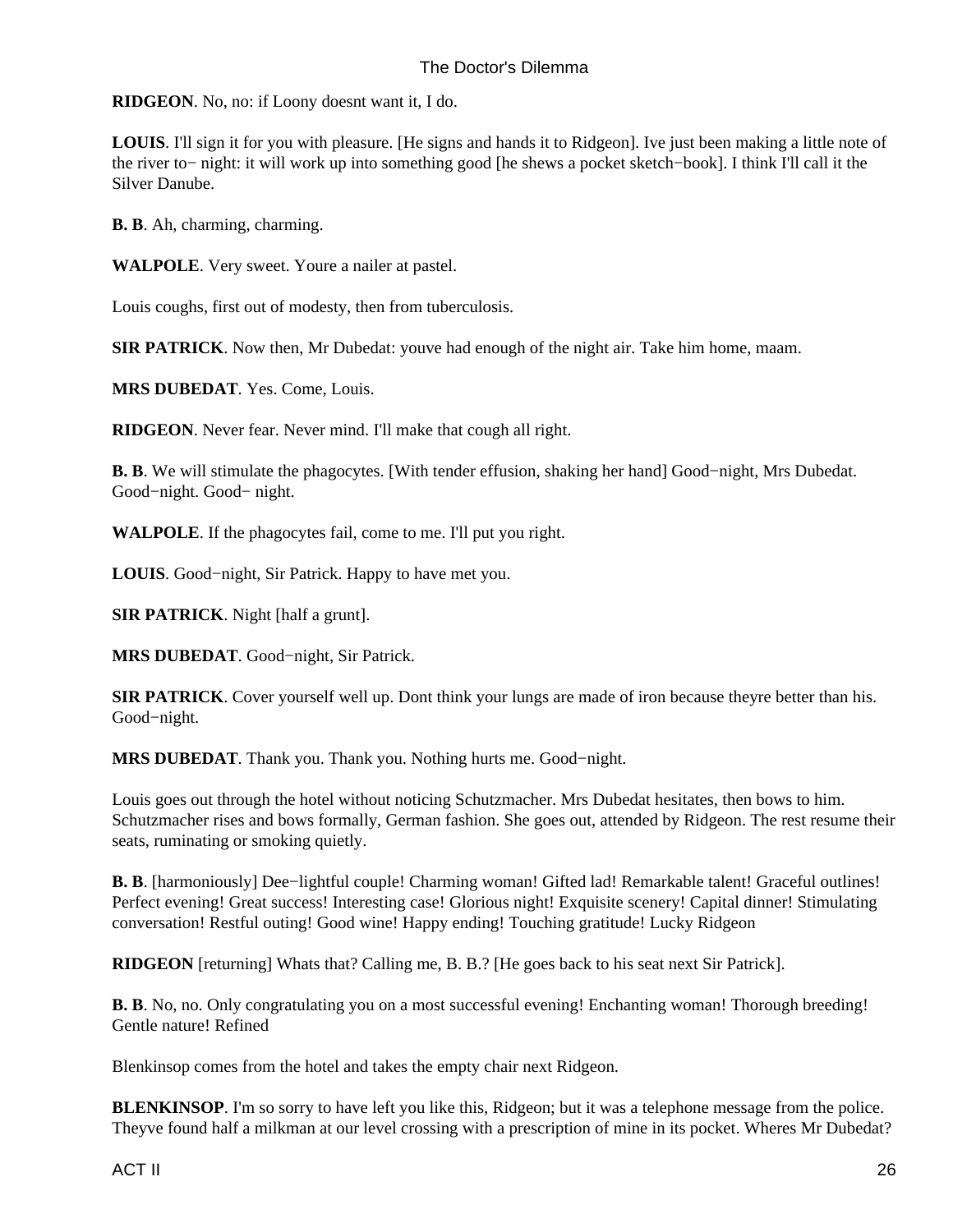**RIDGEON**. Gone.

**BLENKINSOP** [rising, very pale] Gone!

**RIDGEON**. Just this moment

**BLENKINSOP**. Perhaps I could overtake him [he rushes into the hotel].

**WALPOLE** [calling after him] He's in the motor, man, miles off. You can [giving it up]. No use.

**RIDGEON**. Theyre really very nice people. I confess I was afraid the husband would turn out an appalling bounder. But he's almost as charming in his way as she is in hers. And theres no mistake about his being a genius. It's something to have got a case really worth saving. Somebody else will have to go; but at all events it will be easy to find a worse man.

**SIR PATRICK**. How do you know?

**RIDGEON**. Come now, Sir Paddy, no growling. Have something more to drink.

**SIR PATRICK**. No, thank you.

**WALPOLE**. Do you see anything wrong with Dubedat, B. B.?

**B. B**. Oh, a charming young fellow. Besides, after all, what could be wrong with him? Look at him. What could be wrong with him?

**SIR PATRICK**. There are two things that can be wrong with any man. One of them is a cheque. The other is a woman. Until you know that a man's sound on these two points, you know nothing about him.

**B. B**. Ah, cynic, cynic!

**WALPOLE**. He's all right as to the cheque, for a while at all events. He talked to me quite frankly before dinner as to the pressure of money difficulties on an artist. He says he has no vices and is very economical, but that theres one extravagance he cant afford and yet cant resist; and that is dressing his wife prettily. So I said, bang plump out, "Let me lend you twenty pounds, and pay me when your ship comes home." He was really very nice about it. He took it like a man; and it was a pleasure to see how happy it made him, poor chap.

**B. B.** [who has listened to Walpole with growing perturbation] But but but when was this, may I ask?

**WALPOLE**. When I joined you that time down by the river.

**B. B**. But, my dear Walpole, he had just borrowed ten pounds from me.

**WALPOLE**. What!

**SIR PATRICK** [grunts]!

**B. B**. [indulgently] Well, well, it was really hardly borrowing; for he said heaven only knew when he could pay me. I couldnt refuse. It appears that Mrs Dubedat has taken a sort of fancy to me

**WALPOLE** [quickly] No: it was to me.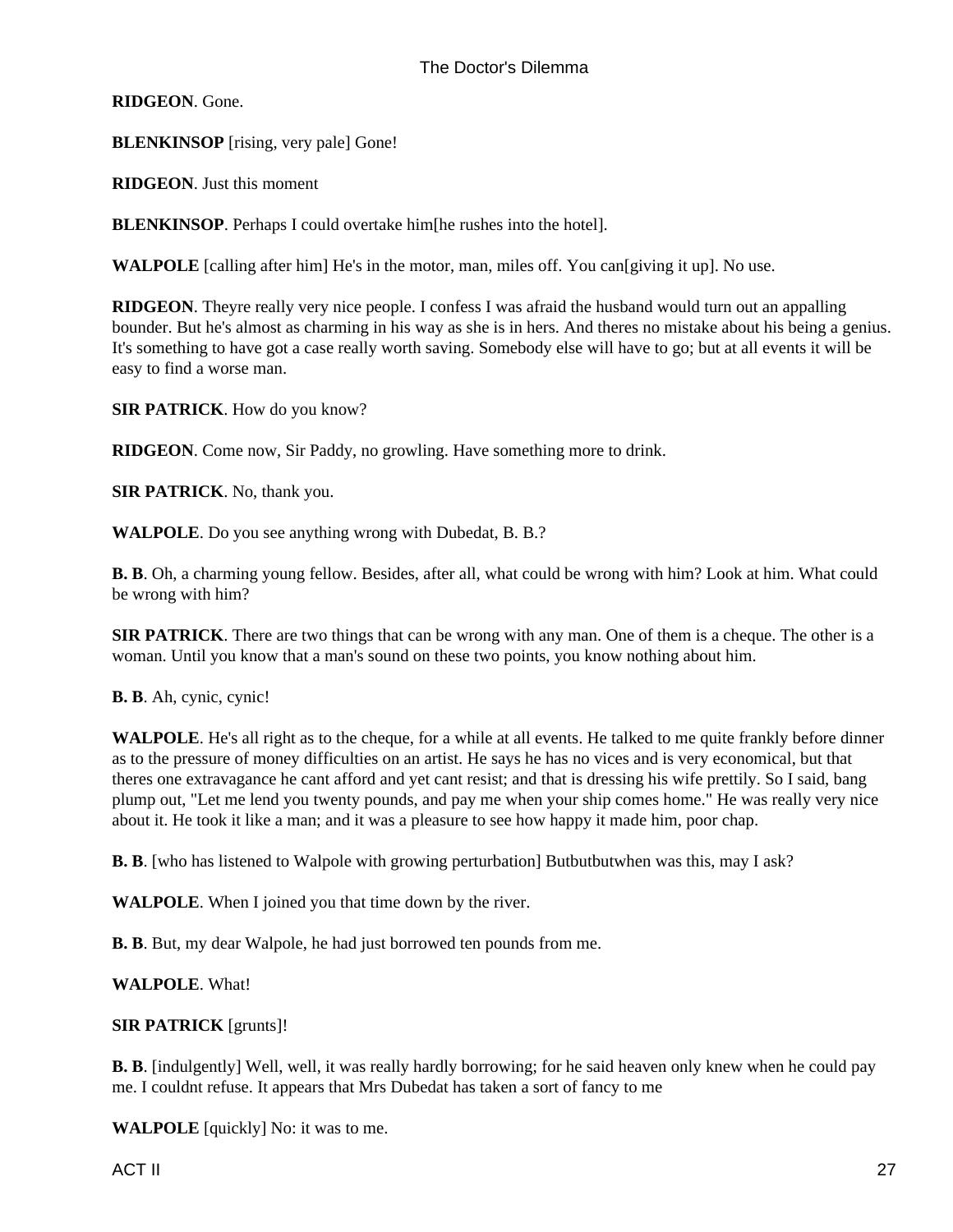**B. B**. Certainly not. Your name was never mentioned between us. He is so wrapped up in his work that he has to leave her a good deal alone; and the poor innocent young fellow he has of course no idea of my position or how busy I amactually wanted me to call occasionally and talk to her.

**WALPOLE**. Exactly what he said to me!

**B. B**. Pooh! Pooh pooh! Really, I must say. [Much disturbed, he rises and goes up to the balustrade, contemplating the landscape vexedly].

**WALPOLE**. Look here, Ridgeon! this is beginning to look serious.

Blenkinsop, very anxious and wretched, but trying to look unconcerned, comes back.

**RIDGEON**. Well, did you catch him?

**BLENKINSOP**. No. Excuse my running away like that. [He sits down at the foot of the table, next Bloomfeld Bonington's chair].

**WALPOLE**. Anything the matter?

**BLENKINSOP**. Oh no. A trifle something ridiculous. It cant be helped. Never mind.

**RIDGEON**. Was it anything about Dubedat?

**BLENKINSOP** [almost breaking down] I ought to keep it to myself, I know. I cant tell you, Ridgeon, how ashamed I am of dragging my miserable poverty to your dinner after all your kindness. It's not that you wont ask me again; but it's so humiliating. And I did so look forward to one evening in my dress clothes (THEYRE still presentable, you see) with all my troubles left behind, just like old times.

**RIDGEON**. But what has happened?

**BLENKINSOP**. Oh, nothing. It's too ridiculous. I had just scraped up four shillings for this little outing; and it cost me one−and− fourpence to get here. Well, Dubedat asked me to lend him half−a− crown to tip the chambermaid of the room his wife left her wraps in, and for the cloakroom. He said he only wanted it for five minutes, as she had his purse. So of course I lent it to him. And he's forgotten to pay me. I've just tuppence to get back with.

**RIDGEON**. Oh, never mind that

**BLENKINSOP** [stopping him resolutely] No: I know what youre going to say; but I wont take it. Ive never borrowed a penny; and I never will. Ive nothing left but my friends; and I wont sell them. If none of you were to be able to meet me without being afraid that my civility was leading up to the loan of five shillings, there would be an end of everything for me. I'll take your old clothes, Colly, sooner than disgrace you by talking to you in the street in my own; but I wont borrow money. I'll train it as far as the twopence will take me; and I'll tramp the rest.

**WALPOLE**. Youll do the whole distance in my motor. [They are all greatly relieved; and Walpole hastens to get away from the painful subject by adding] Did he get anything out of you, Mr Schutzmacher?

**SCHUTZMACHER** [shakes his head in a most expressive negative].

**WALPOLE**. You didnt appreciate his drawing, I think.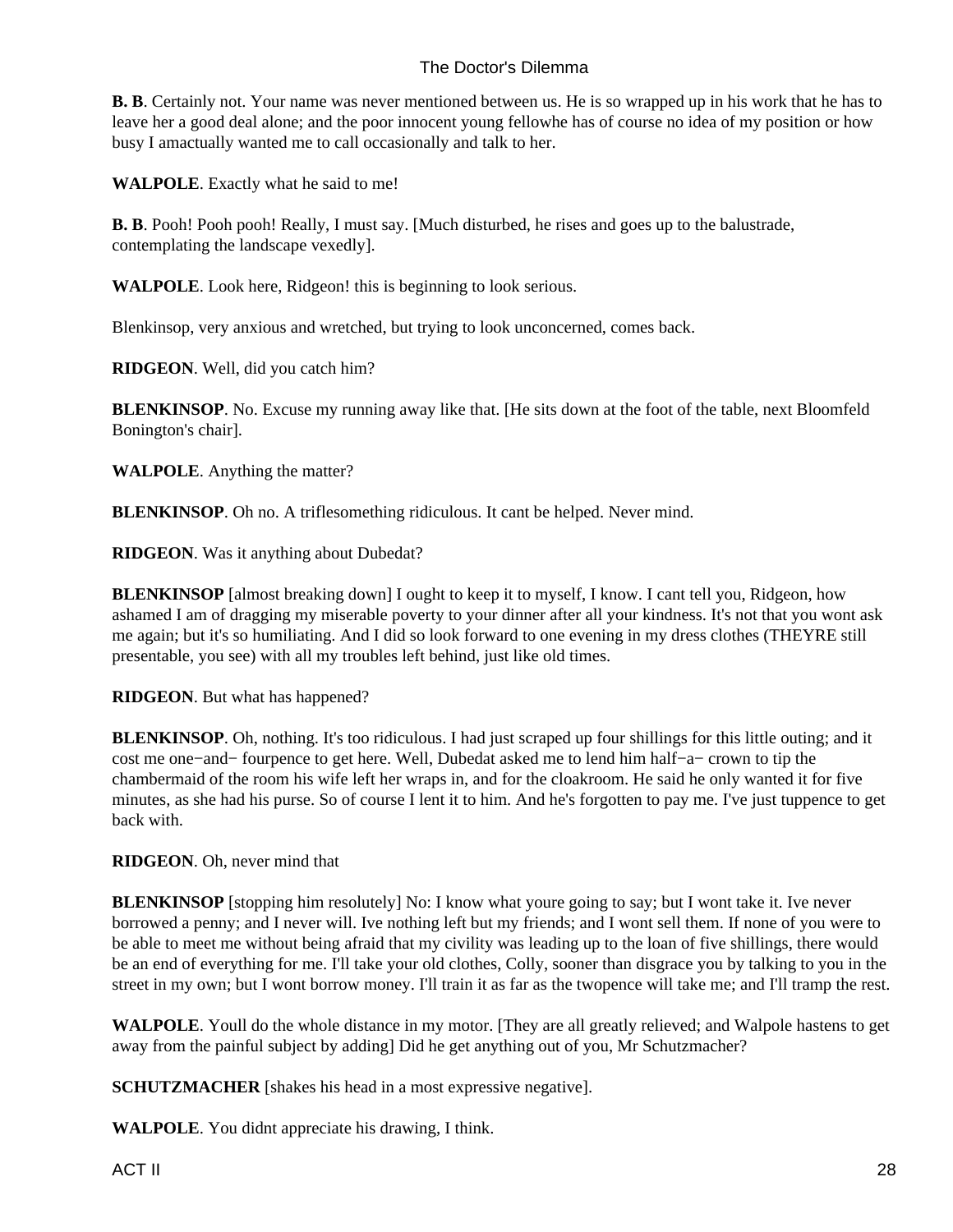**SCHUTZMACHER**. Oh yes I did. I should have liked very much to have kept the sketch and got it autographed.

**B. B**. But why didnt you?

**SCHUTZMACHER.** Well, the fact is, when I joined Dubedat after his conversation with Mr Walpole, he said the Jews were the only people who knew anything about art, and that though he had to put up with your Philistine twaddle, as he called it, it was what I said about the drawings that really pleased him. He also said that his wife was greatly struck with my knowledge, and that she always admired Jews. Then he asked me to advance him 50 pounds on the security of the drawings.

| <b>B. B.</b>       | $\{$ [All<br>No, no. Positively! Seriously! |
|--------------------|---------------------------------------------|
| WALPOLE            | { exclaiming } What! Another fifty!         |
| <b>BLENKINSOP</b>  | $\{$ together] $\}$ Think of that!          |
| <b>SIR PATRICK</b> | } [qrunts]!                                 |

**SCHUTZMACHER**. Of course I couldnt lend money to a stranger like that.

**B. B**. I envy you the power to say No, Mr Schutzmacher. Of course, I knew I oughtnt to lend money to a young fellow in that way; but I simply hadnt the nerve to refuse. I couldnt very well, you know, could I?

**SCHUTZMACHER**. I dont understand that. I felt that I couldnt very well lend it.

**WALPOLE**. What did he say?

**SCHUTZMACHER**. Well, he made a very uncalled−for remark about a Jew not understanding the feelings of a gentleman. I must say you Gentiles are very hard to please. You say we are no gentlemen when we lend money; and when we refuse to lend it you say just the same. I didnt mean to behave badly. As I told him, I might have lent it to him if he had been a Jew himself.

**SIR PATRICK** [with a grunt] And what did he say to that?

**SCHUTZMACHER.** Oh, he began trying to persuade me that he was one of the chosen people that his artistic faculty shewed it, and that his name was as foreign as my own. He said he didnt really want 50 pounds; that he was only joking; that all he wanted was a couple of sovereigns.

**B. B**. No, no, Mr Schutzmacher. You invented that last touch. Seriously, now?

**SCHUTZMACHER**. No. You cant improve on Nature in telling stories about gentlemen like Mr Dubedat.

**BLENKINSOP**. You certainly do stand by one another, you chosen people, Mr Schutzmacher.

**SCHUTZMACHER**. Not at all. Personally, I like Englishmen better than Jews, and always associate with them. Thats only natural, because, as I am a Jew, theres nothing interesting in a Jew to me, whereas there is always something interesting and foreign in an Englishman. But in money matters it's quite different. You see, when an Englishman borrows, all he knows or cares is that he wants money; and he'll sign anything to get it, without in the least understanding it, or intending to carry out the agreement if it turns out badly for him. In fact, he thinks you a cad if you ask him to carry it out under such circumstances. Just like the Merchant of Venice, you know. But if a Jew makes an agreement, he means to keep it and expects you to keep it. If he wants money for a time, he borrows it and knows he must pay it at the end of the time. If he knows he cant pay, he begs it as a gift.

**RIDGEON**. Come, Loony! do you mean to say that Jews are never rogues and thieves?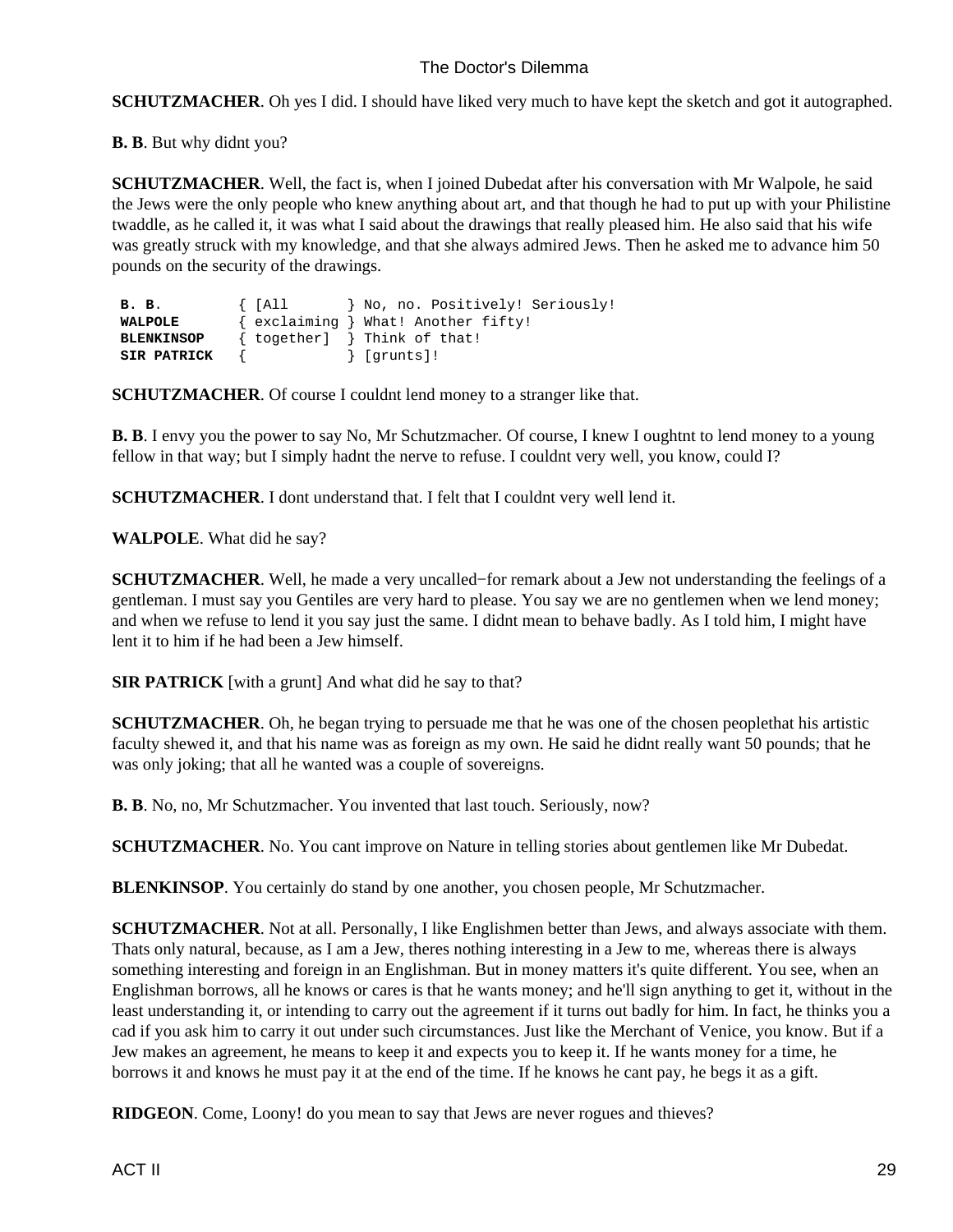**SCHUTZMACHER**. Oh, not at all. But I was not talking of criminals. I was comparing honest Englishmen with honest Jews.

One of the hotel maids, a pretty, fair−haired woman of about 25, comes from the hotel, rather furtively. She accosts Ridgeon.

**THE MAID.** I beg your pardon, sir

**RIDGEON**. Eh?

**THE MAID**. I beg pardon, sir. It's not about the hotel. I'm not allowed to be on the terrace; and I should be discharged if I were seen speaking to you, unless you were kind enough to say you called me to ask whether the motor has come back from the station yet.

**WALPOLE**. Has it?

**THE MAID**. Yes, sir.

**RIDGEON**. Well, what do you want?

**THE MAID**. Would you mind, sir, giving me the address of the gentleman that was with you at dinner?

**RIDGEON** [sharply] Yes, of course I should mind very much. You have no right to ask.

**THE MAID.** Yes, sir, I know it looks like that. But what am I to do?

**SIR PATRICK**. Whats the matter with you?

**THE MAID**. Nothing, sir. I want the address: thats all.

**B. B**. You mean the young gentleman?

**THE MAID**. Yes, sir: that went to catch the train with the woman he brought with him.

**RIDGEON**. The woman! Do you mean the lady who dined here? the gentleman's wife?

**THE MAID**. Dont believe them, sir. She cant be his wife. I'm his wife.

 **B. B**. {[in amazed remonstrance] My good girl!  **RIDGEON** {You his wife!  **WALPOLE** {What! whats that? Oh, this is getting perfectly fascinating, Ridgeon.

**THE MAID**. I could run upstairs and get you my marriage lines in a minute, sir, if you doubt my word. He's Mr Louis Dubedat, isnt he?

**RIDGEON**. Yes.

**THE MAID**. Well, sir, you may believe me or not; but I'm the lawful Mrs Dubedat.

**SIR PATRICK**. And why arnt you living with your husband?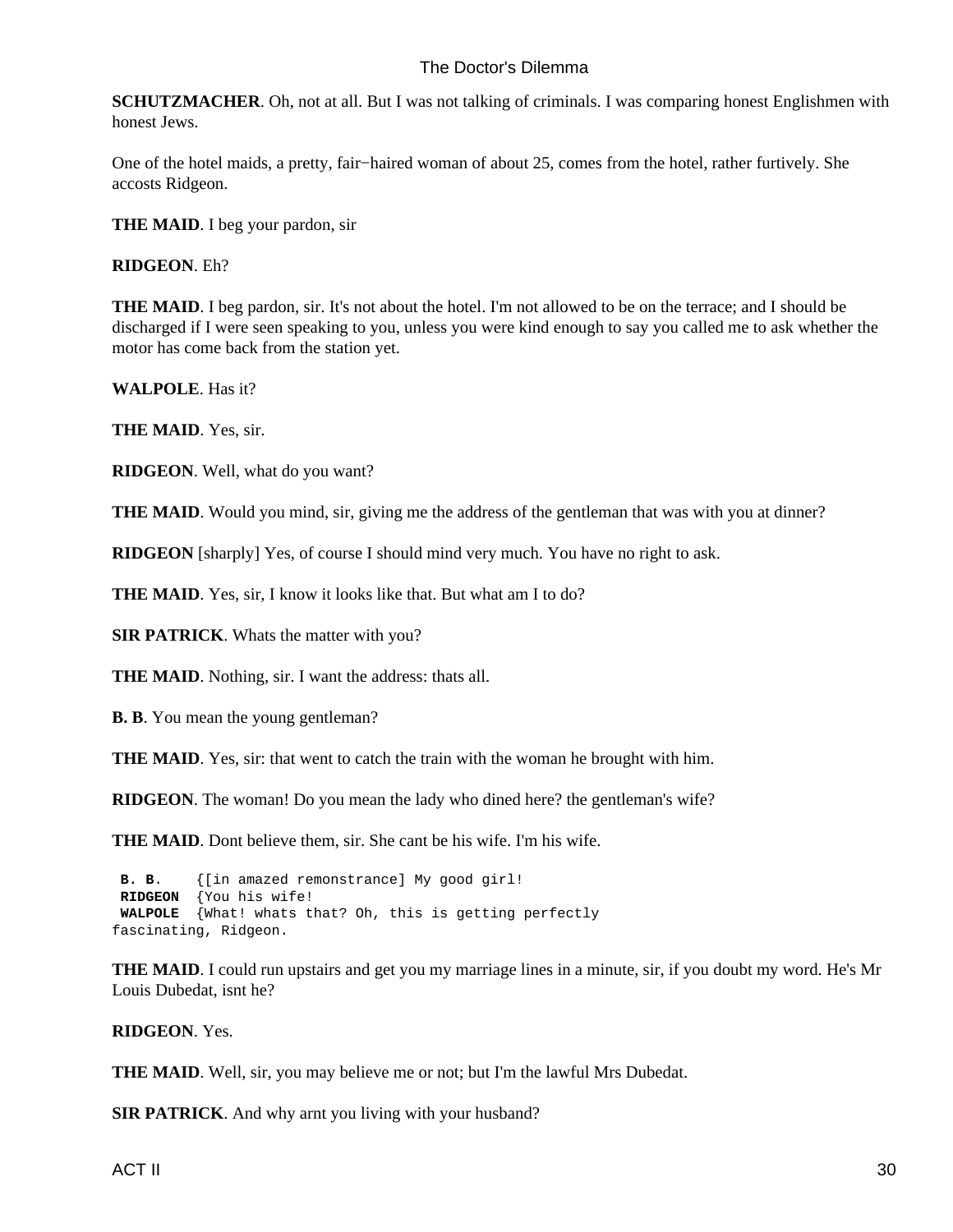**THE MAID**. We couldnt afford it, sir. I had thirty pounds saved; and we spent it all on our honeymoon in three weeks, and a lot more that he borrowed. Then I had to go back into service, and he went to London to get work at his drawing; and he never wrote me a line or sent me an address. I never saw nor heard of him again until I caught sight of him from the window going off in the motor with that woman.

**SIR PATRICK**. Well, thats two wives to start with.

**B. B**. Now upon my soul I dont want to be uncharitable; but really I'm beginning to suspect that our young friend is rather careless.

**SIR PATRICK**. Beginning to think! How long will it take you, man, to find out that he's a damned young blackguard?

**BLENKINSOP**. Oh, thats severe, Sir Patrick, very severe. Of course it's bigamy; but still he's very young; and she's very pretty. Mr Walpole: may I spunge on you for another of those nice cigarets of yours? [He changes his seat for the one next Walpole].

**WALPOLE**. Certainly. [He feels in his pockets]. Oh bother! Where? [Suddenly remembering] I say: I recollect now: I passed my cigaret case to Dubedat and he didnt return it. It was a gold one.

**THE MAID**. He didnt mean any harm: he never thinks about things like that, sir. I'll get it back for you, sir, if youll tell me where to find him.

**RIDGEON**. What am I to do? Shall I give her the address or not?

**SIR PATRICK**. Give her your own address; and then we'll see. [To the maid] Youll have to be content with that for the present, my girl. [Ridgeon gives her his card]. Whats your name?

**THE MAID**. Minnie Tinwell, sir.

**SIR PATRICK**. Well, you write him a letter to care of this gentleman; and it will be sent on. Now be off with you.

**THE MAID**. Thank you, sir. I'm sure you wouldnt see me wronged. Thank you all, gentlemen; and excuse the liberty.

She goes into the hotel. They match her in silence.

**RIDGEON** [when she is gone] Do you realize, chaps, that we have promised Mrs Dubedat to save this fellow's life?

**BLENKINSOP**. Whats the matter with him?

**RIDGEON**. Tuberculosis.

**BLENKINSOP** [interested] And can you cure that?

**RIDGEON**. I believe so.

**BLENKINSOP**. Then I wish youd cure me. My right lung is touched, I'm sorry to say.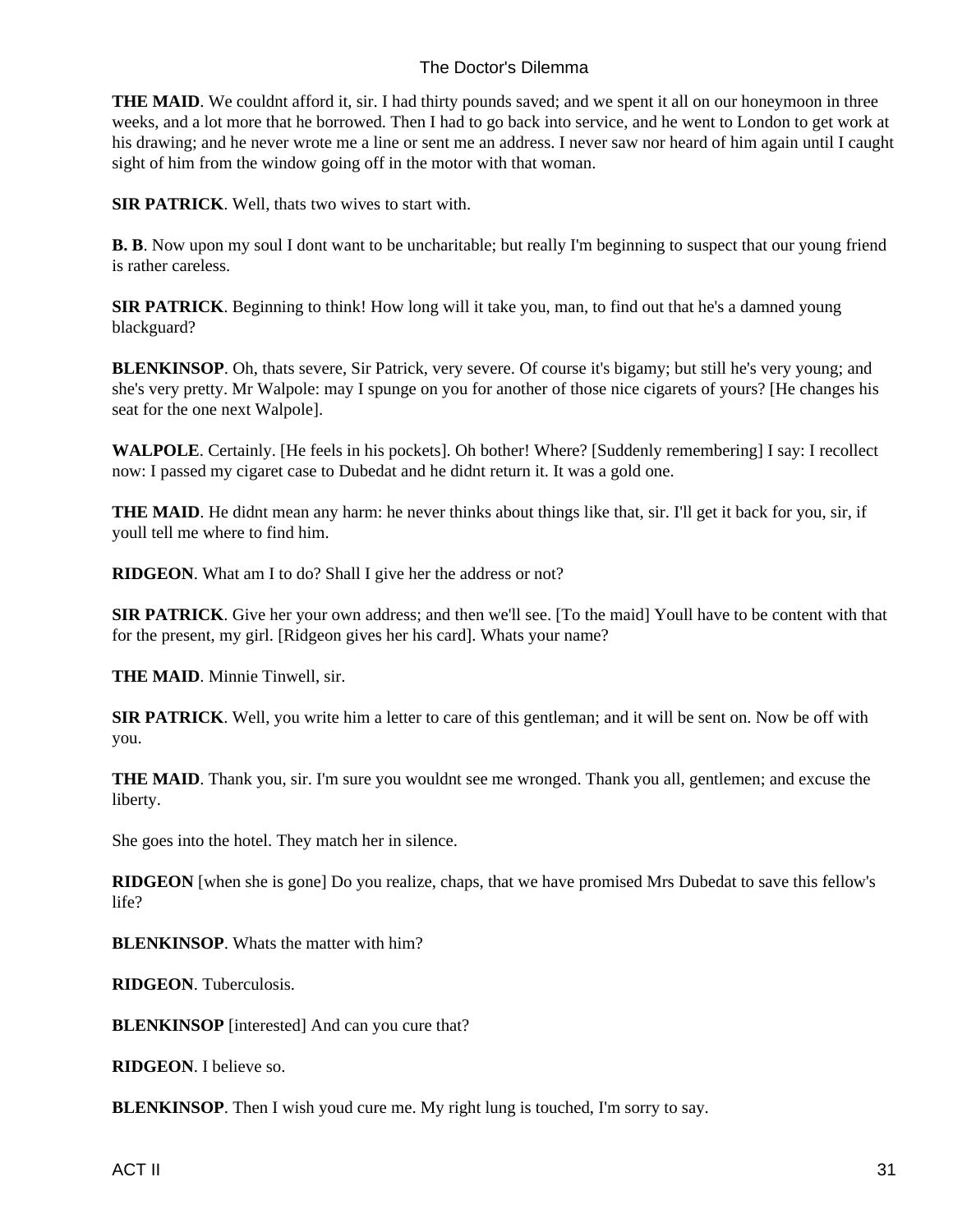| <b>RIDGEON</b><br>$B$ . $B$          |           | What! Your lung is going?<br>Wy dear Blenkinsop, what do you                             |
|--------------------------------------|-----------|------------------------------------------------------------------------------------------|
|                                      | Tall      | { tell me? [full of concern for                                                          |
|                                      | together] | { Blenkinsop he comes back from the                                                      |
| <b>SIR PATRICK</b><br><b>WALPOLE</b> |           | { balustrade].<br>{ Eh? Eh? Whats that?<br>Hullo, you mustn't neglect this,<br>you know. |

**BLENKINSOP** [putting his fingers in his ears] No, no: it's no use. I know what youre going to say: Ive said it often to others. I cant afford to take care of myself; and theres an end of it. If a fortnight's holiday would save my life, I'd have to die. I shall get on as others have to get on. We cant all go to St Moritz or to Egypt, you know, Sir Ralph. Dont talk about it.

Embarrassed silence.

**SIR PATRICK** [grunts and looks hard at Ridgeon]!

**SCHUTZMACHER** [looking at his watch and rising] I must go. It's been a very pleasant evening, Colly. You might let me have my portrait if you dont mind. I'll send Mr Dubedat that couple of sovereigns for it.

**RIDGEON** [giving him the menu card] Oh dont do that, Loony. I dont think he'd like that.

**SCHUTZMACHER**. Well, of course I shant if you feel that way about it. But I dont think you understand Dubedat. However, perhaps thats because I'm a Jew. Good−night, Dr Blenkinsop [shaking hands].

BLENKINSOP. Good–night, sir I mean Good–night.

**SCHUTZMACHER** [waving his hand to the rest] Goodnight, everybody.

| WALPOLE          |             |
|------------------|-------------|
| <b>B.</b> B.     |             |
| SIR PATRICK $\{$ | Good-night. |
| <b>RIDGEON</b>   |             |

**B. B**. repeats the salutation several times, in varied musical tones. Schutzmacher goes out.

**SIR PATRICK**. Its time for us all to move. [He rises and comes between Blenkinsop and Walpole. Ridgeon also rises]. Mr Walpole: take Blenkinsop home: he's had enough of the open air cure for to−night. Have you a thick overcoat to wear in the motor, Dr Blenkinsop?

**BLENKINSOP**. Oh, theyll give me some brown paper in the hotel; and a few thicknesses of brown paper across the chest are better than any fur coat.

**WALPOLE**. Well, come along. Good−night, Colly. Youre coming with us, arnt you, B. B.?

**B. B**. Yes: I'm coming. [Walpole and Blenkinsop go into the hotel]. Good−night, my dear Ridgeon [shaking hands affectionately]. Dont let us lose sight of your interesting patient and his very charming wife. We must not judge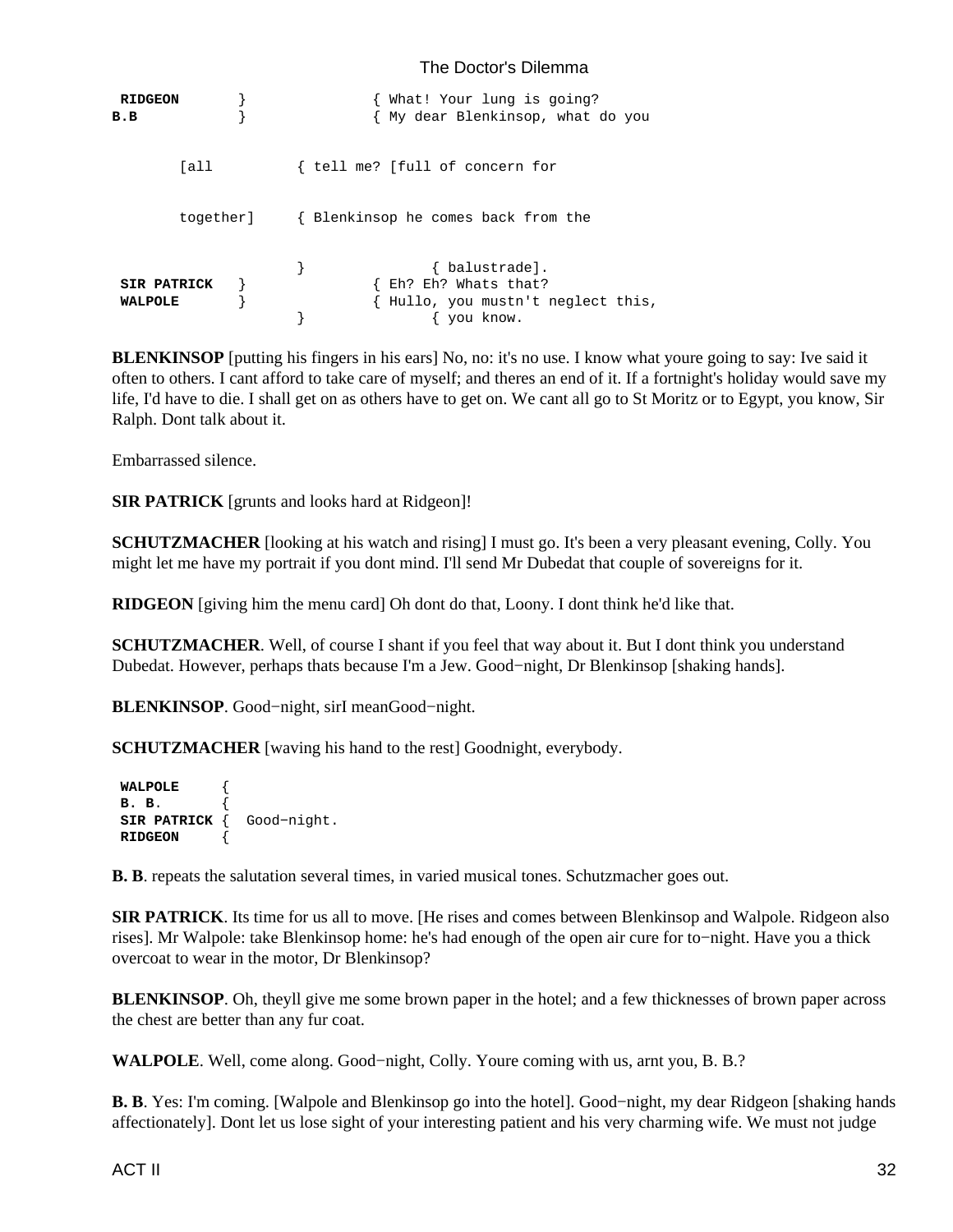him too hastily, you know. [With unction] G o o o o o o o o d−night, Paddy. Bless you, dear old chap. [Sir Patrick utters a formidable grunt. B. B. laughs and pats him indulgently on the shoulder] Good−night. Good−night. Good−night. Good−night. [He good−nights himself into the hotel].

The others have meanwhile gone without ceremony. Ridgeon and Sir Patrick are left alone together. Ridgeon, deep in thought, comes down to Sir Patrick.

**SIR PATRICK**. Well, Mr Savior of Lives: which is it to be? that honest decent man Blenkinsop, or that rotten blackguard of an artist, eh?

**RIDGEON**. Its not an easy case to judge, is it? Blenkinsop's an honest decent man; but is he any use? Dubedat's a rotten blackguard; but he's a genuine source of pretty and pleasant and good things.

**SIR PATRICK**. What will he be a source of for that poor innocent wife of his, when she finds him out?

**RIDGEON**. Thats true. Her life will be a hell.

**SIR PATRICK**. And tell me this. Suppose you had this choice put before you: either to go through life and find all the pictures bad but all the men and women good, or to go through life and find all the pictures good and all the men and women rotten. Which would you choose?

**RIDGEON**. Thats a devilishly difficult question, Paddy. The pictures are so agreeable, and the good people so infernally disagreeable and mischievous, that I really cant undertake to say offhand which I should prefer to do without.

**SIR PATRICK**. Come come! none of your cleverness with me: I'm too old for it. Blenkinsop isnt that sort of good man; and you know it.

**RIDGEON**. It would be simpler if Blenkinsop could paint Dubedat's pictures.

**SIR PATRICK**. It would be simpler still if Dubedat had some of Blenkinsop's honesty. The world isnt going to be made simple for you, my lad: you must take it as it is. Youve to hold the scales between Blenkinsop and Dubedat. Hold them fairly.

**RIDGEON**. Well, I'll be as fair as I can. I'll put into one scale all the pounds Dubedat has borrowed, and into the other all the half−crowns that Blenkinsop hasnt borrowed.

**SIR PATRICK**. And youll take out of Dubedat's scale all the faith he has destroyed and the honor he has lost, and youll put into Blenkinsop's scale all the faith he has justified and the honor he has created.

**RIDGEON**. Come come, Paddy! none of your claptrap with me: I'm too sceptical for it. I'm not at all convinced that the world wouldnt be a better world if everybody behaved as Dubedat does than it is now that everybody behaves as Blenkinsop does.

**SIR PATRICK**. Then why dont you behave as Dubedat does?

**RIDGEON**. Ah, that beats me. Thats the experimental test. Still, it's a dilemma. It's a dilemma. You see theres a complication we havnt mentioned.

**SIR PATRICK**. Whats that?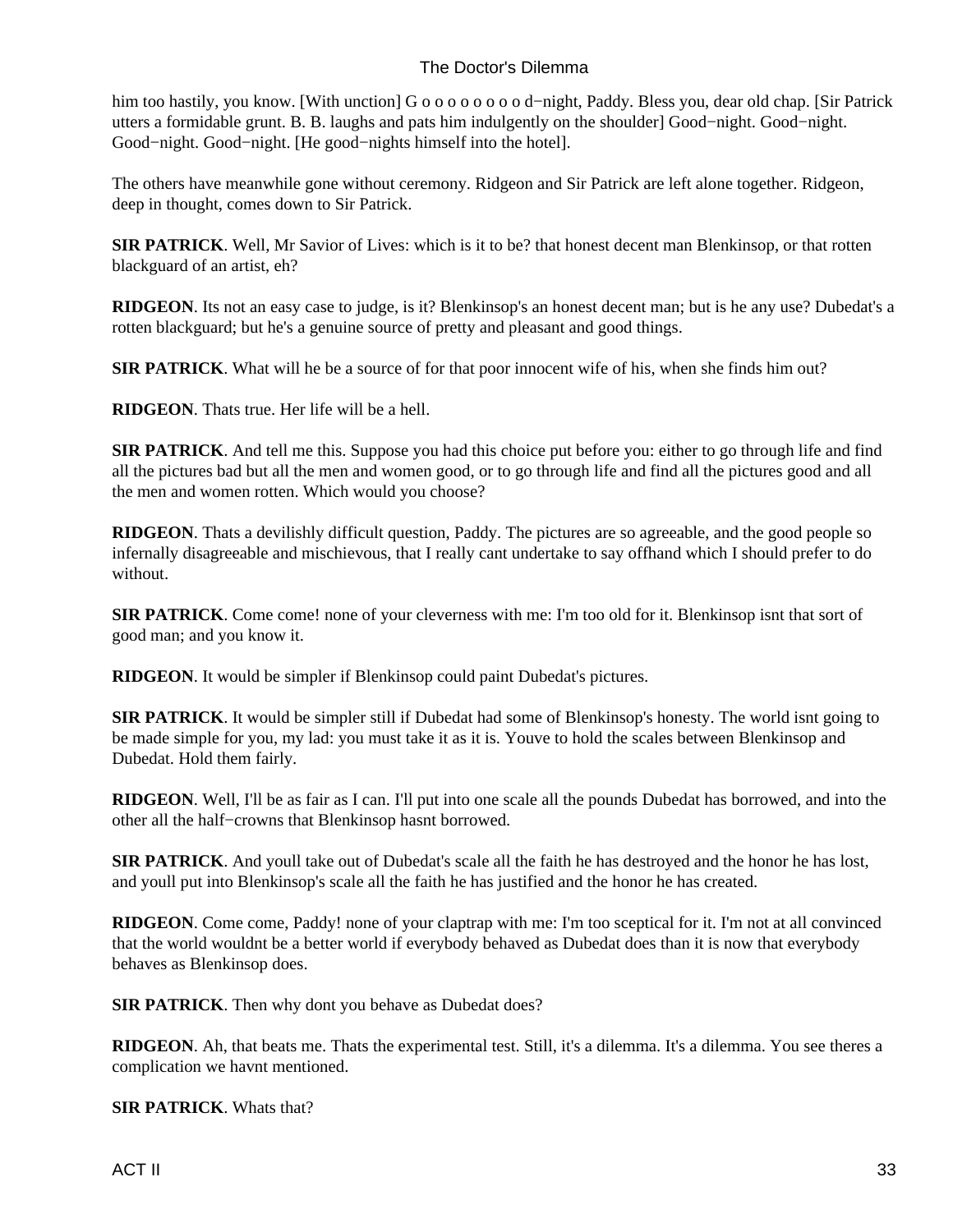**RIDGEON**. Well, if I let Blenkinsop die, at least nobody can say I did it because I wanted to marry his widow.

**SIR PATRICK**. Eh? Whats that?

**RIDGEON**. Now if I let Dubedat die, I'll marry his widow.

**SIR PATRICK**. Perhaps she wont have you, you know.

**RIDGEON** [with a self−assured shake of the head] I've a pretty good flair for that sort of thing. I know when a woman is interested in me. She is.

**SIR PATRICK**. Well, sometimes a man knows best; and sometimes he knows worst. Youd much better cure them both.

**RIDGEON**. I cant. I'm at my limit. I can squeeze in one more case, but not two. I must choose.

**SIR PATRICK**. Well, you must choose as if she didnt exist: thats clear.

**RIDGEON**. Is that clear to you? Mind: it's not clear to me. She troubles my judgment.

**SIR PATRICK**. To me, it's a plain choice between a man and a lot of pictures.

**RIDGEON**. It's easier to replace a dead man than a good picture.

**SIR PATRICK.** Colly: when you live in an age that runs to pictures and statues and plays and brass bands because its men and women are not good enough to comfort its poor aching soul, you should thank Providence that you belong to a profession which is a high and great profession because its business is to heal and mend men and women.

**RIDGEON**. In short, as a member of a high and great profession, I'm to kill my patient.

**SIR PATRICK**. Dont talk wicked nonsense. You cant kill him. But you can leave him in other hands.

**RIDGEON**. In B. B.'s, for instance: eh? [looking at him significantly].

**SIR PATRICK** [demurely facing his look] Sir Ralph Bloomfield Bonington is a very eminent physician.

**RIDGEON**. He is.

**SIR PATRICK**. I'm going for my hat.

Ridgeon strikes the bell as Sir Patrick makes for the hotel. A waiter comes.

**RIDGEON** [to the waiter] My bill, please.

**WAITER**. Yes, sir.

He goes for it.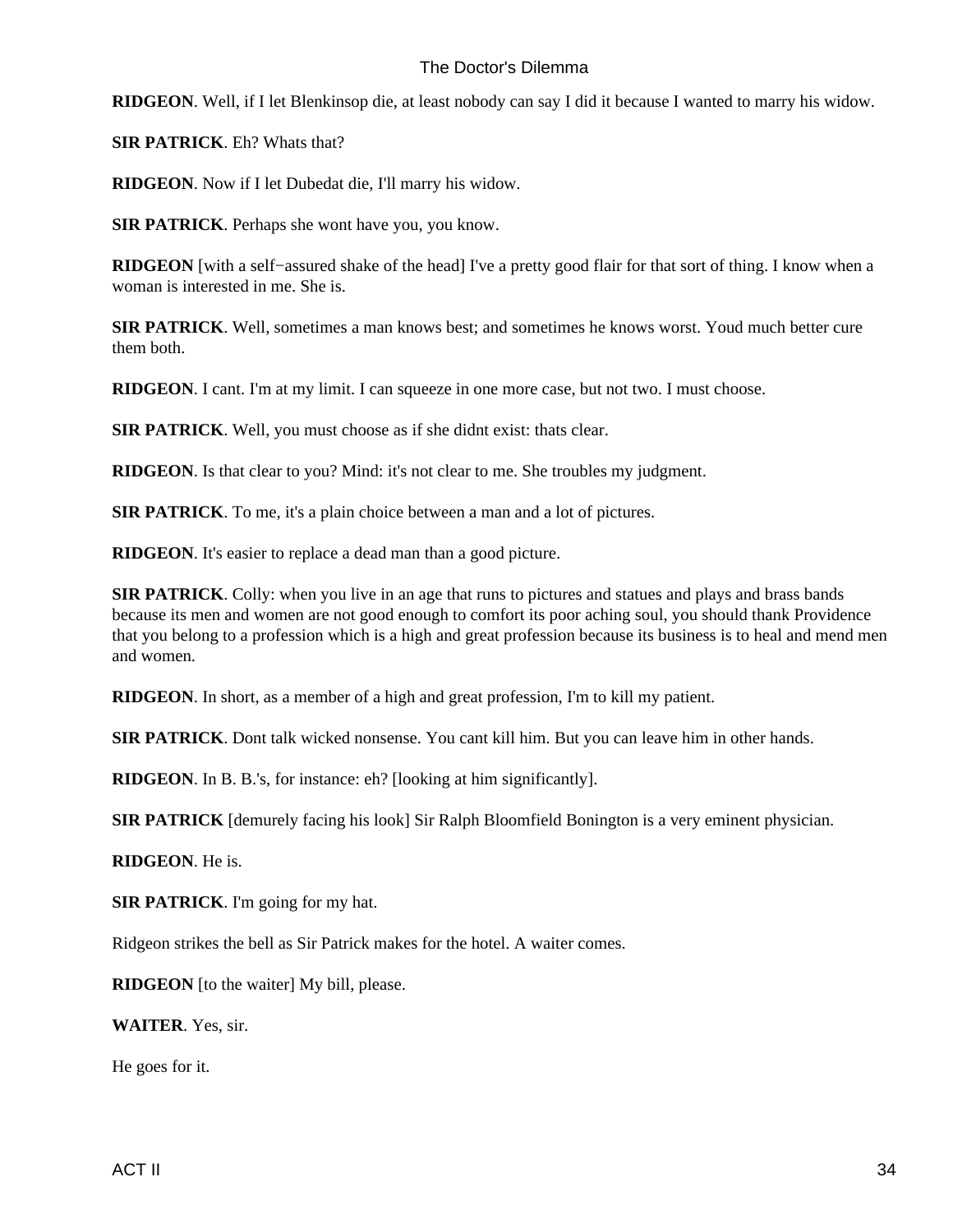# **ACT III**

<span id="page-36-0"></span>In Dubedat's studio. Viewed from the large window the outer door is in the wall on the left at the near end. The door leading to the inner rooms is in the opposite wall, at the far end. The facing wall has neither window nor door. The plaster on all the walls is uncovered and undecorated, except by scrawlings of charcoal sketches and memoranda. There is a studio throne (a chair on a dais) a little to the left, opposite the inner door, and an easel to the right, opposite the outer door, with a dilapidated chair at it. Near the easel and against the wall is a bare wooden table with bottles and jars of oil and medium, paint− smudged rags, tubes of color, brushes, charcoal, a small last figure, a kettle and spirit–lamp, and other odds and ends. By the table is a sofa, littered with drawing blocks, sketch−books, loose sheets of paper, newspapers, books, and more smudged rags. Next the outer door is an umbrella and hat stand, occupied partly by Louis' hats and cloak and muffler, and partly by odds and ends of costumes. There is an old piano stool on the near side of this door. In the corner near the inner door is a little tea−table. A lay figure, in a cardinal's robe and hat, with an hour−glass in one hand and a scythe slung on its back, smiles with inane malice at Louis, who, in a milkman's smock much smudged with colors, is painting a piece of brocade which he has draped about his wife.

She is sitting on the throne, not interested in the painting, and appealing to him very anxiously about another matter.

#### **MRS DUBEDAT**. Promise.

**LOUIS** [putting on a touch of paint with notable skill and care and answering quite perfunctorily] I promise, my darling.

**MRS DUBEDAT**. When you want money, you will always come to me.

**LOUIS**. But it's so sordid, dearest. I hate money. I cant keep always bothering you for money, money, money. Thats what drives me sometimes to ask other people, though I hate doing it.

**MRS DUBEDAT**. It is far better to ask me, dear. It gives people a wrong idea of you.

**LOUIS**. But I want to spare your little fortune, and raise money on my own work. Dont be unhappy, love: I can easily earn enough to pay it all back. I shall have a one−man−show next season; and then there will be no more money troubles. [Putting down his palette] There! I mustnt do any more on that until it's bone−dry; so you may come down.

**MRS DUBEDAT** [throwing off the drapery as she steps down, and revealing a plain frock of tussore silk] But you have promised, remember, seriously and faithfully, never to borrow again until you have first asked me.

**LOUIS**. Seriously and faithfully. [Embracing her] Ah, my love, how right you are! how much it means to me to have you by me to guard me against living too much in the skies. On my solemn oath, from this moment forth I will never borrow another penny.

**MRS DUBEDAT** [delighted] Ah, thats right. Does his wicked worrying wife torment him and drag him down from the clouds. [She kisses him]. And now, dear, wont you finish those drawings for Maclean?

**LOUIS**. Oh, they dont matter. Ive got nearly all the money from him in advance.

**MRS DUBEDAT**. But, dearest, that is just the reason why you should finish them. He asked me the other day whether you really intended to finish them.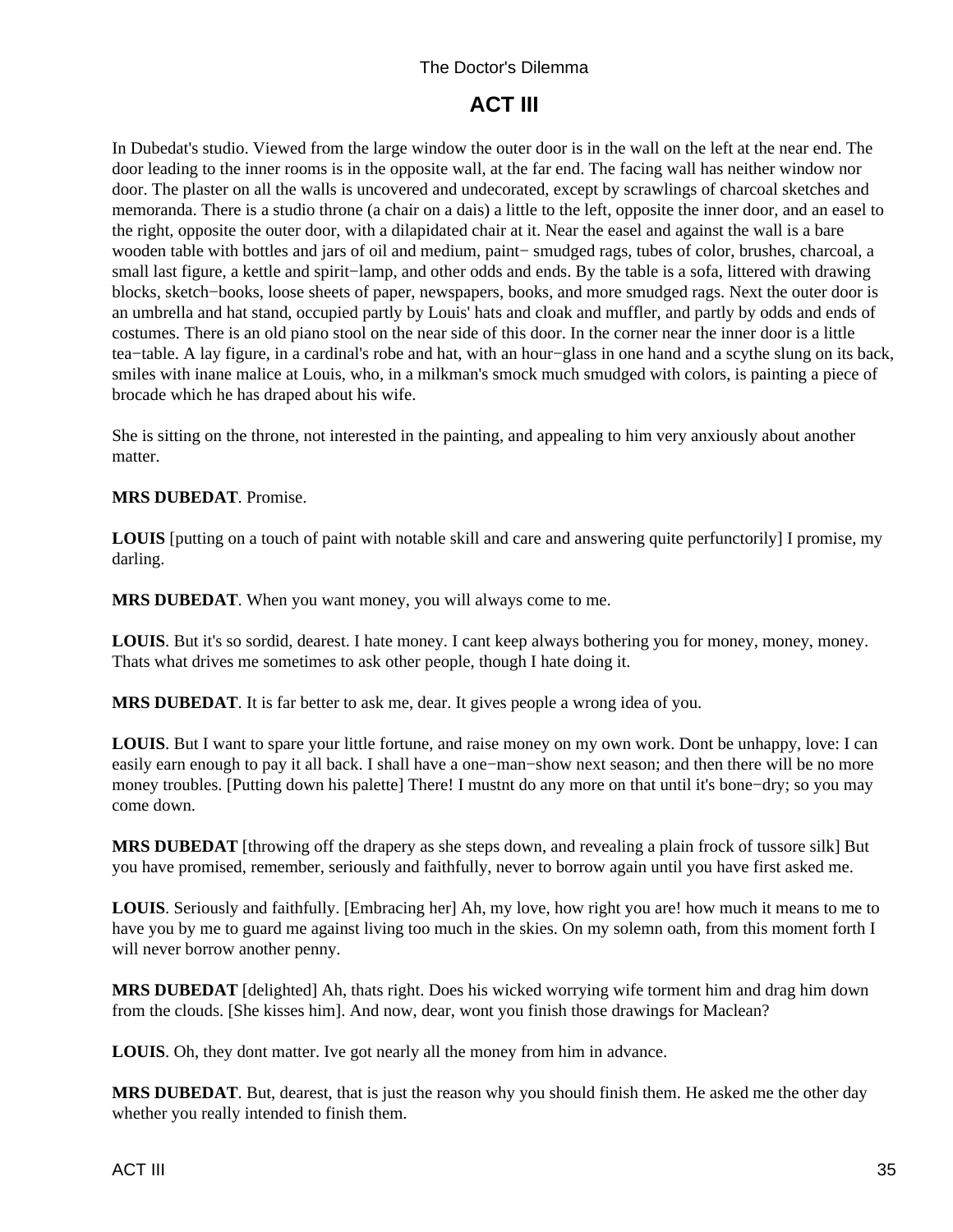**LOUIS**. Confound his impudence! What the devil does he take me for? Now that just destroys all my interest in the beastly job. Ive a good mind to throw up the commission, and pay him back his money.

**MRS DUBEDAT**. We cant afford that, dear. You had better finish the drawings and have done with them. I think it is a mistake to accept money in advance.

**LOUIS**. But how are we to live?

**MRS DUBEDAT**. Well, Louis, it is getting hard enough as it is, now that they are all refusing to pay except on delivery.

**LOUIS**. Damn those fellows! they think of nothing and care for nothing but their wretched money.

**MRS DUBEDAT**. Still, if they pay us, they ought to have what they pay for.

**LOUIS** [coaxing;] There now: thats enough lecturing for to−day. Ive promised to be good, havnt I?

**MRS DUBEDAT** [putting her arms round his neck] You know that I hate lecturing, and that I dont for a moment misunderstand you, dear, dont you?

**LOUIS** [fondly] I know. I know. I'm a wretch; and youre an angel. Oh, if only I were strong enough to work steadily, I'd make my darling's house a temple, and her shrine a chapel more beautiful than was ever imagined. I cant pass the shops without wrestling with the temptation to go in and order all the really good things they have for you.

**MRS DUBEDAT**. I want nothing but you, dear. [She gives him a caress, to which he responds so passionately that she disengages herself]. There! be good now: remember that the doctors are coming this morning. Isnt it extraordinarily kind of them, Louis, to insist on coming? all of them, to consult about you?

**LOUIS** [coolly] Oh, I daresay they think it will be a feather in their cap to cure a rising artist. They wouldnt come if it didnt amuse them, anyhow. [Someone knocks at the door]. I say: its not time yet, is it?

**MRS DUBEDAT**. No, not quite yet.

**LOUIS** [opening the door and finding Ridgeon there] Hello, Ridgeon. Delighted to see you. Come in.

**MRS DUBEDAT** [shaking hands] It's so good of you to come, doctor.

**LOUIS**. Excuse this place, wont you? Its only a studio, you know: theres no real convenience for living here. But we pig along somehow, thanks to Jennifer.

**MRS DUBEDAT**. Now I'll run away. Perhaps later on, when youre finished with Louis, I may come in and hear the verdict. [Ridgeon bows rather constrainedly]. Would you rather I didnt?

**RIDGEON**. Not at all. Not at all.

Mrs Dubedat looks at him, a little puzzled by his formal manner; then goes into the inner room.

**LOUIS** [flippantly] I say: dont look so grave. Theres nothing awful going to happen, is there?

**RIDGEON**. No.

ACT III 36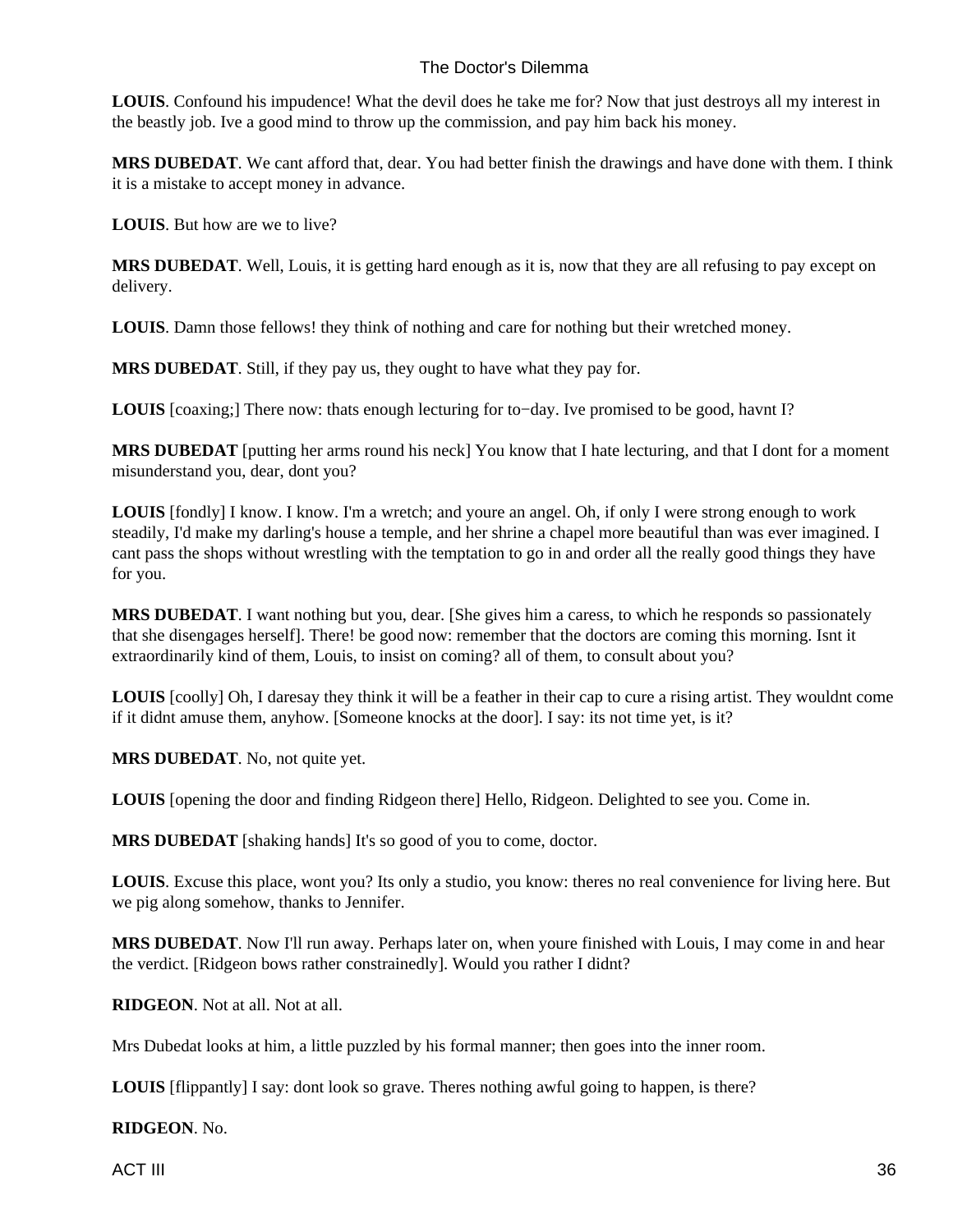**LOUIS**. Thats all right. Poor Jennifer has been looking forward to your visit more than you can imagine. Shes taken quite a fancy to you, Ridgeon. The poor girl has nobody to talk to: I'm always painting. [Taking up a sketch] Theres a little sketch I made of her yesterday.

**RIDGEON**. She shewed it to me a fortnight ago when she first called on me.

**LOUIS** [quite unabashed] Oh! did she? Good Lord! how time does fly! I could have sworn I'd only just finished it. It's hard for her here, seeing me piling up drawings and nothing coming in for them. Of course I shall sell them next year fast enough, after my one−man−show; but while the grass grows the steed starves. I hate to have her coming to me for money, and having none to give her. But what can I do?

**RIDGEON**. I understood that Mrs Dubedat had some property of her own.

Louis. Oh yes, a little; but how could a man with any decency of feeling touch that? Suppose I did, what would she have to live on if I died? I'm not insured: cant afford the premiums. [Picking out another drawing] How do you like that?

**RIDGEON** [putting it aside] I have not come here to−day to look at your drawings. I have more serious and pressing business with you.

**LOUIS**. You want to sound my wretched lung. [With impulsive candor] My dear Ridgeon: I'll be frank with you. Whats the matter in this house isnt lungs but bills. It doesnt matter about me; but Jennifer has actually to economize in the matter of food. Youve made us feel that we can treat you as a friend. Will you lend us a hundred and fifty pounds?

#### **RIDGEON**. No.

**LOUIS** [surprised] Why not?

**RIDGEON**. I am not a rich man; and I want every penny I can spare and more for my researches.

**LOUIS**. You mean youd want the money back again.

**RIDGEON**. I presume people sometimes have that in view when they lend money.

LOUIS [after a moment's reflection] Well, I can manage that for you. I'll give you a cheque or see here: theres no reason why you shouldnt have your bit too: I'll give you a cheque for two hundred.

**RIDGEON**. Why not cash the cheque at once without troubling me?

**LOUIS**. Bless you! they wouldnt cash it: I'm overdrawn as it is. No: the way to work it is this. I'll postdate the cheque next October. In October Jennifer's dividends come in. Well, you present the cheque. It will be returned marked "refer to drawer" or some rubbish of that sort. Then you can take it to Jennifer, and hint that if the cheque isnt taken up at once I shall be put in prison. She'll pay you like a shot. Youll clear 50 pounds; and youll do me a real service; for I do want the money very badly, old chap, I assure you.

**RIDGEON** [staring at him] You see no objection to the transaction; and you anticipate none from me!

**LOUIS**. Well, what objection can there be? It's quite safe. I can convince you about the dividends.

**RIDGEON**. I mean on the score of its being shall I say dishonorable?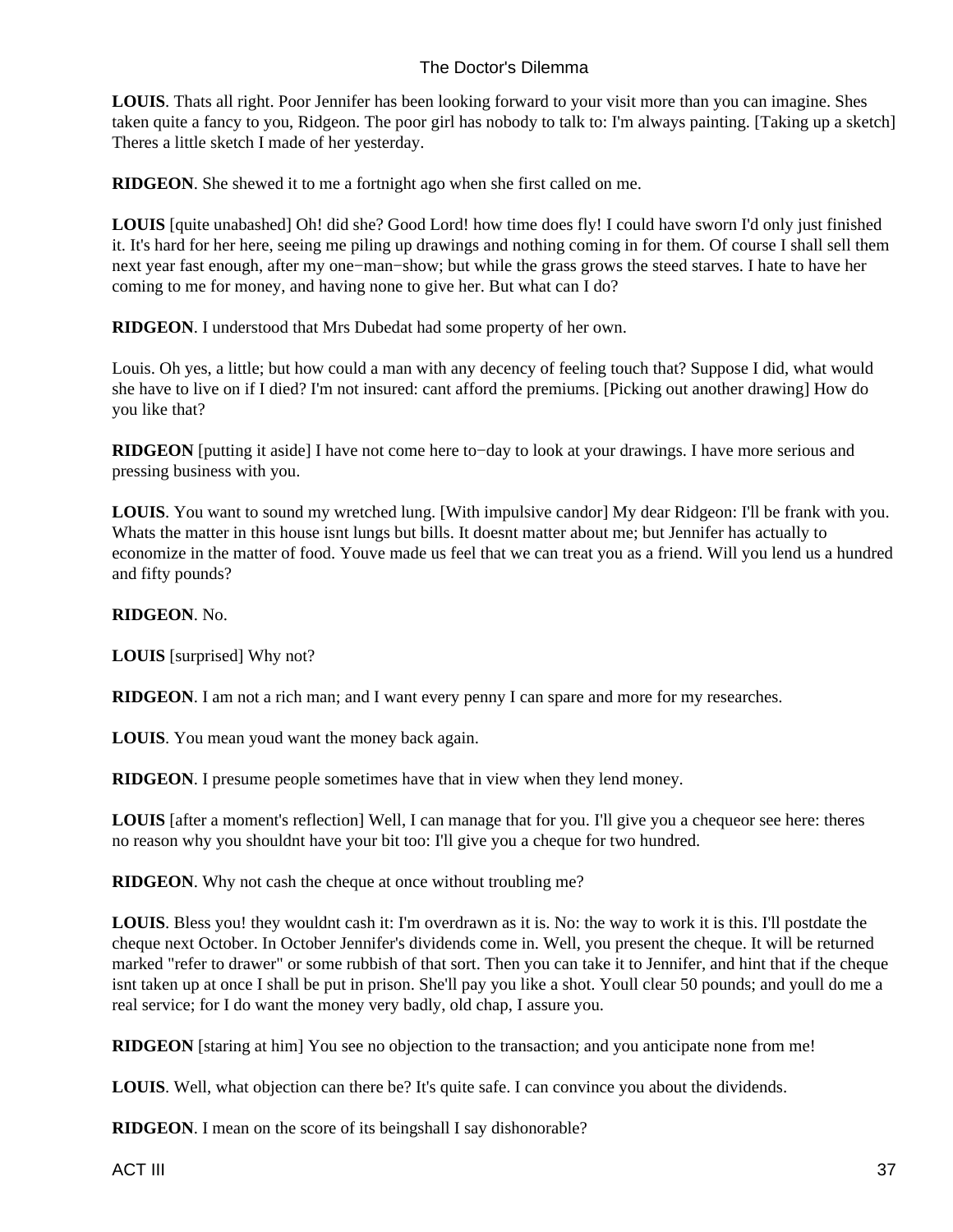**LOUIS**. Well, of course I shouldnt suggest it if I didnt want the money.

**RIDGEON**. Indeed! Well, you will have to find some other means of getting it.

**LOUIS**. Do you mean that you refuse?

**RIDGEON**. Do I mean! [letting his indignation loose] Of course I refuse, man. What do you take me for? How dare you make such a proposal to me?

**LOUIS**. Why not?

**RIDGEON**. Faugh! You would not understand me if I tried to explain. Now, once for all, I will not lend you a farthing. I should be glad to help your wife; but lending you money is no service to her.

**LOUIS**. Oh well, if youre in earnest about helping her, I'll tell you what you might do. You might get your patients to buy some of my things, or to give me a few portrait commissions.

**RIDGEON**. My patients call me in as a physician, not as a commercial traveller.

A knock at the door.

Louis goes unconcernedly to open it, pursuing the subject as he goes.

**LOUIS**. But you must have great influence with them. You must know such lots of things about them private things that they wouldnt like to have known. They wouldnt dare to refuse you.

**RIDGEON** [exploding] Well, upon my

Louis opens the door, and admits Sir Patrick, Sir Ralph, and Walpole.

**RIDGEON** [proceeding furiously] Walpole: Ive been here hardly ten minutes; and already he's tried to borrow 150 pounds from me. Then he proposed that I should get the money for him by blackmailing his wife; and youve just interrupted him in the act of suggesting that I should blackmail my patients into sitting to him for their portraits.

**LOUIS**. Well, Ridgeon, if this is what you call being an honorable man! I spoke to you in confidence.

**SIR PATRICK**. We're all going to speak to you in confidence, young man.

**WALPOLE** [hanging his hat on the only peg left vacant on the hat− stand] We shall make ourselves at home for half an hour, Dubedat. Dont be alarmed: youre a most fascinating chap; and we love you.

**LOUIS**. Oh, all right, all right. Sit downanywhere you can. Take this chair, Sir Patrick [indicating the one on the throne]. Up−z− z−z! [helping him up: Sir Patrick grunts and enthrones himself]. Here you are, B. B. [Sir Ralph glares at the familiarity; but Louis, quite undisturbed, puts a big book and a sofa cushion on the dais, on Sir Patrick's right; and B. B. sits down, under protest]. Let me take your hat. [He takes B. B.'s hat unceremoniously, and substitutes it for the cardinal's hat on the head of the lay figure, thereby ingeniously destroying the dignity of the conclave. He then draws the piano stool from the wall and offers it to Walpole]. You dont mind this, Walpole, do you? [Walpole accepts the stool, and puts his hand into his pocket for his cigaret case. Missing it, he is reminded of his loss].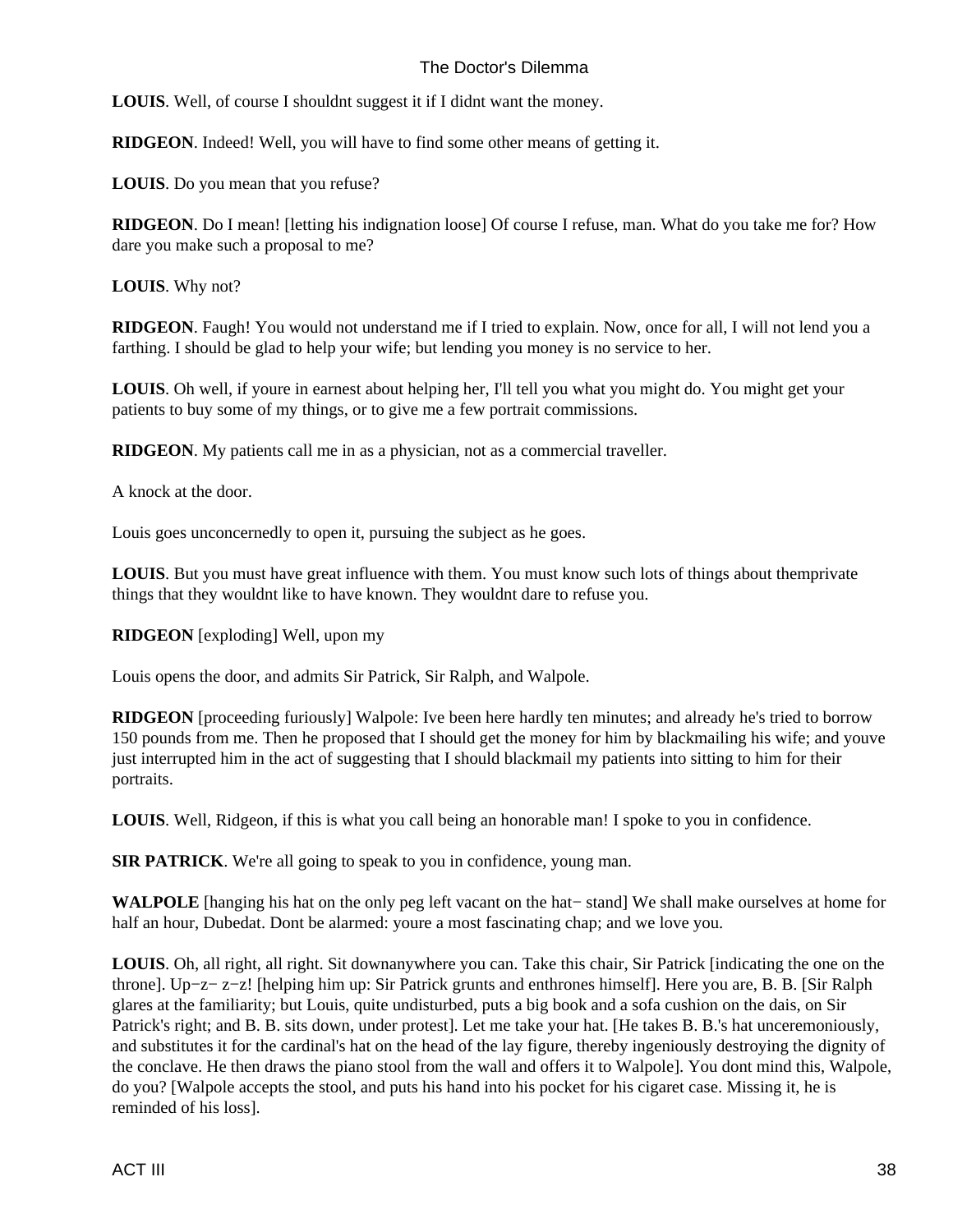WALPOLE. By the way, I'll trouble you for my cigaret case, if you dont mind?

**LOUIS**. What cigaret case?

**WALPOLE**. The gold one I lent you at the Star and Garter.

**LOUIS** [surprised] Was that yours?

**WALPOLE**. Yes.

**LOUIS**. I'm awfully sorry, old chap. I wondered whose it was. I'm sorry to say this is all thats left of it. [He hitches up his smock; produces a card from his waistcoat pocket; and hands it to Walpole].

**WALPOLE**. A pawn ticket!

**LOUIS** [reassuringly] It's quite safe: he cant sell it for a year, you know. I say, my dear Walpole, I am sorry. [He places his hand ingenuously on Walpole's shoulder and looks frankly at him].

**WALPOLE** [sinking on the stool with a gasp] Dont mention it. It adds to your fascination.

**RIDGEON** [who has been standing near the easel] Before we go any further, you have a debt to pay, Mr Dubedat.

**LOUIS**. I have a precious lot of debts to pay, Ridgeon. I'll fetch you a chair. [He makes for the inner door].

**RIDGEON** [stopping him] You shall not leave the room until you pay it. It's a small one; and pay it you must and shall. I dont so much mind your borrowing 10 pounds from one of my guests and 20 pounds from the other

**WALPOLE**. I walked into it, you know. I offered it.

**RIDGEON**. they could afford it. But to clean poor Blenkinsop out of his last half−crown was damnable. I intend to give him that half−crown and to be in a position to pledge him my word that you paid it. I'll have that out of you, at all events.

**B. B**. Quite right, Ridgeon. Quite right. Come, young man! down with the dust. Pay up.

**LOUIS**. Oh, you neednt make such a fuss about it. Of course I'll pay it. I had no idea the poor fellow was hard up. I'm as shocked as any of you about it. [Putting his hand into his pocket] Here you are. [Finding his pocket empty] Oh, I say, I havnt any money on me just at present. Walpole: would you mind lending me half−a− crown just to settle this.

**WALPOLE**. Lend you half [his voice faints away].

**LOUIS**. Well, if you dont, Blenkinsop wont get it; for I havnt a rap: you may search my pockets if you like.

**WALPOLE**. Thats conclusive. [He produces half−a−crown].

**LOUIS** [passing it to Ridgeon] There! I'm really glad thats settled: it was the only thing that was on my conscience. Now I hope youre all satisfied.

**SIR PATRICK**. Not quite, Mr Dubedat. Do you happen to know a young woman named Minnie Tinwell?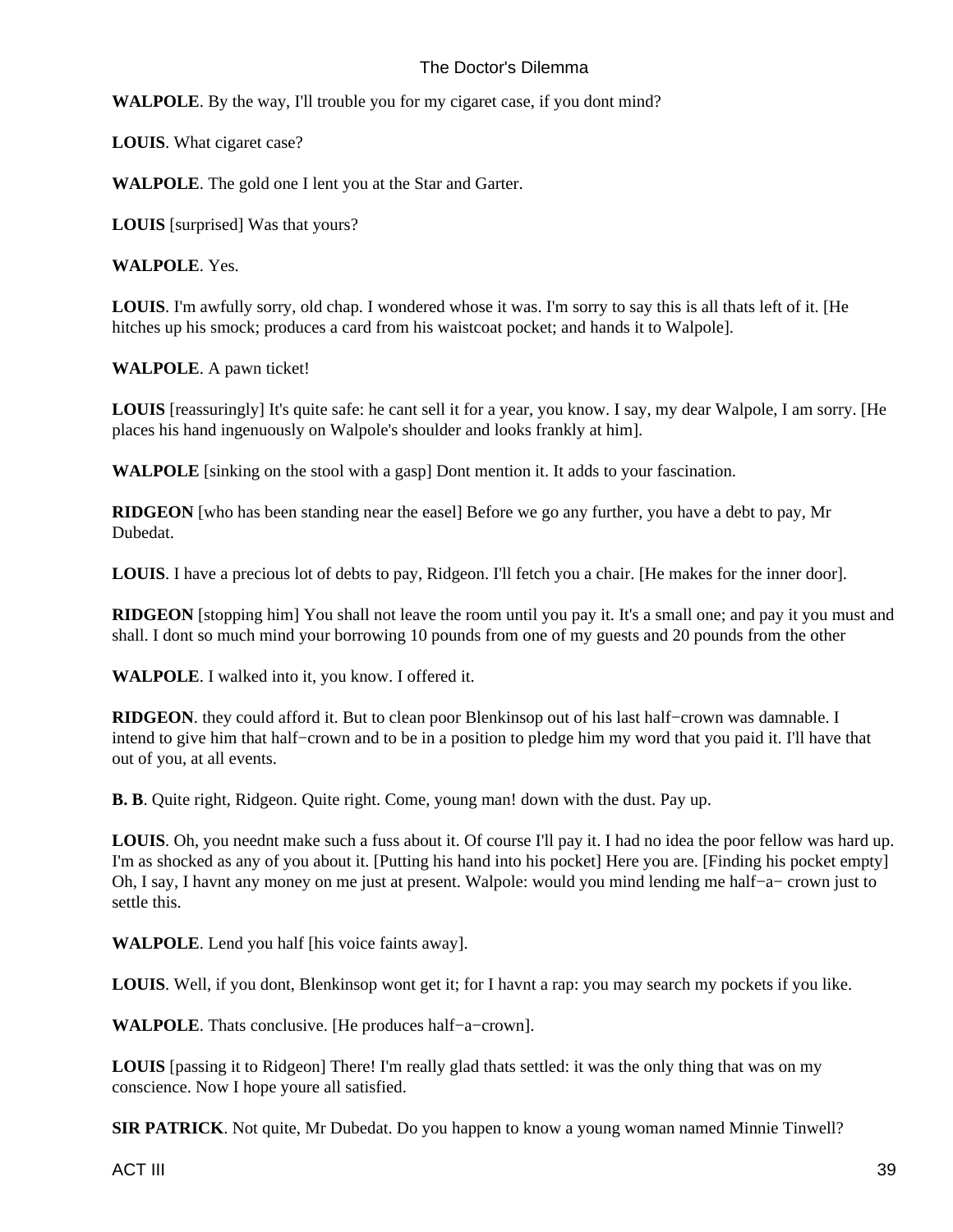**LOUIS**. Minnie! I should think I do; and Minnie knows me too. She's a really nice good girl, considering her station. Whats become of her?

**WALPOLE**. It's no use bluffing, Dubedat. Weve seen Minnie's marriage lines.

**LOUIS** [coolly] Indeed? Have you seen Jennifer's?

**RIDGEON** [rising in irrepressible rage] Do you dare insinuate that Mrs Dubedat is living with you without being married to you?

**LOUIS**. Why not?

```
 B. B. { [echoing him in } Why not!
SIR PATRICK { various tones of } Why not!
RIDGEON { scandalized } Why not!
WALPOLE { amazement] } Why not!
```
**LOUIS**. Yes, why not? Lots of people do it: just as good people as you. Why dont you learn to think, instead of bleating and bashing like a lot of sheep when you come up against anything youre not accustomed to? [Contemplating their amazed faces with a chuckle] I say: I should like to draw the lot of you now: you do look jolly foolish. Especially you, Ridgeon. I had you that time, you know.

**RIDGEON**. How, pray?

**LOUIS**. Well, you set up to appreciate Jennifer, you know. And you despise me, dont you?

**RIDGEON** [curtly] I loathe you. [He sits down again on the sofa].

**LOUIS**. Just so. And yet you believe that Jennifer is a bad lot because you think I told you so.

**RIDGEON**. Were you lying?

**LOUIS**. No; but you were smelling out a scandal instead of keeping your mind clean and wholesome. I can just play with people like you. I only asked you had you seen Jennifer's marriage lines; and you concluded straight away that she hadnt got any. You dont know a lady when you see one.

**B. B**. [majestically] What do you mean by that, may I ask?

**LOUIS**. Now, I'm only an immoral artist; but if YOUD told me that Jennifer wasnt married, I'd have had the gentlemanly feeling and artistic instinct to say that she carried her marriage certificate in her face and in her character. But you are all moral men; and Jennifer is only an artist's wife probably a model; and morality consists in suspecting other people of not being legally married. Arnt you ashamed of yourselves? Can one of you look me in the face after it?

**WALPOLE**. Its very hard to look you in the face, Dubedat; you have such a dazzling cheek. What about Minnie Tinwell, eh?

**LOUIS**. Minnie Tinwell is a young woman who has had three weeks of glorious happiness in her poor little life, which is more than most girls in her position get, I can tell you. Ask her whether she'd take it back if she could. She's got her name into history, that girl. My little sketches of her will be bought by collectors at Christie's. She'll have a page in my biography. Pretty good, that, for a still−room maid at a seaside hotel, I think. What have you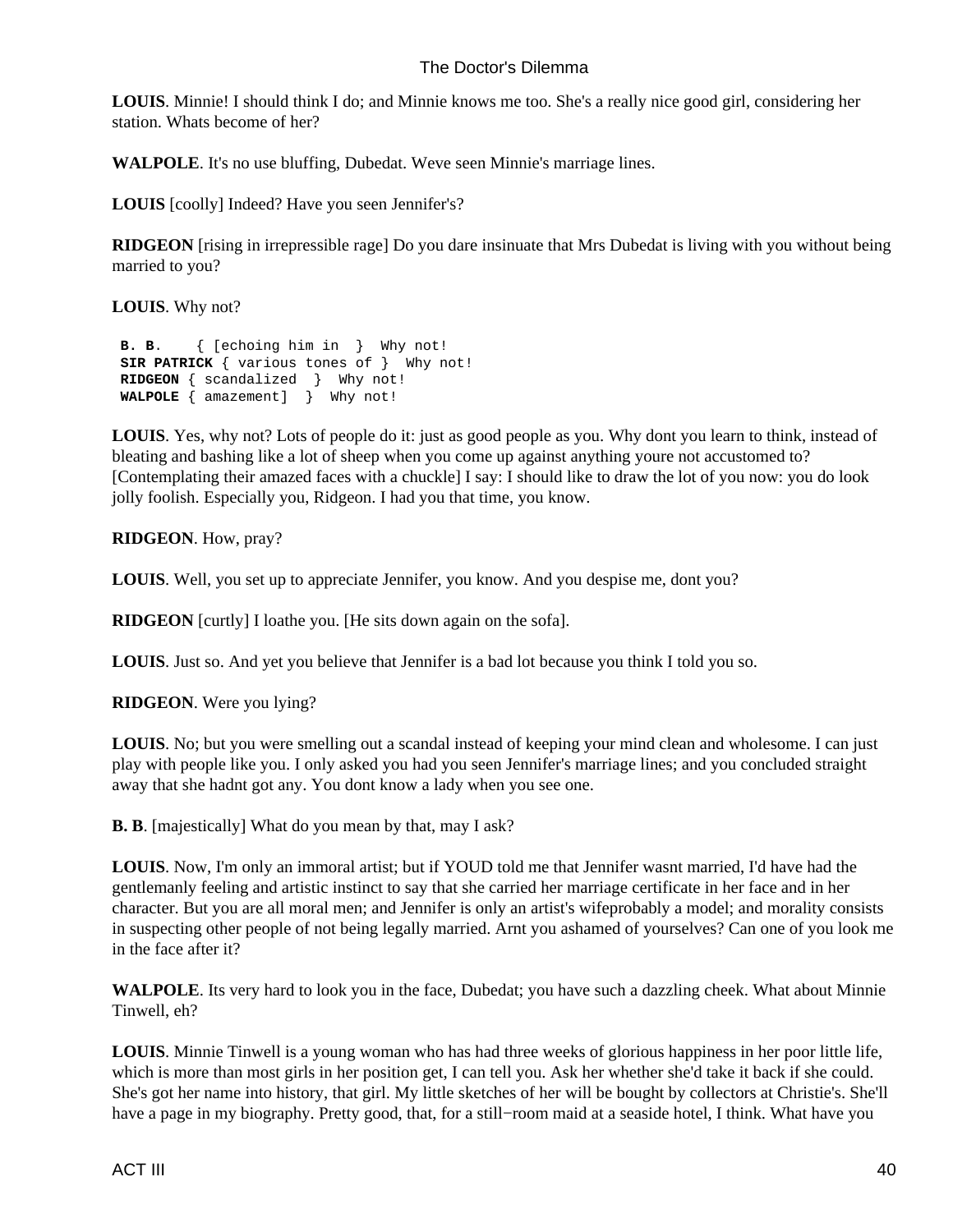fellows done for her to compare with that?

**RIDGEON**. We havnt trapped her into a mock marriage and deserted her.

**LOUIS**. No: you wouldnt have the pluck. But dont fuss yourselves. I didnt desert little Minnie. We spent all our money

#### **WALPOLE**. All HER money. Thirty pounds.

**LOUIS**. I said all our money: hers and mine too. Her thirty pounds didnt last three days. I had to borrow four times as much to spend on her. But I didnt grudge it; and she didnt grudge her few pounds either, the brave little lassie. When we were cleaned out, we'd had enough of it: you can hardly suppose that we were fit company for longer than that: I an artist, and she quite out of art and literature and refined living and everything else. There was no desertion, no misunderstanding, no police court or divorce court sensation for you moral chaps to lick your lips over at breakfast. We just said, Well, the money's gone: weve had a good time that can never be taken from us; so kiss; part good friends; and she back to service, and I back to my studio and my Jennifer, both the better and happier for our holiday.

**WALPOLE**. Quite a little poem, by George!'

**B. B**. If you had been scientifically trained, Mr Dubedat, you would know how very seldom an actual case bears out a principle. In medical practice a man may die when, scientifically speaking, he ought to have lived. I have actually known a man die of a disease from which he was scientifically speaking, immune. But that does not affect the fundamental truth of science. In just the same way, in moral cases, a man's behavior may be quite harmless and even beneficial, when he is morally behaving like a scoundrel. And he may do great harm when he is morally acting on the highest principles. But that does not affect the fundamental truth of morality.

**SIR PATRICK**. And it doesnt affect the criminal law on the subject of bigamy.

**LOUIS**. Oh bigamy! bigamy! bigamy! What a fascination anything connected with the police has for you all, you moralists! Ive proved to you that you were utterly wrong on the moral point: now I'm going to shew you that youre utterly wrong on the legal point; and I hope it will be a lesson to you not to be so jolly cocksure next time.

**WALPOLE**. Rot! You were married already when you married her; and that settles it.

**LOUIS**. Does it! Why cant you think? How do you know she wasnt married already too?

| $B$ . $B$ .    | [all      | Walpole! Ridgeon!          |
|----------------|-----------|----------------------------|
| <b>RIDGEON</b> | crying    | This is beyond everything! |
| WALPOLE        | out       | Well, damn me!             |
| SIR PATRICK    | together] | You young rascal.          |

**LOUIS** [ignoring their outcry] She was married to the steward of a liner. He cleared out and left her; and she thought, poor girl, that it was the law that if you hadnt heard of your husband for three years you might marry again. So as she was a thoroughly respectable girl and refused to have anything to say to me unless we were married I went through the ceremony to please her and to preserve her self−respect.

**RIDGEON**. Did you tell her you were already married?

**LOUIS**. Of course not. Dont you see that if she had known, she wouldnt have considered herself my wife? You dont seem to understand, somehow.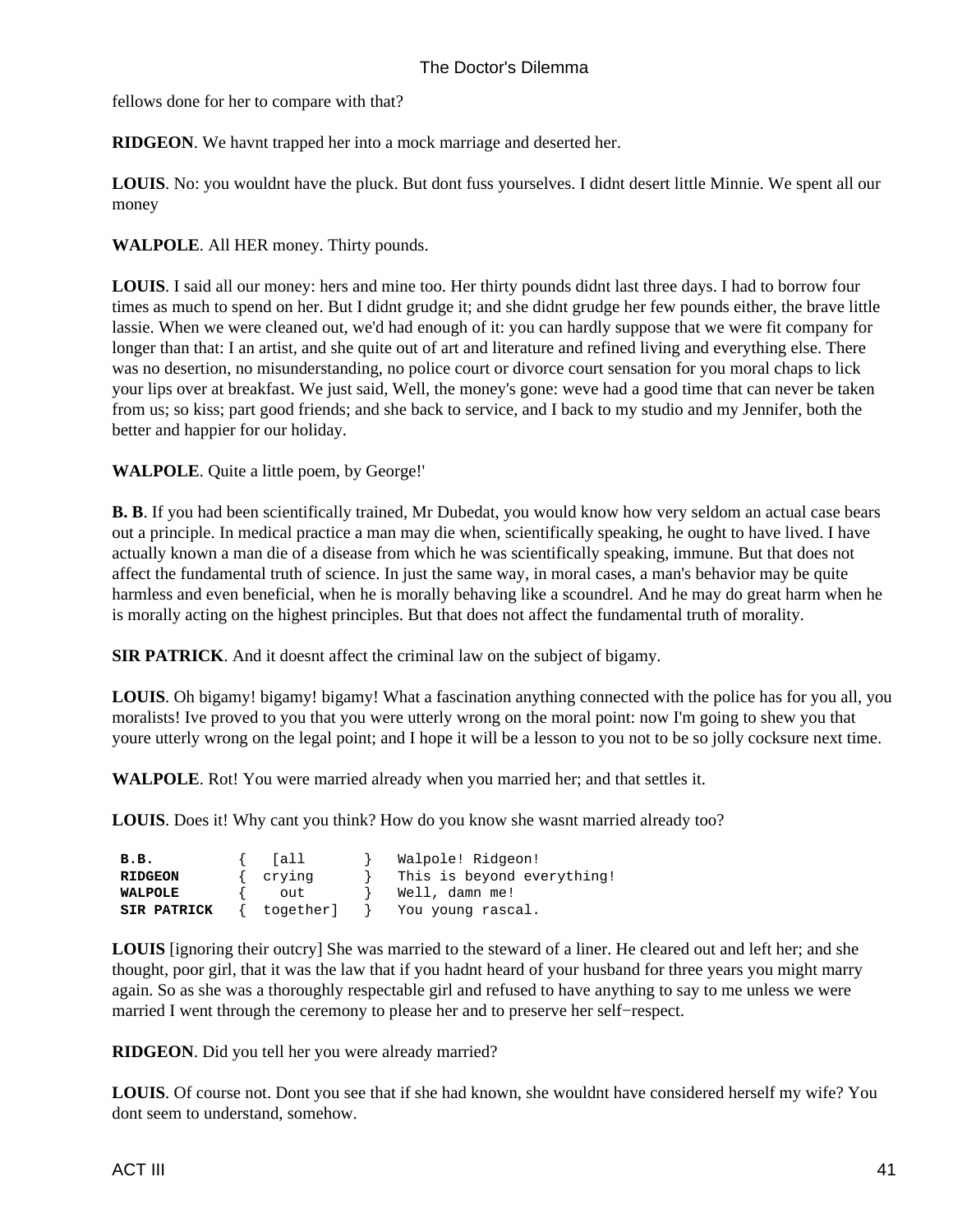**SIR PATRICK**. You let her risk imprisonment in her ignorance of the law?

**LOUIS**. Well, *I* risked imprisonment for her sake. I could have been had up for it just as much as she. But when a man makes a sacrifice of that sort for a woman, he doesnt go and brag about it to her; at least, not if he's a gentleman.

**WALPOLE**. What are we to do with this daisy?

**LOUIS**. [impatiently] Oh, go and do whatever the devil you please. Put Minnie in prison. Put me in prison. Kill Jennifer with the disgrace of it all. And then, when youve done all the mischief you can, go to church and feel good about it. [He sits down pettishly on the old chair at the easel, and takes up a sketching block, on which he begins to draw]

**WALPOLE**. He's got us.

**SIR PATRICK** [grimly] He has.

**B. B**. But is he to be allowed to defy the criminal law of the land?

**SIR PATRICK**. The criminal law is no use to decent people. It only helps blackguards to blackmail their families. What are we family doctors doing half our time but conspiring with the family solicitor to keep some rascal out of jail and some family out of disgrace?

**B. B**. But at least it will punish him.

**SIR PATRICK**. Oh, yes: Itll punish him. Itll punish not only him but everybody connected with him, innocent and guilty alike. Itll throw his board and lodging on our rates and taxes for a couple of years, and then turn him loose on us a more dangerous blackguard than ever. Itll put the girl in prison and ruin her: Itll lay his wife's life waste. You may put the criminal law out of your head once for all: it's only fit for fools and savages.

**LOUIS**. Would you mind turning your face a little more this way, Sir Patrick. [Sir Patrick turns indignantly and glares at him]. Oh, thats too much.

**SIR PATRICK**. Put down your foolish pencil, man; and think of your position. You can defy the laws made by men; but there are other laws to reckon with. Do you know that youre going to die?

**LOUIS**. We're all going to die, arnt we?

**WALPOLE**. We're not all going to die in six months.

**LOUIS**. How do you know?

This for B. B. is the last straw. He completely loses his temper and begins to walk excitedly about.

**B. B**. Upon my soul, I will not stand this. It is in questionable taste under any circumstances or in any company to harp on the subject of death; but it is a dastardly advantage to take of a medical man. [Thundering at Dubedat] I will not allow it, do you hear?

**LOUIS**. Well, I didn't begin it: you chaps did. It's always the way with the inartistic professions: when theyre beaten in argument they fall back on intimidation. I never knew a lawyer who didnt threaten to put me in prison sooner or later. I never knew a parson who didnt threaten me with damnation. And now you threaten me with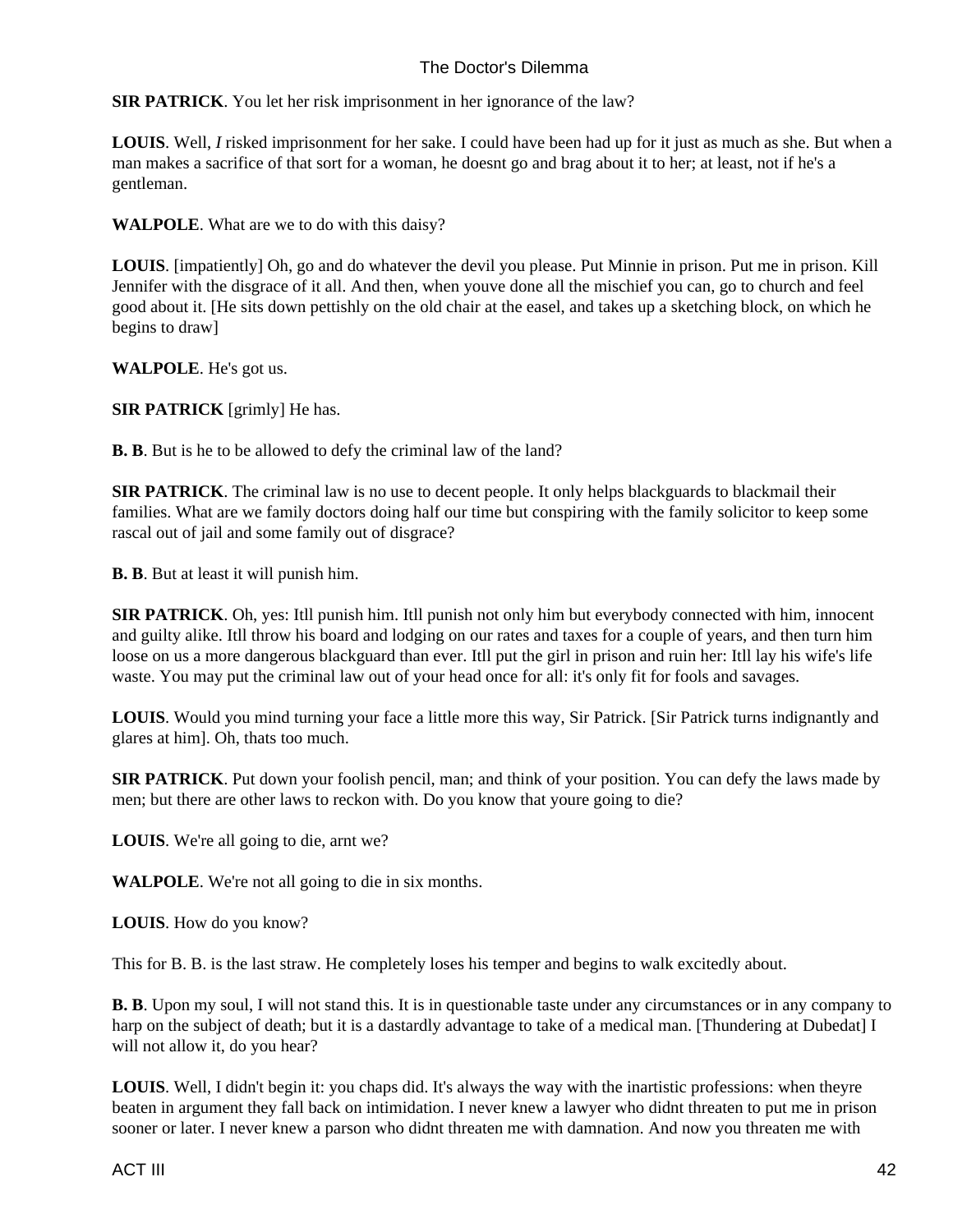death. With all your talk youve only one real trump in your hand, and thats Intimidation. Well, I'm not a coward; so it's no use with me.

**B. B.** [advancing upon him] I'll tell you what you are, sir. Youre a scoundrel.

**LOUIS**. Oh, I don't mind you calling me a scoundrel a bit. It's only a word: a word that you dont know the meaning of. What is a scoundrel?

**B. B**. You are a scoundrel, sir.

**LOUIS**. Just so. What is a scoundrel? I am. What am I? A Scoundrel. It's just arguing in a circle. And you imagine youre a man of science!

**B. B.** IIII have a good mind to take you by the scruff of your neck, you infamous rascal, and give you a sound thrashing.

**LOUIS**. I wish you would. Youd pay me something handsome to keep it out of court afterwards. [B. B., baffled, flings away from him with a snort]. Have you any more civilities to address to me in my own house? I should like to get them over before my wife comes back. [He resumes his sketching].

**RIDGEON**. My mind's made up. When the law breaks down, honest men must find a remedy for themselves. I will not lift a finger to save this reptile.

**B. B**. That is the word I was trying to remember. Reptile.

**WALPOLE**. I cant help rather liking you, Dubedat. But you certainly are a thoroughgoing specimen.

**SIR PATRICK**. You know our opinion of you now, at all events.

**LOUIS** [patiently putting down his pencil] Look here. All this is no good. You dont understand. You imagine that I'm simply an ordinary criminal.

**WALPOLE**. Not an ordinary one, Dubedat. Do yourself justice.

**LOUIS**. Well youre on the wrong tack altogether. I'm not a criminal. All your moralizings have no value for me. I don't believe in morality. I'm a disciple of Bernard Shaw.

#### **SIR PATRICK** [puzzled] Eh?

B.B. [waving his hand as if the subject was now disposed of] Thats enough, I wish to hear no more.

**LOUIS**. Of course I havnt the ridiculous vanity to set up to be exactly a Superman; but still, it's an ideal that I strive towards just as any other man strives towards his ideal.

**B. B.** [intolerant] Dont trouble to explain. I now understand you perfectly. Say no more, please. When a man pretends to discuss science, morals, and religion, and then avows himself a follower of a notorious and avowed anti−vaccinationist, there is nothing more to be said. [Suddenly putting in an effusive saving clause in parenthesis to Ridgeon] Not, my dear Ridgeon, that I believe in vaccination in the popular sense any more than you do: I neednt tell you that. But there are things that place a man socially; and anti−vaccination is one of them. [He resumes his seat on the dais].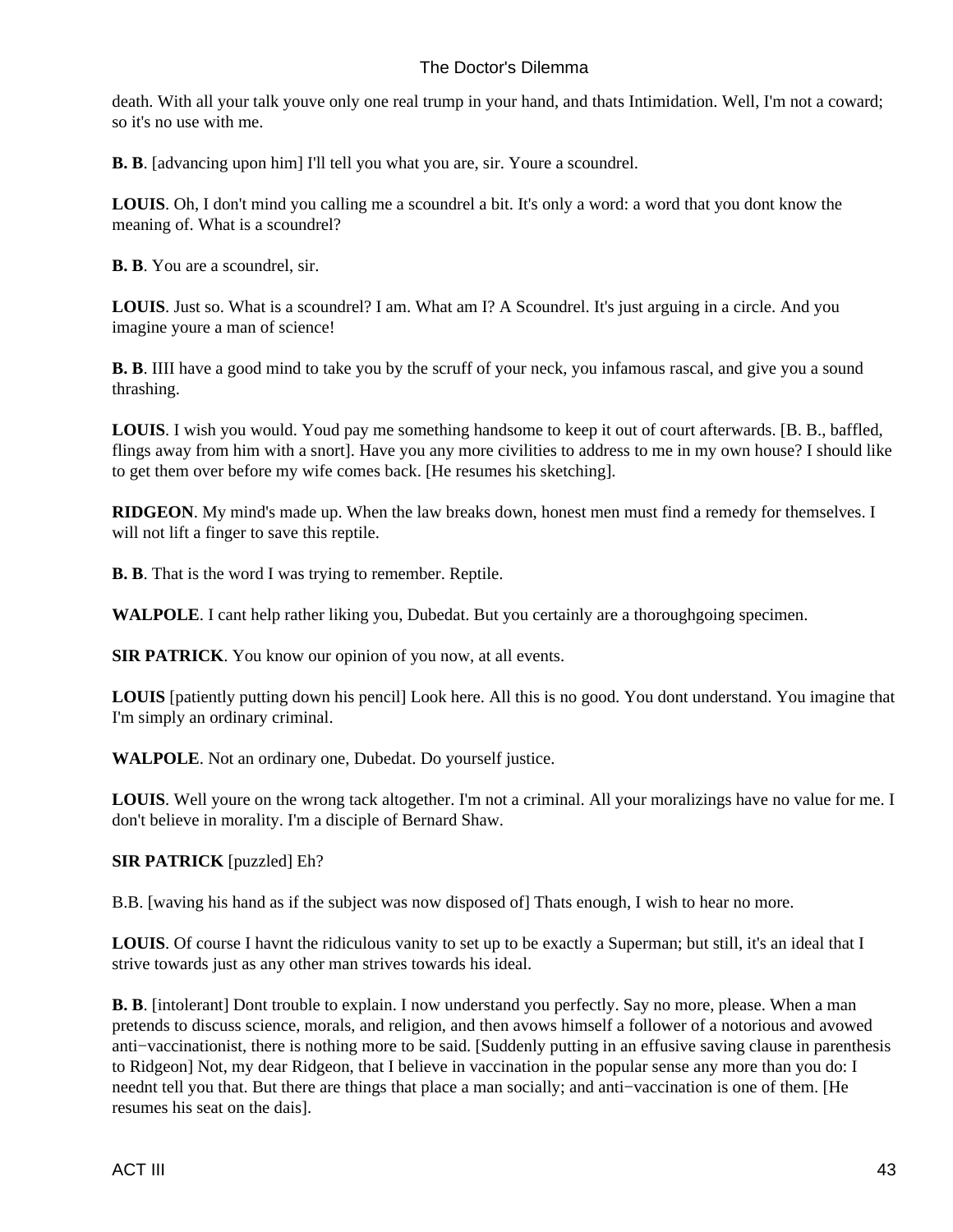**SIR PATRICK**. Bernard Shaw? I never heard of him. He's a Methodist preacher, I suppose.

**LOUIS** [scandalized] No, no. He's the most advanced man now living: he isn't anything.

**SIR PATRICK**. I assure you, young man, my father learnt the doctrine of deliverance from sin from John Wesley's own lips before you or Mr. Shaw were born. It used to be very popular as an excuse for putting sand in sugar and water in milk. Youre a sound Methodist, my lad; only you don't know it.

**LOUIS** [seriously annoyed for the first time] Its an intellectual insult. I don't believe theres such a thing as sin.

**SIR PATRICK**. Well, sir, there are people who dont believe theres such a thing as disease either. They call themselves Christian Scientists, I believe. Theyll just suit your complaint. We can do nothing for you. [He rises]. Good afternoon to you.

**LOUIS** [running to him piteously] Oh dont get up, Sir Patrick. Don't go. Please dont. I didnt mean to shock you, on my word. Do sit down again. Give me another chance. Two minutes more: thats all I ask.

**SIR PATRICK** [surprised by this sign of grace, and a little touched] Well [He sits down]

**LOUIS** [gratefully] Thanks awfully.

**SIR PATRICK** [continuing] I don't mind giving you two minutes more. But dont address yourself to me; for Ive retired from practice; and I dont pretend to be able to cure your complaint. Your life is in the hands of these gentlemen.

**RIDGEON**. Not in mine. My hands are full. I have no time and no means available for this case.

**SIR PATRICK**. What do you say, Mr. Walpole?

**WALPOLE**. Oh, I'll take him in hand: I dont mind. I feel perfectly convinced that this is not a moral case at all: it's a physical one. Theres something abnormal about his brain. That means, probably, some morbid condition affecting the spinal cord. And that means the circulation. In short, it's clear to me that he's suffering from an obscure form of blood−poisoning, which is almost certainly due to an accumulation of ptomaines in the nuciform sac. I'll remove the sac

**LOUIS** [changing color] Do you mean, operate on me? Ugh! No, thank you.

**WALPOLE**. Never fear: you wont feel anything. Youll be under an anaesthetic, of course. And it will be extraordinarily interesting.

**LOUIS**. Oh, well, if it would interest you, and if it wont hurt, thats another matter. How much will you give me to let you do it?

**WALPOLE** [rising indignantly] How much! What do you mean?

**LOUIS**. Well, you dont expect me to let you cut me up for nothing, do you?

**WALPOLE**. Will you paint my portrait for nothing?

**LOUIS**. No; but I'll give you the portrait when its painted; and you can sell it afterwards for perhaps double the money. But I cant sell my nuciform sac when youve cut it out.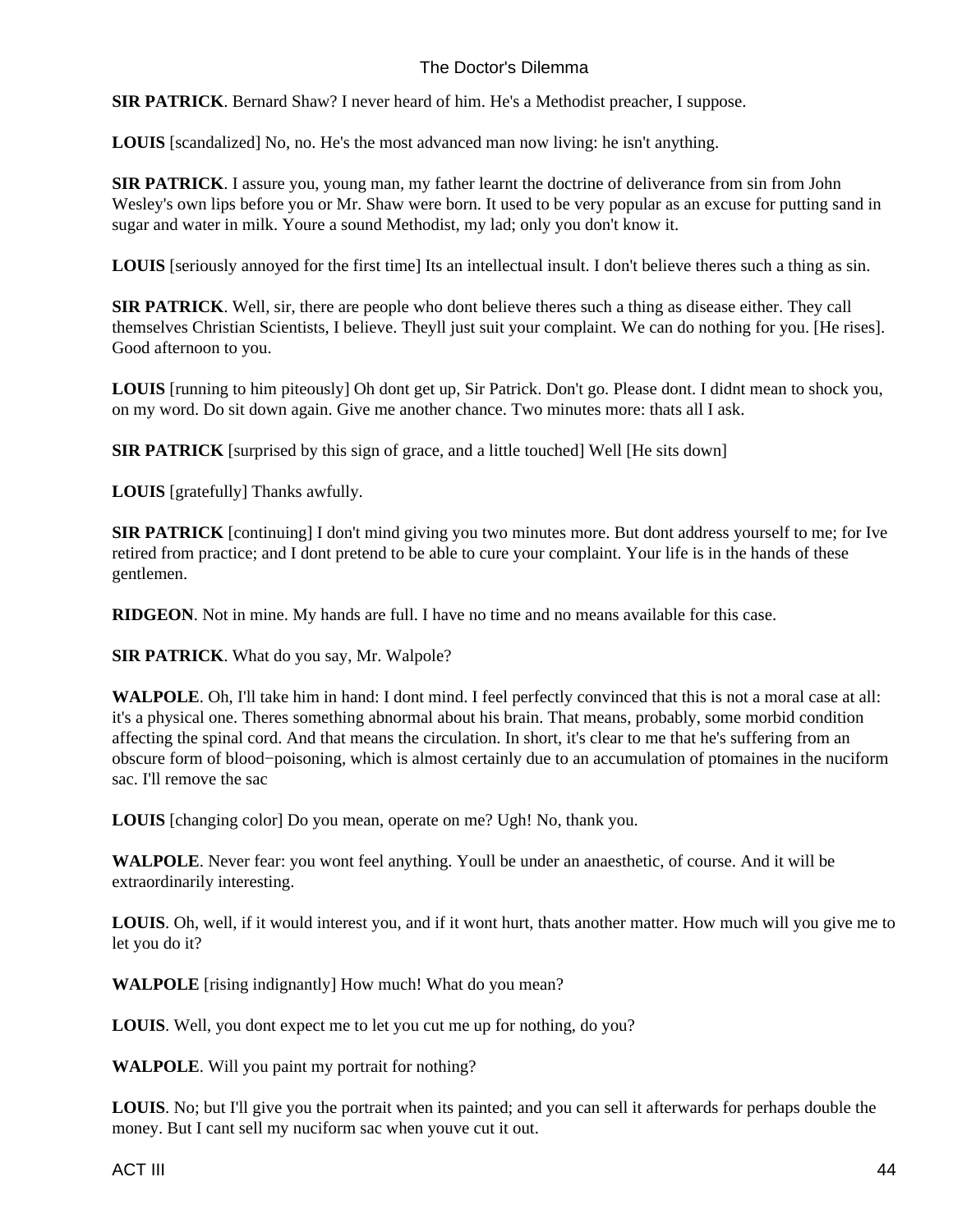**WALPOLE**. Ridgeon: did you ever hear anything like this! [To Louis] Well, you can keep your nuciform sac, and your tubercular lung, and your diseased brain: Ive done with you. One would think I was not conferring a favor on the fellow! [He returns to his stool in high dudgeon].

**SIR PATRICK**. That leaves only one medical man who has not withdrawn from your case, Mr. Dubedat. You have nobody left to appeal to now but Sir Ralph Bloomfield Bonington.

**WALPOLE**. If I were you, B. B., I shouldnt touch him with a pair of tongs. Let him take his lungs to the Brompton Hospital. They wont cure him; but theyll teach him manners.

**B. B**. My weakness is that I have never been able to say No, even to the most thoroughly undeserving people. Besides, I am bound to say that I dont think it is possible in medical practice to go into the question of the value of the lives we save. Just consider, Ridgeon. Let me put it to you, Paddy. Clear your mind of cant, Walpole.

**WALPOLE** [indignantly] My mind is clear of cant.

**B. B**. Quite so. Well now, look at my practice. It is what I suppose you would call a fashionable practice, a smart practice, a practice among the best people. You ask me to go into the question of whether my patients are of any use either to themselves or anyone else. Well, if you apply any scientific test known to me, you will achieve a reductio ad absurdum. You will be driven to the conclusion that the majority of them would be, as my friend Mr J. M. Barrie has tersely phrased it, better dead. Better dead. There are exceptions, no doubt. For instance, there is the court, an essentially social−democratic institution, supported out of public funds by the public because the public wants it and likes it. My court patients are hard−working people who give satisfaction, undoubtedly. Then I have a duke or two whose estates are probably better managed than they would be in public hands. But as to most of the rest, if I once began to argue about them, unquestionably the verdict would be, Better dead. When they actually do die, I sometimes have to offer that consolation, thinly disguised, to the family. [Lulled by the cadences of his own voice, he becomes drowsier and drowsier]. The fact that they spend money so extravagantly on medical attendance really would not justify me in wasting my talents such as they are in keeping them alive. After all, if my fees are high, I have to spend heavily. My own tastes are simple: a camp bed, a couple of rooms, a crust, a bottle of wine; and I am happy and contented. My wife's tastes are perhaps more luxurious; but even she deplores an expenditure the sole object of which is to maintain the state my patients require from their medical attendant. The erer rerer [suddenly waking up] I have lost the thread of these remarks. What was I talking about, Ridgeon?

#### **RIDGEON**. About Dubedat.

**B. B**. Ah yes. Precisely. Thank you. Dubedat, of course. Well, what is our friend Dubedat? A vicious and ignorant young man with a talent for drawing.

**LOUIS**. Thank you. Dont mind me.

**B. B**. But then, what are many of my patients? Vicious and ignorant young men without a talent for anything. If I were to stop to argue about their merits I should have to give up three− quarters of my practice. Therefore I have made it a rule not so to argue. Now, as an honorable man, having made that rule as to paying patients, can I make an exception as to a patient who, far from being a paying patient, may more fitly be described as a borrowing patient? No. I say No. Mr Dubedat: your moral character is nothing to me. I look at you from a purely scientific point of view. To me you are simply a field of battle in which an invading army of tubercle bacilli struggles with a patriotic force of phagocytes. Having made a promise to your wife, which my principles will not allow me to break, to stimulate those phagocytes, I will stimulate them. And I take no further responsibility. [He digs himself back in his seat exhausted].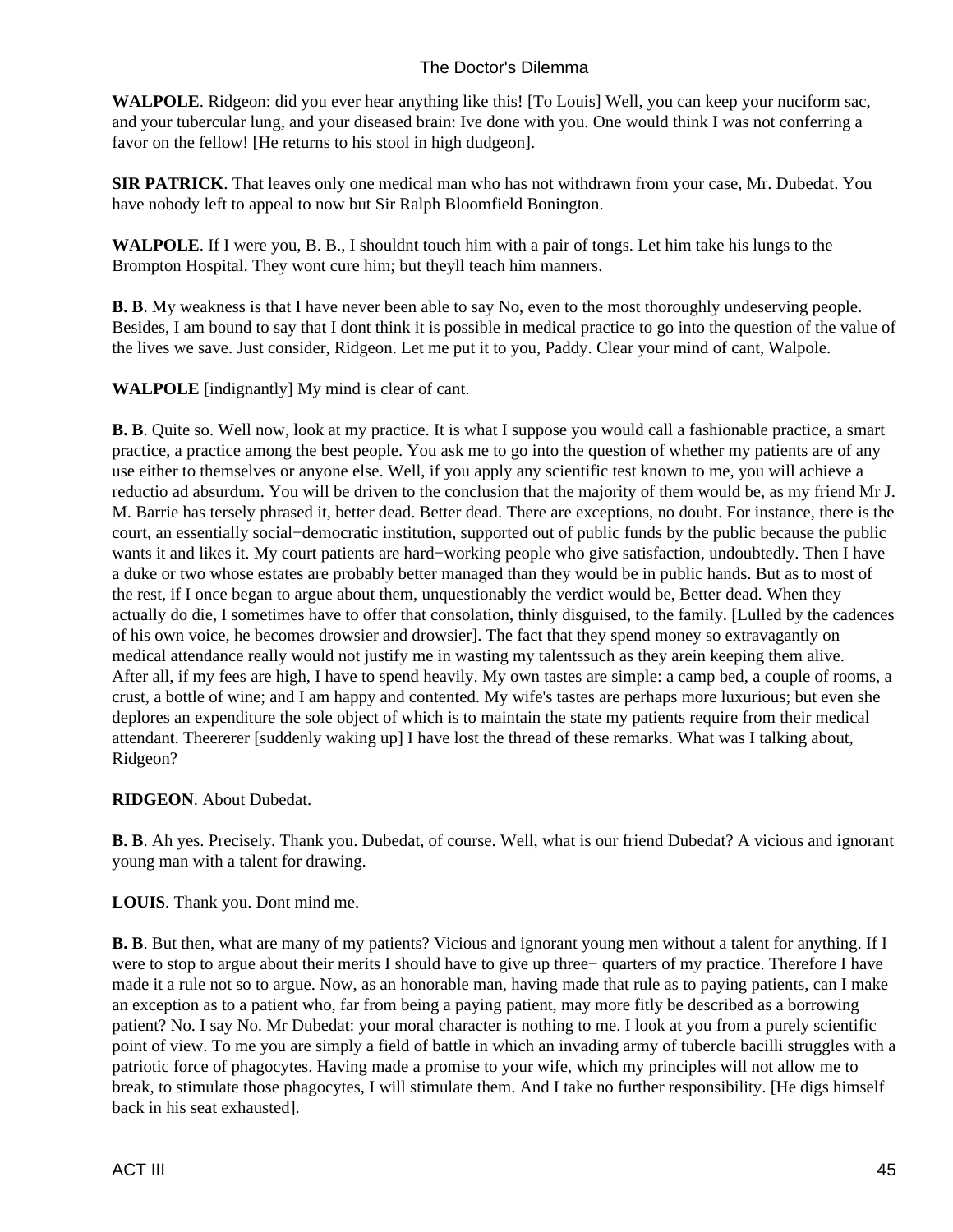**SIR PATRICK**. Well, Mr Dubedat, as Sir Ralph has very kindly offered to take charge of your case, and as the two minutes I promised you are up, I must ask you to excuse me. [He rises].

**LOUIS**. Oh, certainly. Ive quite done with you. [Rising and holding up the sketch block] There! While youve been talking, Ive been doing. What is there left of your moralizing? Only a little carbonic acid gas which makes the room unhealthy. What is there left of my work? That. Look at it [Ridgeon rises to look at it].

**SIR PATRICK** [who has come down to him from the throne] You young rascal, was it drawing me you were?

**LOUIS**. Of course. What else?

**SIR PATRICK** [takes the drawing from him and grunts approvingly] Thats rather good. Dont you think so, Lolly?

**RIDGEON**. Yes. So good that I should like to have it.

**SIR PATRICK**. Thank you; but *I* should like to have it myself. What d'ye think, Walpole?

**WALPOLE** [rising and coming over to look] No, by Jove: *I* must have this.

**LOUIS**. I wish I could afford to give it to you, Sir Patrick. But I'd pay five guineas sooner than part with it.

**RIDGEON**. Oh, for that matter, I will give you six for it.

#### **WALPOLE**. Ten.

**LOUIS**. I think Sir Patrick is morally entitled to it, as he sat for it. May I send it to your house, Sir Patrick, for twelve guineas?

**SIR PATRICK**. Twelve guineas! Not if you were President of the Royal Academy, young man. [He gives him back the drawing decisively and turns away, taking up his hat].

**LOUIS** [to B. B.] Would you like to take it at twelve, Sir Ralph?

**B. B**. [coming between Louis and Walpole] Twelve guineas? Thank you: I'll take it at that. [He takes it and presents it to Sir Patrick]. Accept it from me, Paddy; and may you long be spared to contemplate it.

**SIR PATRICK**. Thank you. [He puts the drawing into his hat].

**B. B**. I neednt settle with you now, Mr Dubedat: my fees will come to more than that. [He also retrieves his hat].

**LOUIS** [indignantly] Well, of all the mean [words fail him]! I'd let myself be shot sooner than do a thing like that. I consider youve stolen that drawing.

**SIR PATRICK** [drily] So weve converted you to a belief in morality after all, eh?

**LOUIS**. Yah! [To Walpole] I'll do another one for you, Walpole, if youll let me have the ten you promised.

**WALPOLE**. Very good. I'll pay on delivery.

**LOUIS**. Oh! What do you take me for? Have you no confidence in my honor?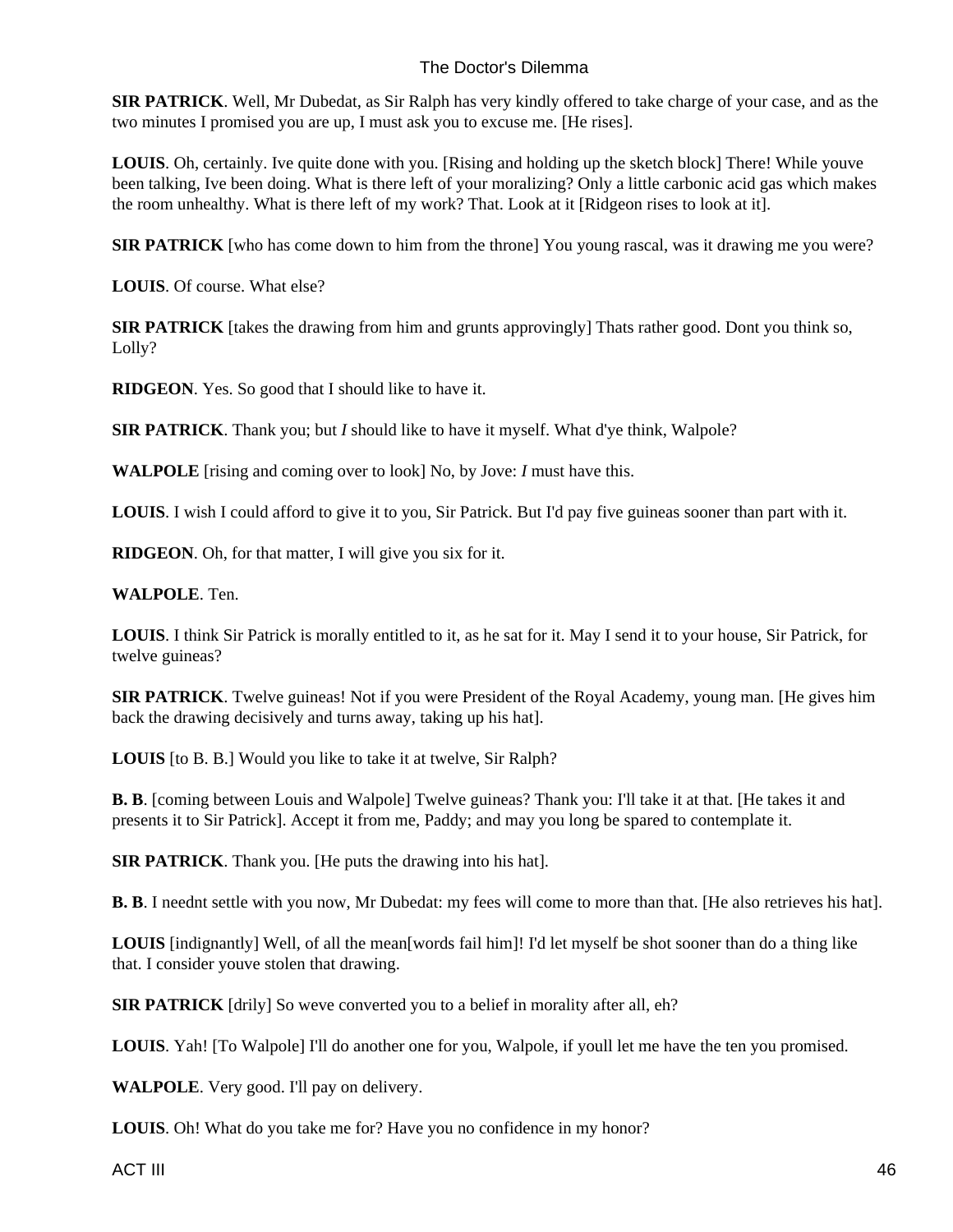**WALPOLE**. None whatever.

**LOUIS**. Oh well, of course if you feel that way, you cant help it. Before you go, Sir Patrick, let me fetch Jennifer. I know she'd like to see you, if you dont mind. [He goes to the inner door]. And now, before she comes in, one word. Youve all been talking here pretty freely about mein my own house too. I dont mind that: I'm a man and can take care of myself. But when Jennifer comes in, please remember that she's a lady, and that you are supposed to be gentlemen. [He goes out].

**WALPOLE**. Well!!! [He gives the situation up as indescribable, and goes for his hat].

**RIDGEON**. Damn his impudence!

**B. B**. I shouldnt be at all surprised to learn that he's well connected. Whenever I meet dignity and self−possession without any discoverable basis, I diagnose good family.

**RIDGEON**. Diagnose artistic genius, B. B. Thats what saves his self−respect.

**SIR PATRICK**. The world is made like that. The decent fellows are always being lectured and put out of countenance by the snobs.

**B. B**. [altogether refusing to accept this] *I* am not out of countenance. I should like, by Jupiter, to see the man who could put me out of countenance. [Jennifer comes in]. Ah, Mrs. Dubedat! And how are we to−day?

**MRS DUBEDAT** [shaking hands with him] Thank you all so much for coming. [She shakes Walpole's hand]. Thank you, Sir Patrick [she shakes Sir Patrick's]. Oh, life has been worth living since I have known you. Since Richmond I have not known a moment's fear. And it used to be nothing but fear. Wont you sit down and tell me the result of the consultation?

**WALPOLE**. I'll go, if you dont mind, Mrs. Dubedat. I have an appointment. Before I go, let me say that I am quite agreed with my colleagues here as to the character of the case. As to the cause and the remedy, thats not my business: I'm only a surgeon; and these gentlemen are physicians and will advise you. I may have my own views: in fact I HAVE them; and they are perfectly well known to my colleagues. If I am neededand needed I shall be finallythey know where to find me; and I am always at your service. So for to−day, good−bye. [He goes out, leaving Jennifer much puzzled by his unexpected withdrawal and formal manner].

**SIR PATRICK**. I also will ask you to excuse me, Mrs Dubedat.

**RIDGEON** [anxiously] Are you going?

**SIR PATRICK.** Yes: I can be of no use here; and I must be getting back. As you know, maam, I'm not in practice now; and I shall not be in charge of the case. It rests between Sir Colenso Ridgeon and Sir Ralph Bloomfield Bonington. They know my opinion. Good afternoon to you, maam. [He bows and makes for the door].

**MRS DUBEDAT** [detaining him] Theres nothing wrong, is there? You dont think Louis is worse, do you?

**SIR PATRICK**. No: he's not worse. Just the same as at Richmond.

**MRS DUBEDAT**. Oh, thank you: you frightened me. Excuse me.

**SIR PATRICK**. Dont mention it, maam. [He goes out].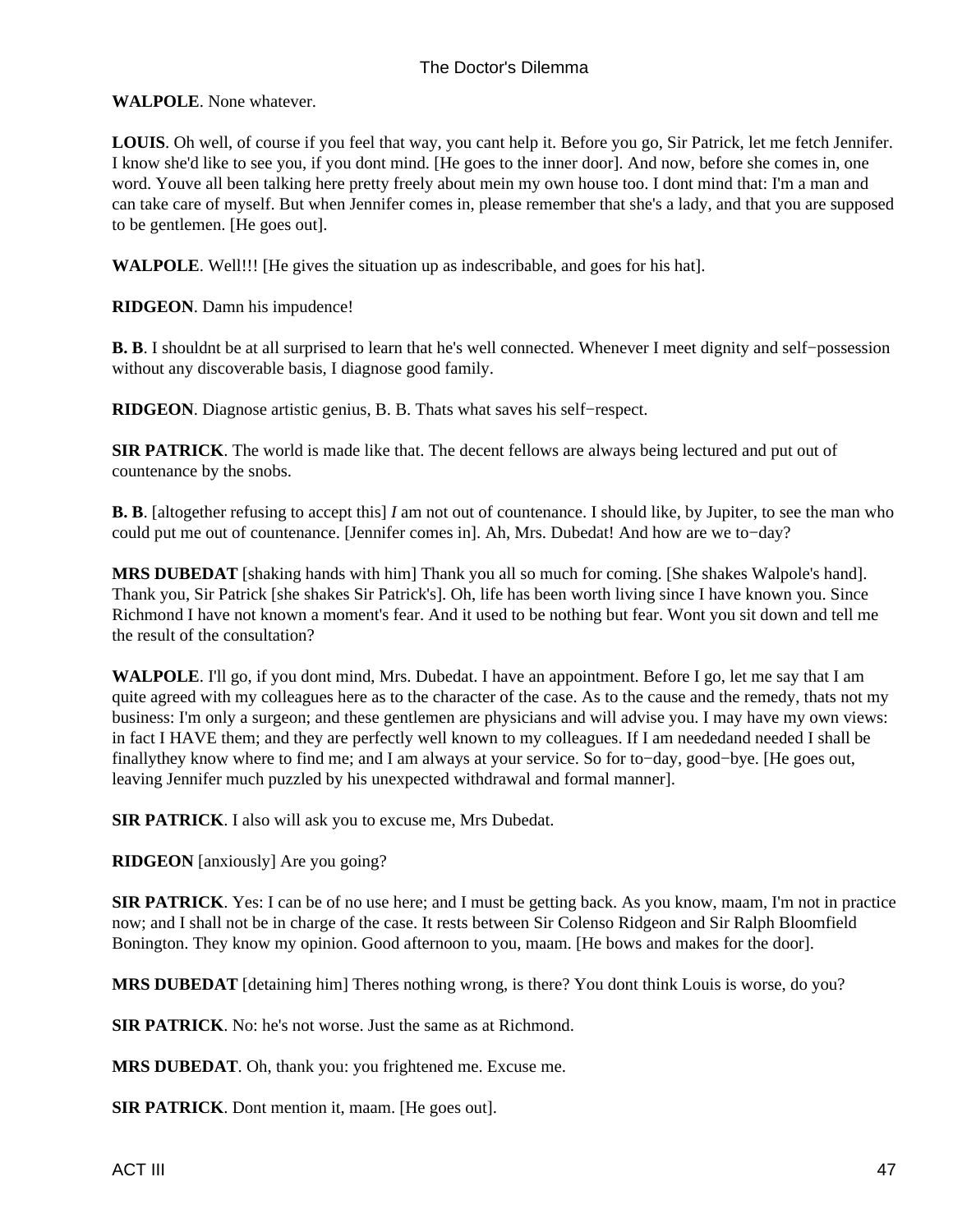**B. B**. Now, Mrs Dubedat, if I am to take the patient in hand

**MRS DUBEDAT** [apprehensively, with a glance at Ridgeon] You! But I thought that Sir Colenso

**B. B.** [beaming with the conviction that he is giving her a most gratifying surprise] My dear lady, your husband shall have Me.

## **MRS DUBEDAT**. But

**B. B**. Not a word: it is a pleasure to me, for your sake. Sir Colenso Ridgeon will be in his proper place, in the bacteriological laboratory. *I* shall be in my proper place, at the bedside. Your husband shall be treated exactly as if he were a member of the royal family. [Mrs Dubedat, uneasy, again is about to protest]. No gratitude: it would embarrass me, I assure you. Now, may I ask whether you are particularly tied to these apartments. Of course, the motor has annihilated distance; but I confess that if you were rather nearer to me, it would be a little more convenient.

**MRS DUBEDAT**. You see, this studio and flat are self−contained. I have suffered so much in lodgings. The servants are so frightfully dishonest.

**B. B**. Ah ! Are they? Are they? Dear me!

**MRS DUBEDAT**. I was never accustomed to lock things up. And I missed so many small sums. At last a dreadful thing happened. I missed a five−pound note. It was traced to the housemaid; and she actually said Louis had given it to her. And he wouldnt let me do anything: he is so sensitive that these things drive him mad.

**B. B.** Ah hm ha yes say no more, Mrs. Dubedat: you shall not move. If the mountain will not come to Mahomet, Mahomet must come to the mountain. Now I must be off. I will write and make an appointment. We shall begin stimulating the phagocytes on on probably on Tuesday next; but I will let you know. Depend on me; dont fret; eat regularly; sleep well; keep your spirits up; keep the patient cheerful; hope for the best; no tonic like a charming woman; no medicine like cheerfulness; no resource like science; goodbye, good−bye, good−bye. [Having shaken handsshe being too overwhelmed to speakhe goes out, stopping to say to Ridgeon] On Tuesday morning send me down a tube of some really stiff anti− toxin. Any kind will do. Dont forget. Good−bye, Colly. [He goes out.]

**RIDGEON**. You look quite discouraged again. [She is almost in tears]. What's the matter? Are you disappointed?

**MRS DUBEDAT**. I know I ought to be very grateful. Believe me, I am very grateful. Butbut

#### **RIDGEON**. Well?

hills DUBEDAT. I had set my heart YOUR curing Louis.

**RIDGEON**. Well, Sir Ralph Bloomfield Bonington

**MRS DUBEDAT.** Yes, I know, I know. It is a great privilege to have him. But oh, I wish it had been you. I know it's unreasonable; I cant explain; but I had such a strong instinct that you would cure him. I dont I cant feel the same about Sir Ralph. You promised me. Why did you give Louis up?

**RIDGEON**. I explained to you. I cannot take another case.

**MRS DUBEDAT**. But at Richmond?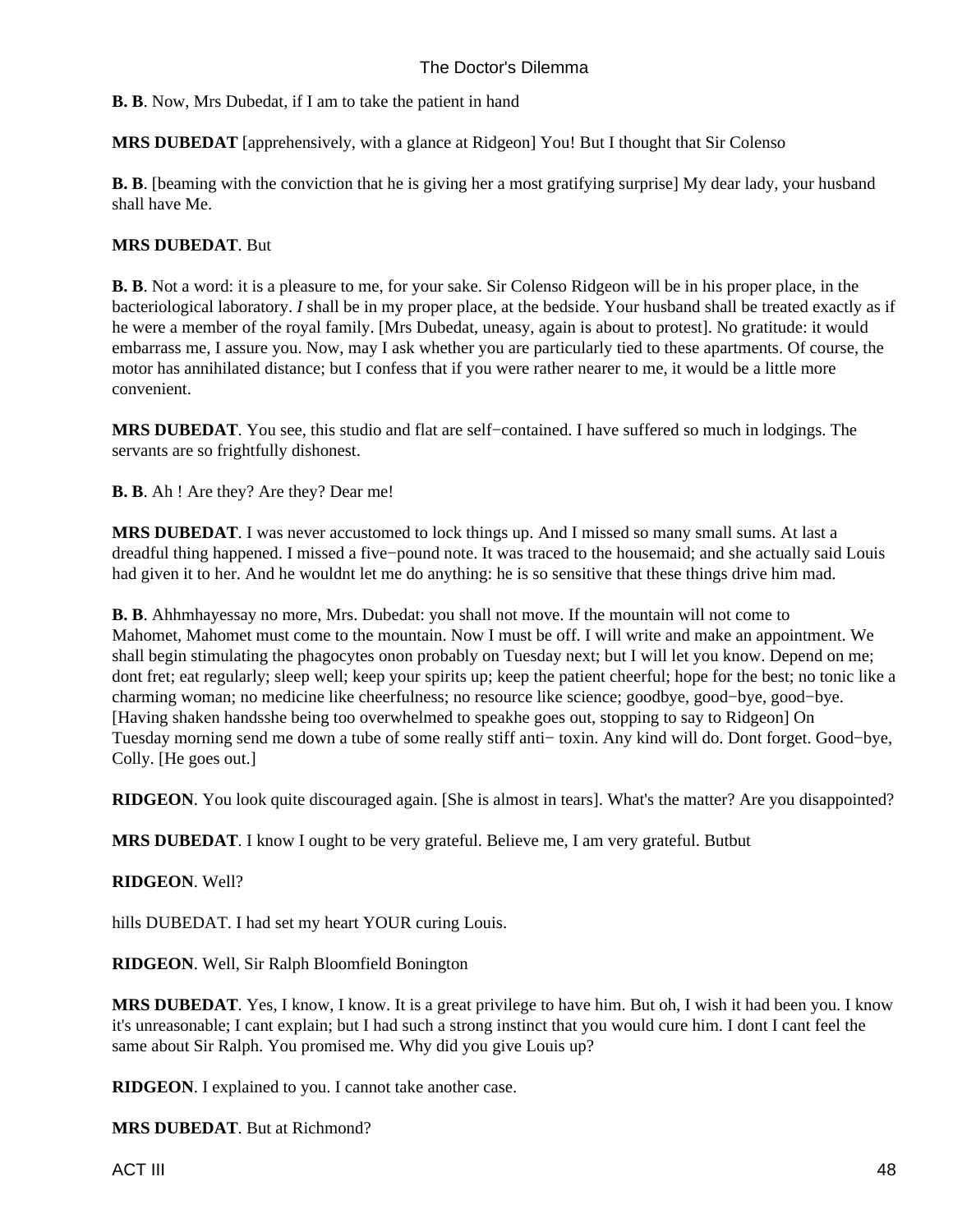**RIDGEON**. At Richmond I thought I could make room for one more case. But my old friend Dr Blenkinsop claimed that place. His lung is attacked.

**MRS DUBEDAT** [attaching no importance whatever to Blenkinsop] Do you mean that elderly manthat rather

**RIDGEON** [sternly] I mean the gentleman that dined with us: an excellent and honest man, whose life is as valuable as anyone else's. I have arranged that I shall take his case, and that Sir Ralph Bloomfield Bonington shall take Mr Dubedat's.

**MRS DUBEDAT** [turning indignantly on him] I see what it is. Oh! it is envious, mean, cruel. And I thought that you would be above such a thing.

**RIDGEON**. What do you mean?

**MRS DUBEDAT**. Oh, do you think I dont know? do you think it has never happened before? Why does everybody turn against him? Can you not forgive him for being superior to you? for being cleverer? for being braver? for being a great artist?

**RIDGEON**. Yes: I can forgive him for all that.

**MRS DUBEDAT**. Well, have you anything to say against him? I have challenged everyone who has turned against himchallenged them face to face to tell me any wrong thing he has done, any ignoble thought he has uttered. They have always confessed that they could not tell me one. I challenge you now. What do you accuse him of?

**RIDGEON**. I am like all the rest. Face to face, I cannot tell you one thing against him.

**MRS DUBEDAT** [not satisfied] But your manner is changed. And you have broken your promise to me to make room for him as your patient.

**RIDGEON**. I think you are a little unreasonable. You have had the very best medical advice in London for him; and his case has been taken in hand by a leader of the profession. Surely

**MRS DUBEDAT**. Oh, it is so cruel to keep telling me that. It seems all right; and it puts me in the wrong. But I am not in the wrong. I have faith in you; and I have no faith in the others. We have seen so many doctors: I have come to know at last when they are only talking and can do nothing. It is different with you. I feel that you know. You must listen to me, doctor. [With sudden misgiving] Am I offending you by calling you doctor instead of remembering your title?

**RIDGEON**. Nonsense. I AM a doctor. But mind you, dont call Walpole one.

MRS DUBEBAT. I dont care about Mr Walpole: it is you who must befriend me. Oh, will you please sit down and listen to me just for a few minutes. [He assents with a grave inclination, and sits on the sofa. She sits on the easel chair] Thank you. I wont keep you long; but I must tell you the whole truth. Listen. I know Louis as nobody else in the world knows him or ever can know him. I am his wife. I know he has little faults: impatiences, sensitivenesses, even little selfishnesses that are too trivial for him to notice. I know that he sometimes shocks people about money because he is so utterly above it, and cant understand the value ordinary people set on it. Tell me: did he did he borrow any money from you?

**RIDGEON**. He asked me for some once.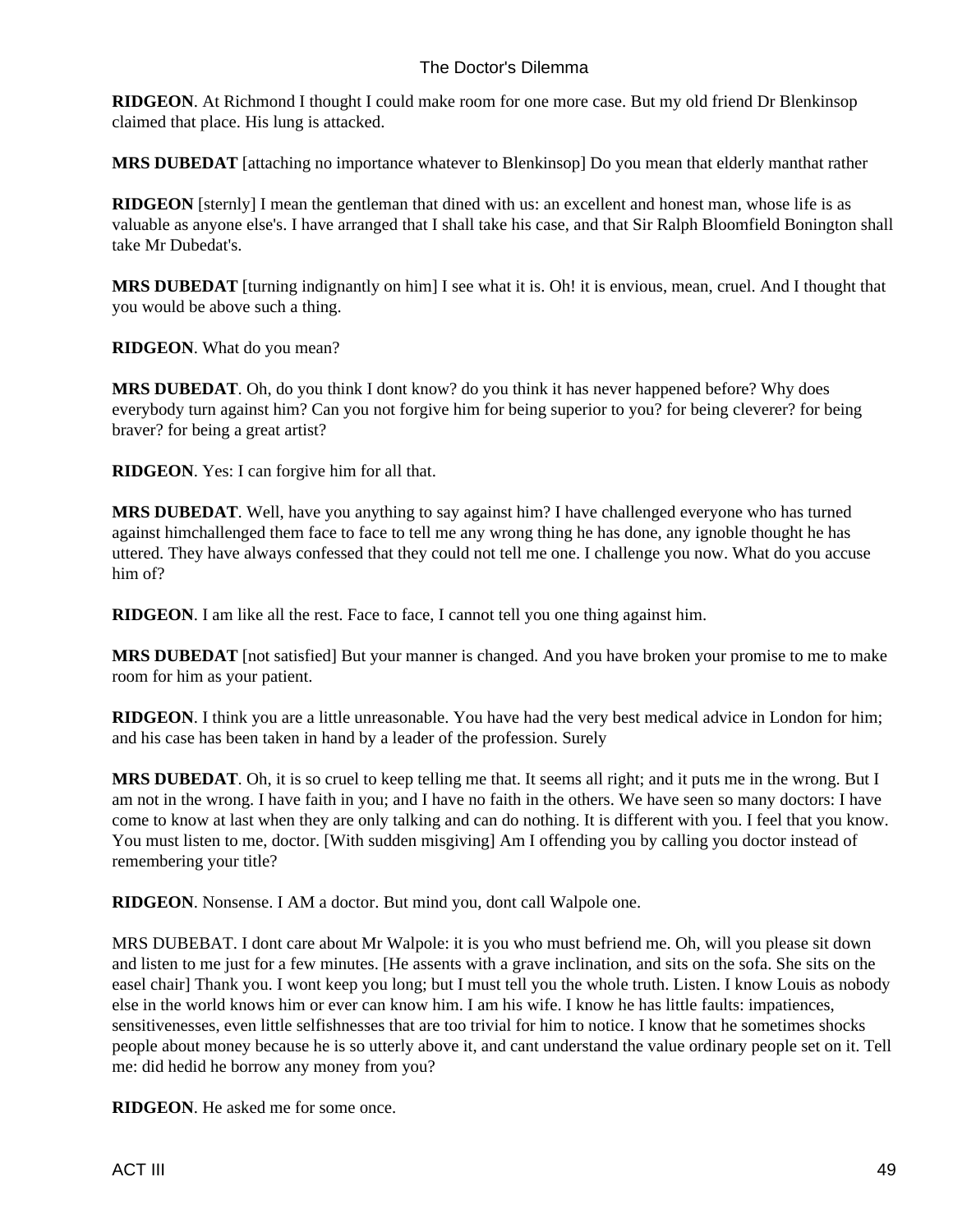**MRS DUBEDAT** [tears again in her eyes] Oh, I am so sorry so sorry. But he will never do it again: I pledge you my word for that. He has given me his promise: here in this room just before you came; and he is incapable of breaking his word. That was his only real weakness; and now it is conquered and done with for ever.

**RIDGEON**. Was that really his only weakness?

**MRS DUBEDAT**. He is perhaps sometimes weak about women, because they adore him so, and are always laying traps for him. And of course when he says he doesnt believe in morality, ordinary pious people think he must be wicked. You can understand, cant you, how all this starts a great deal of gossip about him, and gets repeated until even good friends get set against him?

**RIDGEON**. Yes: I understand.

**MRS DUBEDAT**. Oh, if you only knew the other side of him as I do! Do you know, doctor, that if Louis honored himself by a really bad action, I should kill myself.

**RIDGEON**. Come! dont exaggerate.

**MRS DUBEDAT**. I should. You don't understand that, you east country people.

**RIDGEON**. You did not see much of the world in Cornwall, did you?

**MRS DUBEDAT** [naively] Oh yes. I saw a great deal every day of the beauty of the world more than you ever see here in London. But I saw very few people, if that is what you mean. I was an only child.

**RIDGEON**. That explains a good deal.

**MRS DUBEDAT**. I had a great many dreams; but at last they all came to one dream.

**RIDGEON** [with half a sigh] Yes, the usual dream.

**MRS DUBEDAT** [surprised] Is it usual?

**RIDGEON**. As I guess. You havnt yet told me what it was.

**MRS DUBEDAT**. I didn't want to waste myself. I could do nothing myself; but I had a little property and I could help with it. I had even a little beauty: dont think me vain for knowing it. I always had a terrible struggle with poverty and neglect at first. My dream was to save one of them from that, and bring some charm and happiness into his life. I prayed Heaven to send me one. I firmly believe that Louis was guided to me in answer to my prayer. He was no more like the other men I had met than the Thames Embankment is like our Cornish coasts. He saw everything that I saw, and drew it for me. He understood everything. He came to me like a child. Only fancy, doctor: he never even wanted to marry me: he never thought of the things other men think of! I had to propose it myself. Then he said he had no money. When I told him I had some, he said "Oh, all right," just like a boy. He is still like that, quite unspoiled, a man in his thoughts, a great poet and artist in his dreams, and a child in his ways. I gave him myself and all I had that he might grow to his full height with plenty of sunshine. If I lost faith in him, it would mean the wreck and failure of my life. I should go back to Cornwall and die. I could show you the very cliff I should jump off. You must cure him: you must make him quite well again for me. I know that you can do it and that nobody else can. I implore you not to refuse what I am going to ask you to do. Take Louis yourself; and let Sir Ralph cure Dr Blenkinsop.

**RIDGEON** [slowly] Mrs Dubedat: do you really believe in my knowledge and skill as you say you do?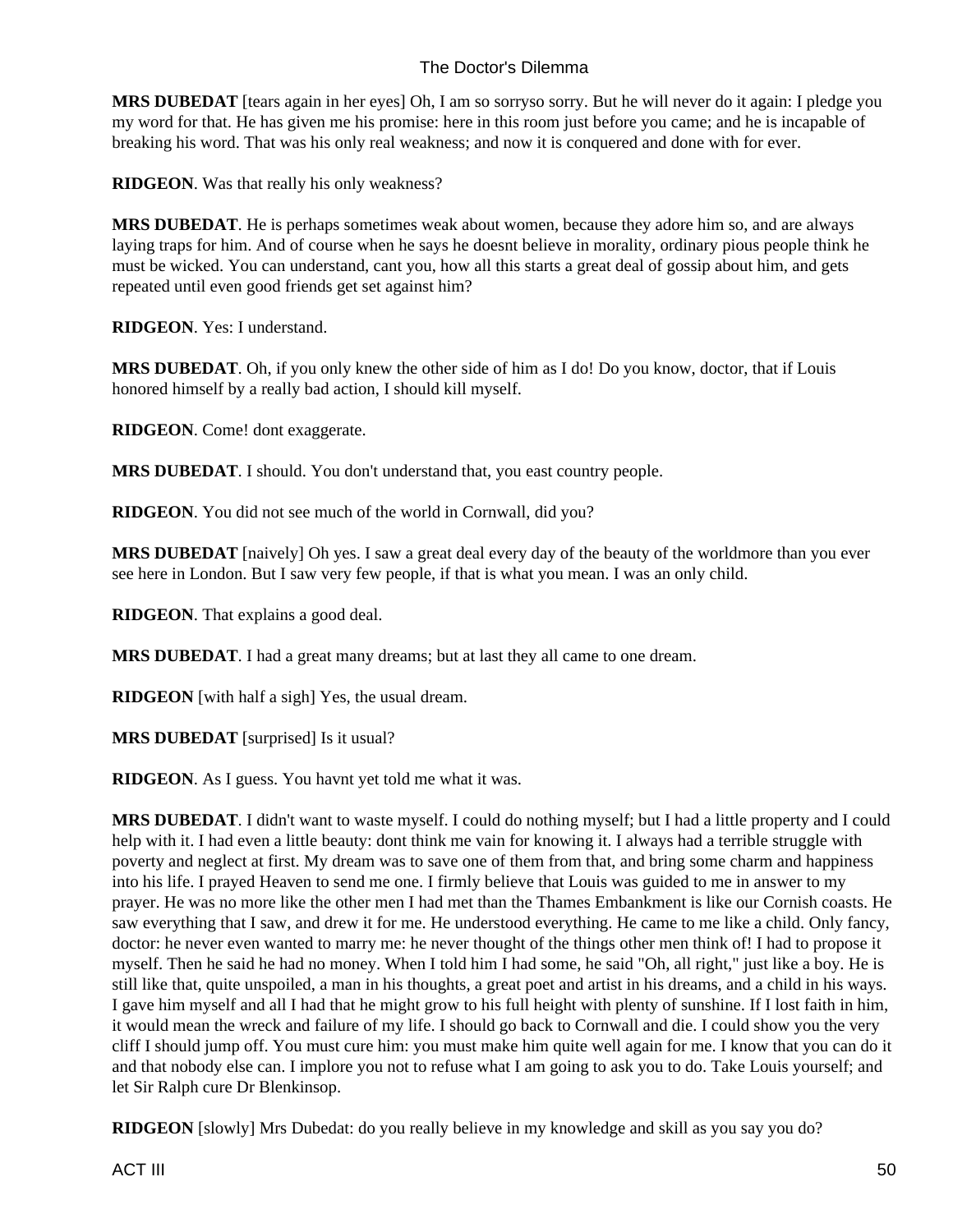**MRS DUBEDAT**. Absolutely. I do not give my trust by halves.

**RIDGEON**. I know that. Well, I am going to test youhard. Will you believe me when I tell you that I understand what you have just told me; that I have no desire but to serve you in the most faithful friendship; and that your hero must be preserved to you.

**MRS DUBEDAT**. Oh forgive me. Forgive what I said. You will preserve him to me.

**RIDGEON**. At all hazards. [She kisses his hand. He rises hastily]. No: you have not heard the rest. [She rises too]. You must believe me when I tell you that the one chance of preserving the hero lies in Louis being in the care of Sir Ralph.

**MRS DUBEDAT** [firmly] You say so: I have no more doubt: I believe you. Thank you.

**RIDGEON**. Good−bye. [She takes his hand]. I hope this will be a lasting friendship.

**MRS DUBEDAT**. It will. My friendships end only with death.

**RIDGEON**. Death ends everything, doesnt it? Goodbye.

<span id="page-52-0"></span>With a sigh and a look of pity at her which she does not understand, he goes.

## **ACT IV**

The studio. The easel is pushed back to the wall. Cardinal Death, holding his scythe and hour−glass like a sceptre and globe, sits on the throne. On the hat−stand hang the hats of Sir Patrick and Bloomfield Bonington. Walpole, just come in, is hanging up his beside them. There is a knock. He opens the door and finds Ridgeon there.

#### **WALPOLE**. Hallo, Ridgeon!

They come into the middle of the room together, taking off their gloves.

**RIDGEON**. Whats the matter! Have you been sent for, too?

**WALPOLE**. Weve all been sent for. Ive only just come: I havnt seen him yet. The charwoman says that old Paddy Cullen has been here with B. B. for the last half−hour. [Sir Patrick, with bad news in his face, enters from the inner room]. Well: whats up?

**SIR PATRICK**. Go in and see. B. B. is in there with him.

Walpole goes. Ridgeon is about to follow him; but Sir Patrick stops him with a look.

**RIDGEON**. What has happened?

**SIR PATRICK**. Do you remember Jane Marsh's arm?

**RIDGEON**. Is that whats happened?

**SIR PATRICK**. Thats whats happened. His lung has gone like Jane's arm. I never saw such a case. He has got through three months galloping consumption in three days.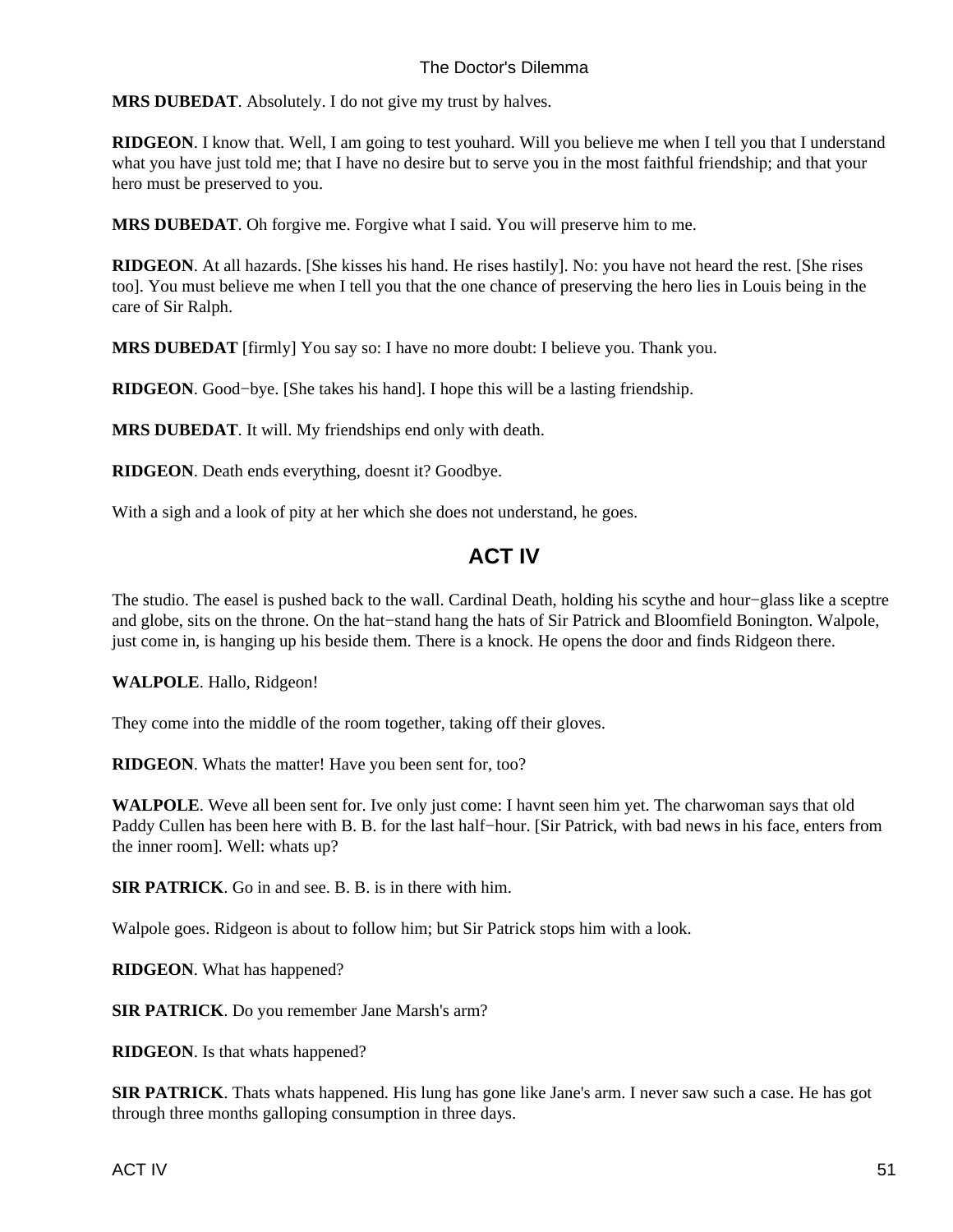**RIDGEON**. B. B. got in on the negative phase.

**SIR PATRICK**. Negative or positive, the lad's done for. He wont last out the afternoon. He'll go suddenly: Ive often seen it.

**RIDGEON**. So long as he goes before his wife finds him out, I dont care. I fully expected this.

**SIR PATRICK** [drily] It's a little hard on a lad to be killed because his wife has too high an opinion of him. Fortunately few of us are in any danger of that.

Sir Ralph comes from the inner room and hastens between them, humanely concerned, but professionally elate and communicative.

**B. B**. Ah, here you are, Ridgeon. Paddy's told you, of course.

**RIDGEON**. Yes.

**B. B**. It's an enormously interesting case. You know, Colly, by Jupiter, if I didnt know as a matter of scientific fact that I'd been stimulating the phagocytes, I should say I'd been stimulating the other things. What is the explanation of it, Sir Patrick? How do you account for it, Ridgeon? Have we over− stimulated the phagocytes? Have they not only eaten up the bacilli, but attacked and destroyed the red corpuscles as well? a possibility suggested by the patient's pallor. Nay, have they finally begun to prey on the lungs themselves? Or on one another? I shall write a paper about this case.

Walpole comes back, very serious, even shocked. He comes between **B. B**. and Ridgeon.

**WALPOLE**. Whew! B. B.: youve done it this time.

**B. B**. What do you mean?

**WALPOLE**. Killed him. The worst case of neglected blood−poisoning I ever saw. It's too late now to do anything. He'd die under the anaesthetic.

**B. B**. [offended] Killed! Really, Walpole, if your monomania were not well known, I should take such an expession very seriously.

**SIR PATRICK**. Come come! When youve both killed as many people as I have in my time youll feel humble enough about it. Come and look at him, Colly.

Ridgeon and Sir Patrick go into the inner room.

**WALPOLE**. I apologize, B. B. But it's blood−poisoning.

**B. B**. [recovering his irresistible good nature] My dear Walpole, everything is blood−poisoning. But upon my soul, I shall not use any of that stuff of Ridgeon's again. What made me so sensitive about what you said just now is that, strictly between ourselves, Ridgeon cooked our young friend's goose.

Jennifer, worried and distressed, but always gentle, comes between them from the inner room. She wears a nurse's apron.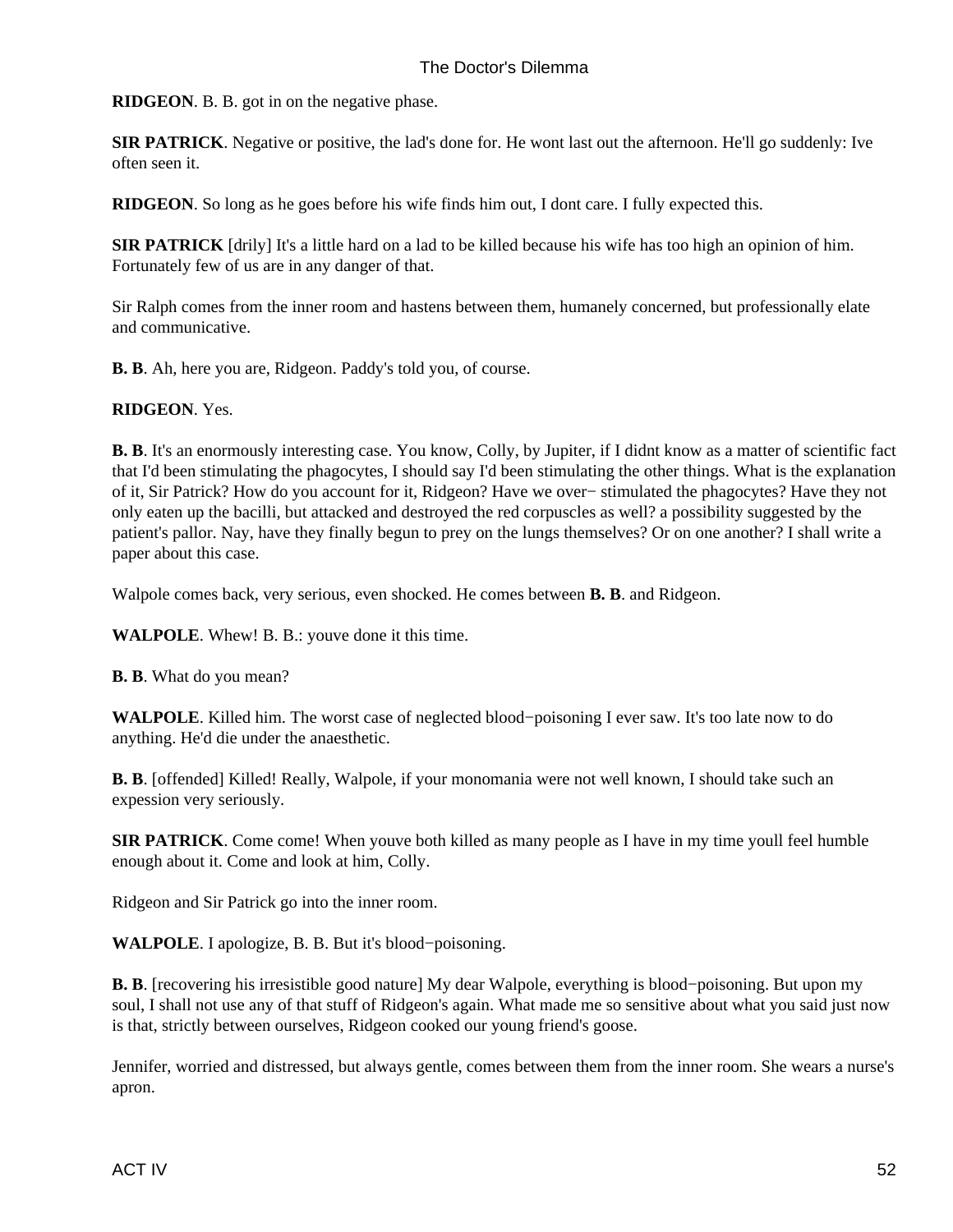MRS. DUBEDAT. Sir Ralph: what am I to do? That man who insisted on seeing me, and sent in word that business was important to Louis, is a newspaper man. A paragraph appeared in the paper this morning saying that Louis is seriously ill; and this man wants to interview him about it. How can people be so brutally callous?

**WALPOLE** [moving vengefully towards the door] You just leave me to deal with him!

**MRS DUBEDAT** [stopping him] But Louis insists on seeing him: he almost began to cry about it. And he says he cant bear his room any longer. He says he wants to [she struggles with a sob] to die in his studio. Sir Patrick says let him have his way: it can do no harm. What shall we do?

B B. [encouragingly] Why, follow Sir Patrick's excellent advice, of course. As he says, it can do him no harm; and it will no doubt do him gooda great deal of good. He will be much the better for it.

**MRS DUBEDAT** [a little cheered] Will you bring the man up here, Mr Walpole, and tell him that he may see Louis, but that he mustnt exhaust him by talking? [Walpole nods and goes out by the outer door]. Sir Ralph, dont be angry with me; but Louis will die if he stays here. I must take him to Cornwall. He will recover there.

**B. B**. [brightening wonderfully, as if Dubedat were already saved] Cornwall! The very place for him! Wonderful for the lungs. Stupid of me not to think of it before. You are his best physician after all, dear lady. An inspiration! Cornwall: of course, yes, yes, yes.

**MRS DUBEDAT** [comforted and touched] You are so kind, Sir Ralph. But dont give me much or I shall cry; and Louis cant bear that.

**B. B**. [gently putting his protecting arm round her shoulders] Then let us come back to him and help to carry him in. Cornwall! of course, of course. The very thing! [They go together into the bedroom].

Walpole returns with The Newspaper Man, a cheerful, affable young man who is disabled for ordinary business pursuits by a congenital erroneousness which renders him incapable of describing accurately anything he sees, or understanding or reporting accurately anything he hears. As the only employment in which these defects do not matter is journalism (for a newspaper, not having to act on its description and reports, but only to sell them to idly curious people, has nothing but honor to lose by inaccuracy and unveracity), he has perforce become a journalist, and has to keep up an air of high spirits through a daily struggle with his own illiteracy and the precariousness of his employment. He has a note−book, and ocasionally attempts to make a note; but as he cannot write shorthand, and does not write with ease in any hand, he generally gives it up as a bad job before he succeeds in finishing a sentence.

**THE NEWSPAPER MAN** [looking round and making indecisive attempts at notes] This is the studio, I suppose.

#### **WALPOLE**. Yes.

**THE NEWSPAPER MAN** [wittily] Where he has his models, eh?

**WALPOLE** [grimly irresponsive] No doubt.

**THE NEWSPAPER MAN**. Cubicle, you said it was?

**WALPOLE**. Yes, tubercle.

**THE NEWSPAPER MAN.** Which way do you spell it: is it c−u−b−i−c−a−l or c−l−e?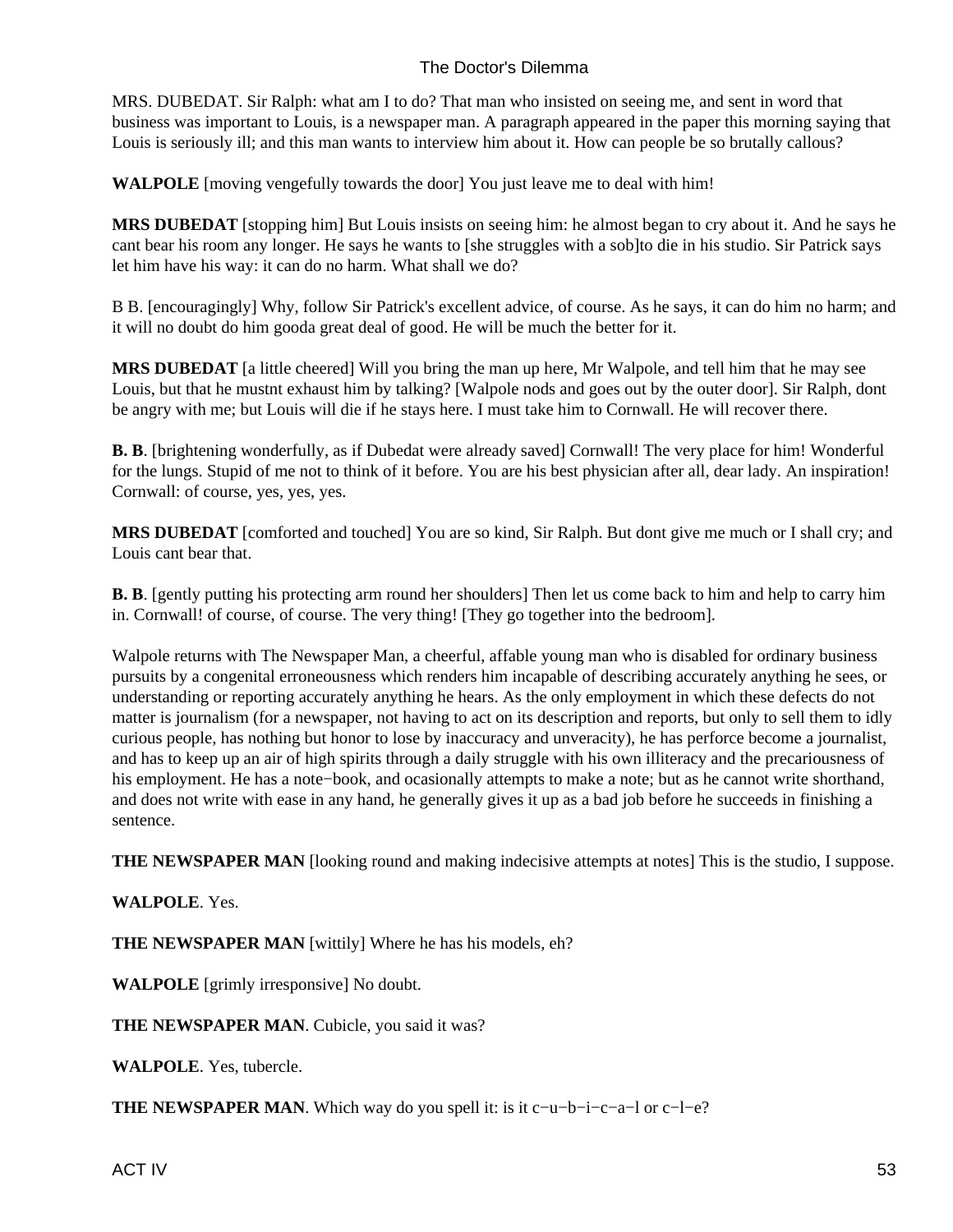**WALPOLE**. Tubercle, man, not cubical. [Spelling it for him] T−u−b− e−r−c−l−e.

**THE NEWSPAPER MAN.** Oh! tubercle. Some disease, I suppose. I thought he had consumption. Are you one of the family or the doctor?

**WALPOLE**. I'm neither one nor the other. I am Mister Cutler Walpole. Put that down. Then put down Sir Colenso Ridgeon.

#### **THE NEWSPAPER MAN**. Pigeon?

**WALPOLE**. Ridgeon. [Contemptuously snatching his book] Here: youd better let me write the names down for you: youre sure to get them wrong. That comes of belonging to an illiterate profession, with no qualifications and no public register. [He writes the particulars].

**THE NEWSPAPER MAN.** Oh, I say: you have got your knife into us, havnt you?

**WALPOLE** [vindictively] I wish I had: I'd make a better man of you. Now attend. [Shewing him the book] These are the names of the three doctors. This is the patient. This is the address. This is the name of the disease. [He shuts the book with a snap which makes the journalist blink, and returns it to him]. Mr Dubedat will be brought in here presently. He wants to see you because he doesnt know how bad he is. We'll allow you to wait a few minutes to humor him; but if you talk to him, out you go. He may die at any moment.

**THE NEWSPAPER MAN** [interested] Is he as bad as that? I say: I am in luck to−day. Would you mind letting me photograph you? [He produces a camera]. Could you have a lancet or something in your hand?

**WALPOLE**. Put it up. If you want my photograph you can get it in Baker Street in any of the series of celebrities.

**THE NEWSPAPER MAN.** But theyll want to be paid. If you wouldnt mind [fingering the camera]?

**WALPOLE**. I would. Put it up, I tell you. Sit down there and be quiet.

The Newspaper Man quickly sits down on the piano stool as Dubedat, in an invalid's chair, is wheeled in by Mrs Dubedat and Sir Ralph. They place the chair between the dais and the sofa, where the easel stood before. Louis is not changed as a robust man would be; and he is not scared. His eyes look larger; and he is so weak physically that he can hardly move, lying on his cushions, with complete languor; but his mind is active; it is making the most of his condition, finding voluptuousness in languor and drama in death. They are all impressed, in spite of themselves, except Ridgeon, who is implacable. B.B. is entirely sympathetic and forgiving. Ridgeon follows the chair with a tray of milk and stimulants. Sir Patrick, who accompanies him, takes the tea−table from the corner and places it behind the chair for the tray. B. B. takes the easel chair and places it for Jennifer at Dubedat's side, next the dais, from which the lay figure ogles the dying artist. B. B. then returns to Dubedat's left. Jennifer sits. Walpole sits down on the edge of the dais. Ridgeon stands near him.

**LOUIS** [blissfully] Thats happiness! To be in a studio! Happiness!

**MRS DUBEDAT**. Yes, dear. Sir Patrick says you may stay here as long as you like.

**LOUIS**. Jennifer.

**MRS DUBEDAT**. Yes, my darling.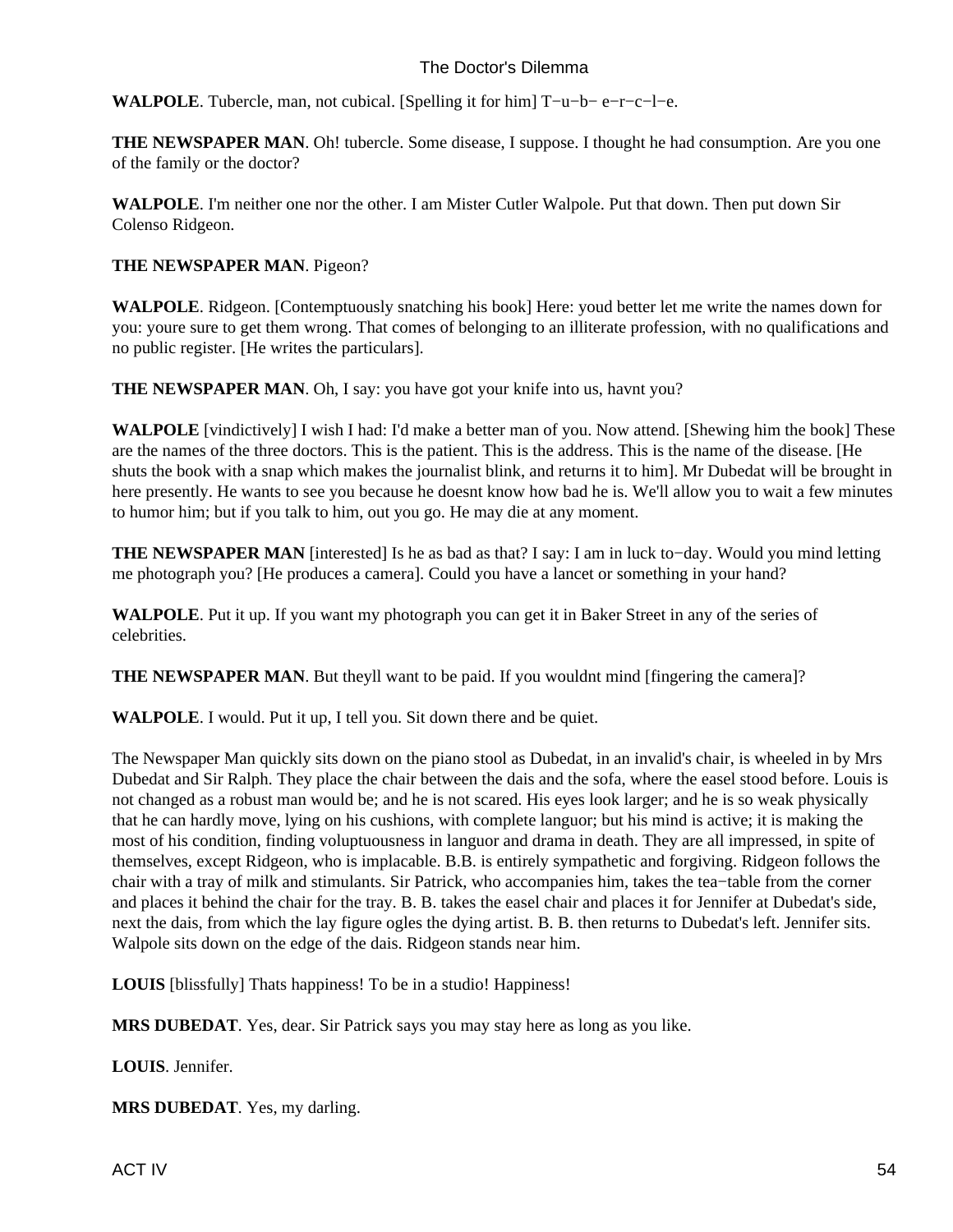**LOUIS**. Is the newspaper man here?

**THE NEWSPAPER MAN** [glibly] Yes, Mr Dubedat: I'm here, at your service. I represent the press. I thought you might like to let us have a few words about about er well, a few words on your illness, and your plans for the season.

**LOUIS**. My plans for the season are very simple. I'm going to die.

**MRS DUBEDAT** [tortured] Louis dearest

**LOUIS**. My darling: I'm very weak and tired. Dont put on me the horrible strain of pretending that I dont know. Ive been lying there listening to the doctors laughing to myself. They know. Dearest: dont cry. It makes you ugly; and I cant bear that. [She dries her eyes and recovers herself with a proud effort]. I want you to promise me something.

**MRS DUBEDAT**. Yes, yes: you know I will. [Imploringly] Only, my love, my love, dont talk: it will waste your strength.

**LOUIS**. No: it will only use it up. Ridgeon: give me something to keep me going for a few minutes one of your confounded anti− toxins, if you dont mind. I have some things to say before I go.

**RIDGEON** [looking at Sir Patrick] I suppose it can do no harm? [He pours out some spirit, and is about to add soda water when Sir Patrick corrects him].

**SIR PATRICK**. In milk. Dont set him coughing.

**LOUIS** [after drinking] Jennifer.

**MRS DUBEDAT**. Yes, dear.

**LOUIS**. If theres one thing I hate more than another, it's a widow. Promise me that youll never be a widow.

**MRS DUBEDAT**. My dear, what do you mean?

**LOUIS**. I want you to look beautiful. I want people to see in your eyes that you were married to me. The people in Italy used to point at Dante and say "There goes the man who has been in hell." I want them to point at you and say "There goes a woman who has been in heaven." It has been heaven, darling, hasnt it sometimes?

**MRS DUBEDAT**. Oh yes, yes. Always, always.

**LOUIS**. If you wear black and cry, people will say "Look at that miserable woman: her husband made her miserable."

**MRS DUBEDAT**. No, never. You are the light and the blessing of my life. I never lived until I knew you.

**LOUIS** [his eyes glistening] Then you must always wear beautiful dresses and splendid magic jewels. Think of all the wonderful pictures I shall never paint.

[She wins a terrible victory over a sob] Well, you must be transfigured with all the beauty of those pictures. Men must get such dreams from seeing you as they never could get from any daubing with paints and brushes. Painters must paint you as they never painted any mortal woman before. There must be a great tradition of beauty, a great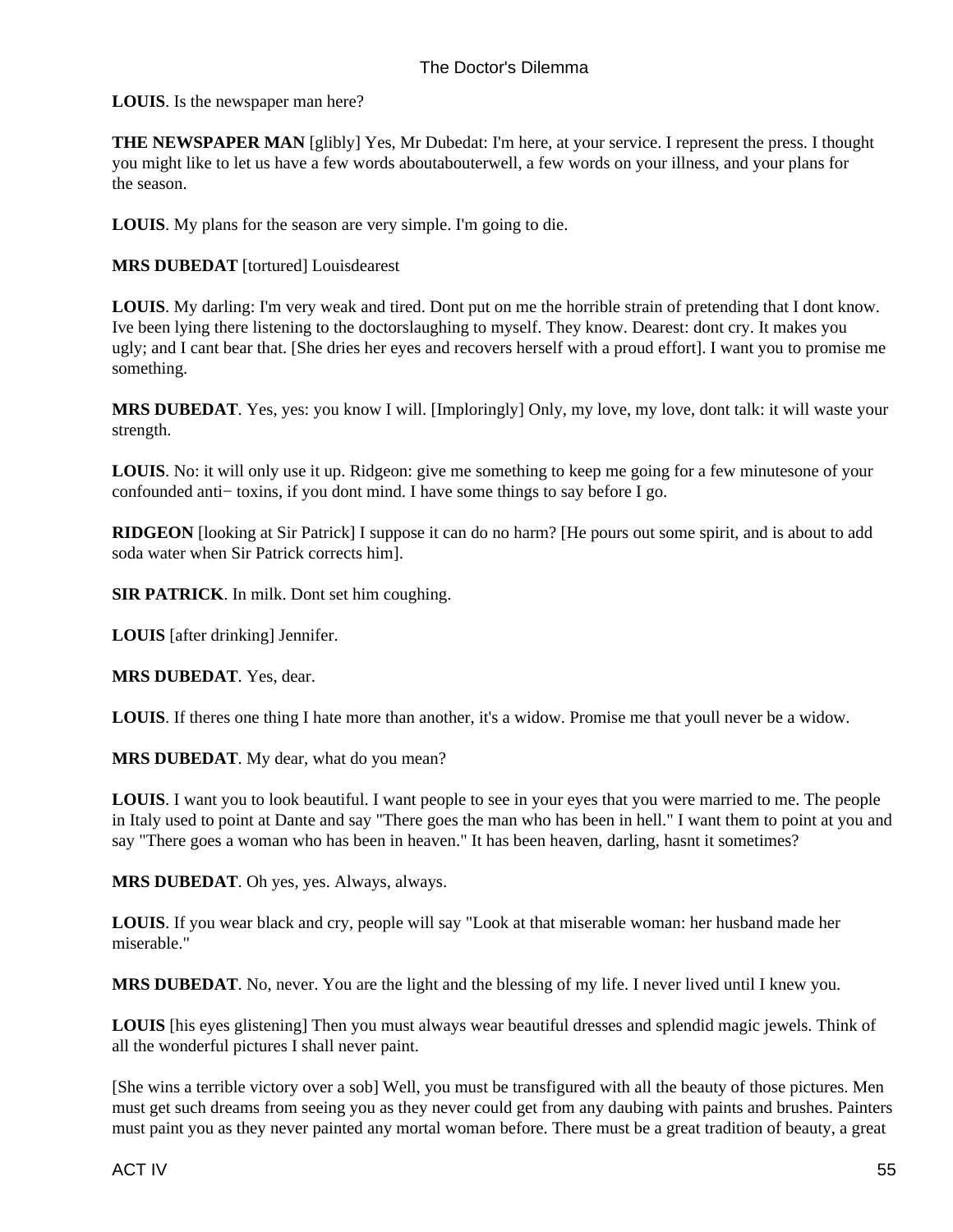atmosphere of wonder and romance. That is what men must always think of when they think of me. That is the sort of immortality I want. You can make that for me, Jennifer. There are lots of things you dont understand that every woman in the street understands; but you can understand that and do it as nobody else can. Promise me that immortality. Promise me you will not make a little hell of crape and crying and undertaker's horrors and withering flowers and all that vulgar rubbish.

**MRS DUBEDAT**. I promise. But all that is far off, dear. You are to come to Cornwall with me and get well. Sir Ralph says so.

**LOUIS**. Poor old B. B.

**B. B**. [affected to tears, turns away and whispers to Sir Patrick] Poor fellow! Brain going.

**LOUIS**. Sir Patrick's there, isn't he?

**SIR PATRICK**. Yes, yes. I'm here.

**LOUIS**. Sit down, wont you? It's a shame to keep you standing about.

**SIR PATRICK**. Yes, Yes. Thank you. All right.

**LOUIS**. Jennifer.

**MRS DUBEDAT**. Yes, dear.

**LOUIS** [with a strange look of delight] Do you remember the burning bush?

**MRS DUBEDAT**. Yes, Yes. Oh, my dear, how it strains my heart to remember it now!

**LOUIS**. Does it? It fills me with joy. Tell them about it.

**MRS DUBEDAT**. It was nothing only that once in my old Cornish home we lit the first fire of the winter; and when we looked through the window we saw the flames dancing in a bush in the garden.

**LOUIS**. Such a color! Garnet color. Waving like silk. Liquid lovely flame flowing up through the bay leaves, and not burning them. Well, I shall be a flame like that. I'm sorry to disappoint the poor little worms; but the last of me shall be the flame in the burning bush. Whenever you see the flame, Jennifer, that will be me. Promise me that I shall be burnt.

**MRS DUBEDAT**. Oh, if I might be with you, Louis!

**LOUIS**. No: you must always be in the garden when the bush flames. You are my hold on the world: you are my immortality. Promise.

**MRS DUBEDAT**. I'm listening. I shall not forget. You know that I promise.

**LOUIS**. Well, thats about all; except that you are to hang my pictures at the one−man show. I can trust your eye. You wont let anyone else touch them.

**MRS DUBEDAT**. You can trust me.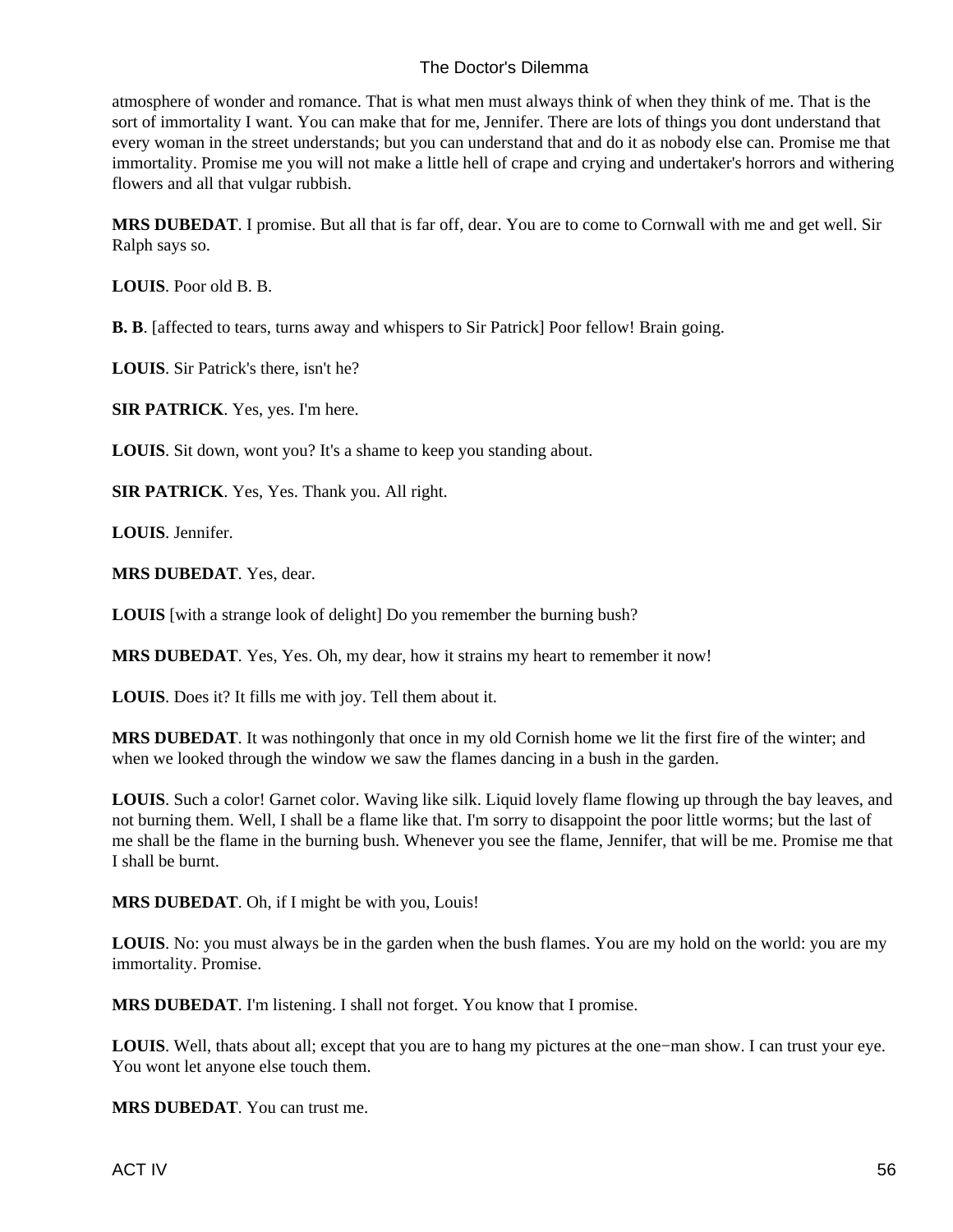**LOUIS**. Then theres nothing more to worry about, is there? Give me some more of that milk. I'm fearfully tired; but if I stop talking I shant begin again. [Sir Ralph gives him a drink. He takes it and looks up quaintly]. I say, B. B., do you think anything would stop you talking?

**B. B.** [almost unmanned] He confuses me with you, Paddy. Poor fellow! Poor fellow!

**LOUIS** [musing] I used to be awfully afraid of death; but now it's come I have no fear; and I'm perfectly happy. Jennifer.

#### **MRS DUBEDAT**. Yes, dear?

**LOUIS**. I'll tell you a secret. I used to think that our marriage was all an affectation, and that I'd break loose and run away some day. But now that I'm going to be broken loose whether I like it or not, I'm perfectly fond of you, and perfectly satisfied because I'm going to live as part of you and not as my troublesome self.

**MRS DUBEDAT** [heartbroken] Stay with me, Louis. Oh, dont leave me, dearest.

**LOUIS**. Not that I'm selfish. With all my faults I dont think Ive ever been really selfish. No artist can: Art is too large for that. You will marry again, Jennifer.

**MRS DUBEDAT**. Oh, how can you, Louis?

**LOUIS** [insisting childishly] Yes, because people who have found marriage happy always marry again. Ah, I shant be jealous. [Slyly.] But dont talk to the other fellow too much about me: he wont like it. [Almost chuckling] I shall be your lover all the time; but it will be a secret from him, poor devil!

**SIR PATRICK**. Come! youve talked enough. Try to rest awhile.

**LOUIS** [wearily] Yes: I'm fearfully tired; but I shall have a long rest presently. I have something to say to you fellows. Youre all there, arnt you? I'm too weak to see anything but Jennifer's bosom. That promises rest.

**RIDGEON**. We are all here.

**LOUIS** [startled] That voice sounded devilish. Take care, Ridgeon: my ears hear things that other people's cant. Ive been thinking thinking. I'm cleverer than you imagine.

**SIR PATRICK** [whispering to Ridgeon] Youve got on his nerves, Colly. Slip out quietly.

**RIDGEON** [apart to Sir Patrick] Would you deprive the dying actor of his audience?

**LOUIS** [his face lighting up faintly with mischievous glee] I heard that, Ridgeon. That was good. Jennifer dear: be kind to Ridgeon always; because he was the last man who amused me.

**RIDGEON** [relentless] Was I?

**LOUIS**. But it's not true. It's you who are still on the stage. I'm half way home already.

**MRS DUBEDAT** [to Ridgeon] What did you say?

**LOUIS** [answering for him] Nothing, dear. Only one of those little secrets that men keep among themselves. Well, all you chaps have thought pretty hard things of me, and said them.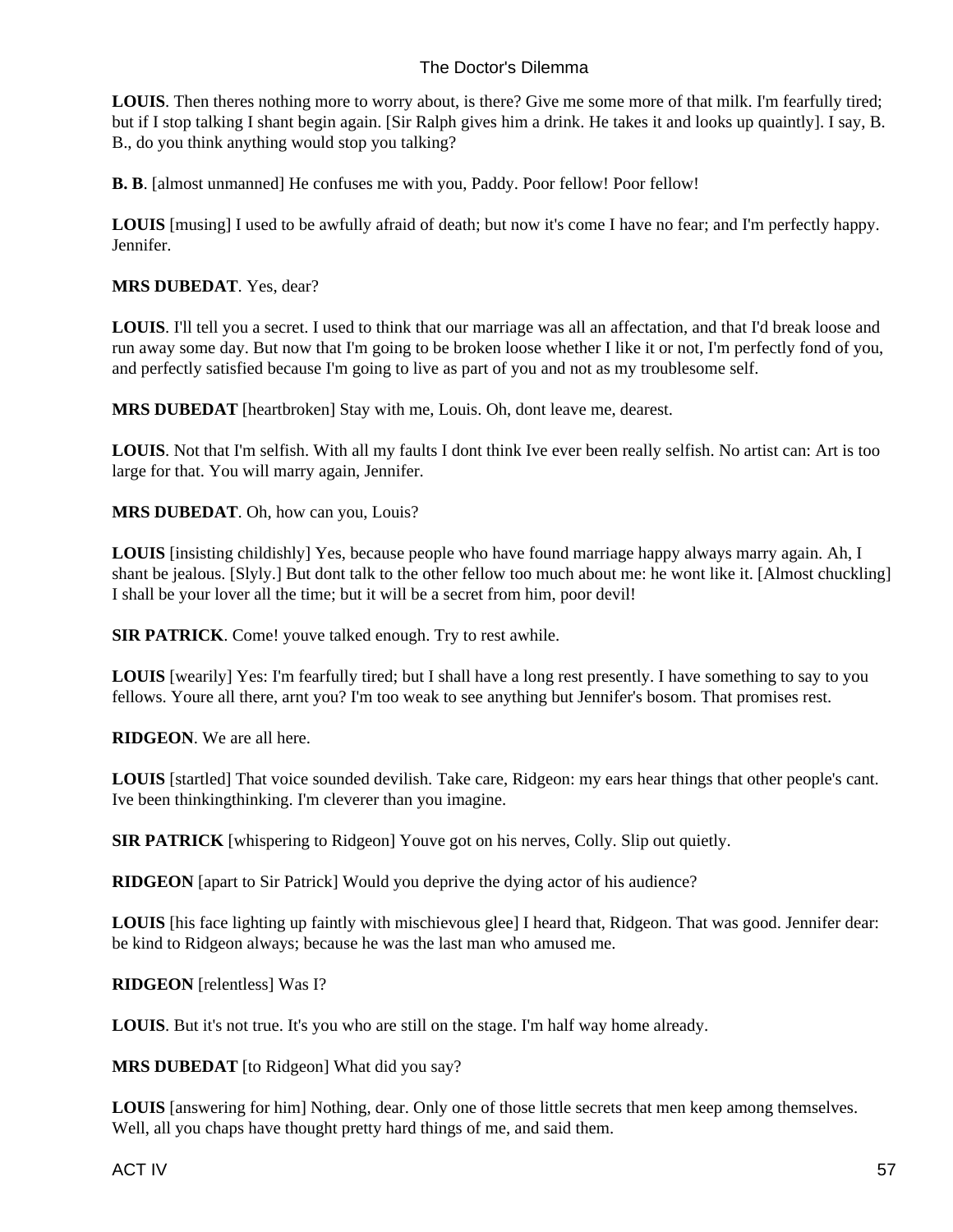**B. B**. [quite overcome] No, no, Dubedat. Not at all.

**LOUIS**. Yes, you have. I know what you all think of me. Dont imagine I'm sore about it. I forgive you.

**WALPOLE** [involuntarily] Well, damn me! [Ashamed] I beg your pardon.

**LOUIS**. That was old Walpole, I know. Don't grieve, Walpole. I'm perfectly happy. I'm not in pain. I don't want to live. Ive escaped from myself. I'm in heaven, immortal in the heart of my beautiful Jennifer. I'm not afraid, and not ashamed. [Reflectively, puzzling it out for himself weakly] I know that in an accidental sort of way, struggling through the unreal part of life, I havnt always been able to live up to my ideal. But in my own real world I have never done anything wrong, never denied my faith, never been untrue to myself. Ive been threatened and blackmailed and insulted and starved. But Ive played the game. Ive fought the good fight. And now it's all over, theres an indescribable peace. [He feebly folds his hands and utters his creed] I believe in Michael Angelo, Velasquez, and Rembrandt; in the might of design, the mystery of color, the redemption of all things by Beauty everlasting, and the message of Art that has made these hands blessed. Amen. Amen. [He closes his eyes and lies still].

**MRS DUBEDAT** [breathless] Louis: are you

Walpole rises and comes quickly to see whether he is dead.

**LOUIS**. Not yet, dear. Very nearly, but not yet. I should like to rest my head on your bosom; only it would tire you.

**MRS DUBEDAT**. No, no, no, darling: how could you tire me? [She lifts him so that he lies on her bosom].

**LOUIS**. Thats good. Thats real.

**MRS DUBEDAT**. Dont spare me, dear. Indeed, indeed you will not tire me. Lean on me with all your weight.

**LOUIS** [with a sudden half return of his normal strength and comfort] Jinny Gwinny: I think I shall recover after all. [Sir Patrick looks significantly at Ridgeon, mutely warning him that this is the end].

**MRS DUBEDAT** [hopefully] Yes, yes: you shall.

**LOUIS**. Because I suddenly want to sleep. Just an ordinary sleep.

**MRS DUBEDAT** [rocking him] Yes, dear. Sleep. [He seems to go to sleep. Walpole makes another movement. She protests]. Sh sh: please dont disturb him. [His lips move]. What did you say, dear? [In great distress] I cant listen without moving him. [His lips move again; Walpole bends down and listens].

**WALPOLE**. He wants to know is the newspaper man here.

**THE NEWSPAPER MAN** [excited; for he has been enjoying himself enormously] Yes, Mr Dubedat. Here I am.

Walpole raises his hand warningly to silence him. Sir Ralph sits down quietly on the sofa and frankly buries his face in his handkerchief.

**MRS DUBEDAT** [with great relief] Oh thats right, dear: dont spare me: lean with all your weight on me. Now you are really resting.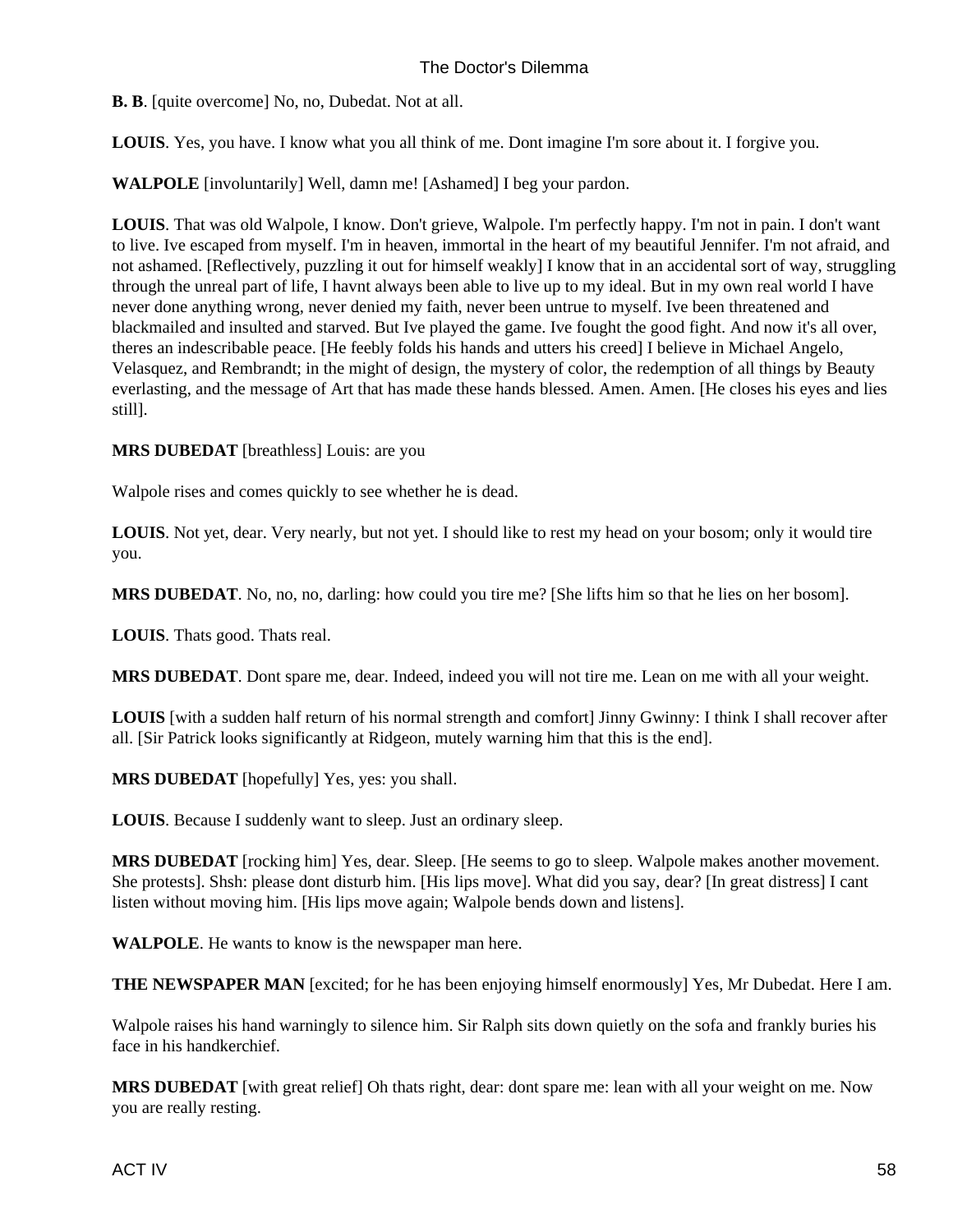Sir Patrick quickly comes forward and feels Louis's pulse; then takes him by the shoulders.

**SIR PATRICK**. Let me put him back on the pillow, maam. He will be better so.

**MRS DUBEDAT** [piteously] Oh no, please, please, doctor. He is not tiring me; and he will be so hurt when he wakes if he finds I have put him away.

**SIR PATRICK**. He will never wake again. [He takes the body from her and replaces it in the chair. Ridgeon, unmoved, lets down the back and makes a bier of it].

**MRS DUBEDAT** [who has unexpectedly sprung to her feet, and stands dry−eyed and stately] Was that death?

**WALPOLE**. Yes.

**MRS DUBEDAT** [with complete dignity] Will you wait for me a moment? I will come back. [She goes out].

**WALPOLE**. Ought we to follow her? Is she in her right senses?

**SIR PATRICK** [with quiet conviction]. Yes. Shes all right. Leave her alone. She'll come back.

**RIDGEON** [callously] Let us get this thing out of the way before she comes.

**B. B**. [rising, shocked] My dear Colly! The poor lad! He died splendidly.

**SIR PATRICK**. Aye! that is how the wicked die.

 For there are no bands in their death; But their strength is firm: They are not in trouble as other men.

No matter: its not for us to judge. Hes in another world now.

**WALPOLE**. Borrowing his first five−pound note there, probably.

**RIDGEON**. I said the other day that the most tragic thing in the world is a sick doctor. I was wrong. The most tragic thing in the world is a man of genius who is not also a man of honor.

Ridgeon and Walpole wheel the chair into the recess.

**THE NEWSPAPER MAN** [to Sir Ralph] I thought it shewed a very nice feeling, his being so particular about his wife going into proper mourning for him and making her promise never to marry again.

**B. B**. [impressively] Mrs Dubedat is not in a position to carry the interview any further. Neither are we.

**SIR PATRICK**. Good afternoon to you.

**THE NEWSPAPER MAN**. Mrs. Dubedat said she was coming back.

**B. B**. After you have gone.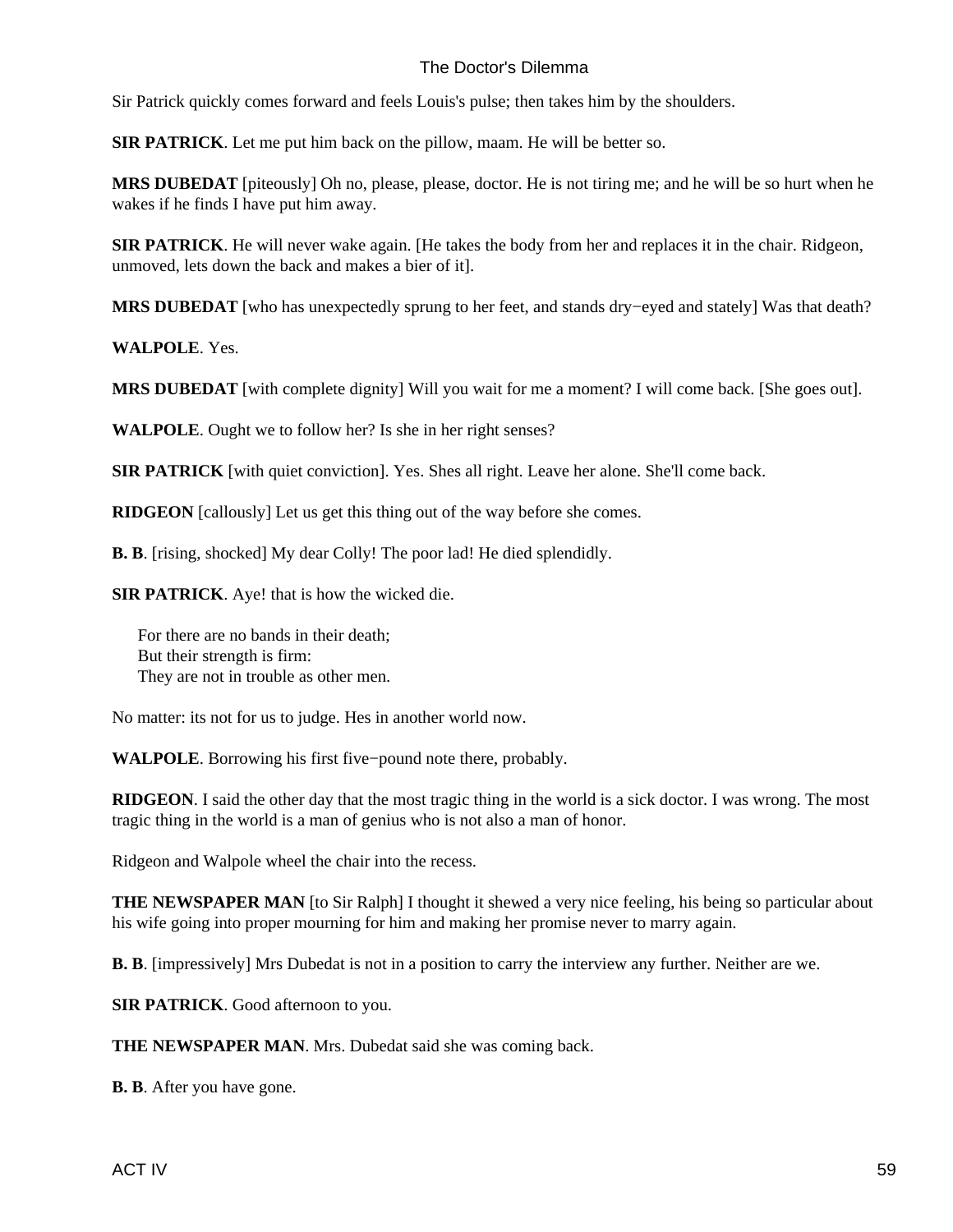**THE NEWSPAPER MAN**. Do you think she would give me a few words on How It Feels to be a Widow? Rather a good title for an article, isnt it?

**B. B**. Young man: if you wait until Mrs Dubedat comes back, you will be able to write an article on How It Feels to be Turned Out of the House.

**THE NEWSPAPER MAN** [unconvinced] You think she'd rather not

**B. B**. [cutting him short] Good day to you. [Giving him a visiting–card] Mind you get my name correctly. Good day.

**THE NEWSPAPER MAN**. Good day. Thank you. [Vaguely trying to read the card] Mr

**B. B**. No, not Mister. This is your hat, I think [giving it to him]. Gloves? No, of course: no gloves. Good day to you. [He edges him out at last; shuts the door on him; and returns to Sir Patrick as Ridgeon and Walpole come back from the recess, Walpole crossing the room to the hat−stand, and Ridgeon coming between Sir Ralph and Sir Patrick]. Poor fellow! Poor young fellow! How well he died! I feel a better man, really.

**SIR PATRICK**. When youre as old as I am, youll know that it matters very little how a man dies. What matters is, how he lives. Every fool that runs his nose against a bullet is a hero nowadays, because he dies for his country. Why dont he live for it to some purpose?

**B. B**. No, please, Paddy: dont be hard on the poor lad. Not now, not now. After all, was he so bad? He had only two failings: money and women. Well, let us be honest. Tell the truth, Paddy. Dont be hypocritical, Ridgeon. Throw off the mask, Walpole. Are these two matters so well arranged at present that a disregard of the usual arrangements indicates real depravity?

**WALPOLE**. I dont mind his disregarding the usual arrangements. Confound the usual arrangements! To a man of science theyre beneath contempt both as to money and women. What I mind is his disregarding everything except his own pocket and his own fancy. He didn't disregard the usual arrangements when they paid him. Did he give us his pictures for nothing? Do you suppose he'd have hesitated to blackmail me if I'd compromised myself with his wife? Not he.

**SIR PATRICK**. Dont waste your time wrangling over him. A blackguard's a blackguard; an honest man's an honest man; and neither of them will ever be at a loss for a religion or a morality to prove that their ways are the right ways. It's the same with nations, the same with professions, the same all the world over and always will be.

**B. B**. Ah, well, perhaps, perhaps, perhaps. Still, de mortuis nil nisi bonum. He died extremely well, remarkably well. He has set us an example: let us endeavor to follow it rather than harp on the weaknesses that have perished with him. I think it is Shakespear who says that the good that most men do lives after them: the evil lies interred with their bones. Yes: interred with their bones. Believe me, Paddy, we are all mortal. It is the common lot, Ridgeon. Say what you will, Walpole, Nature's debt must be paid. If tis not to−day, twill be to−morrow.

 To−morrow and to−morrow and to−morrow After life's fitful fever they sleep well And like this insubstantial bourne from which No traveller returns Leave not a wrack behind.

Walpole is about to speak, but B. B., suddenly and vehemently proceeding, extinguishes him.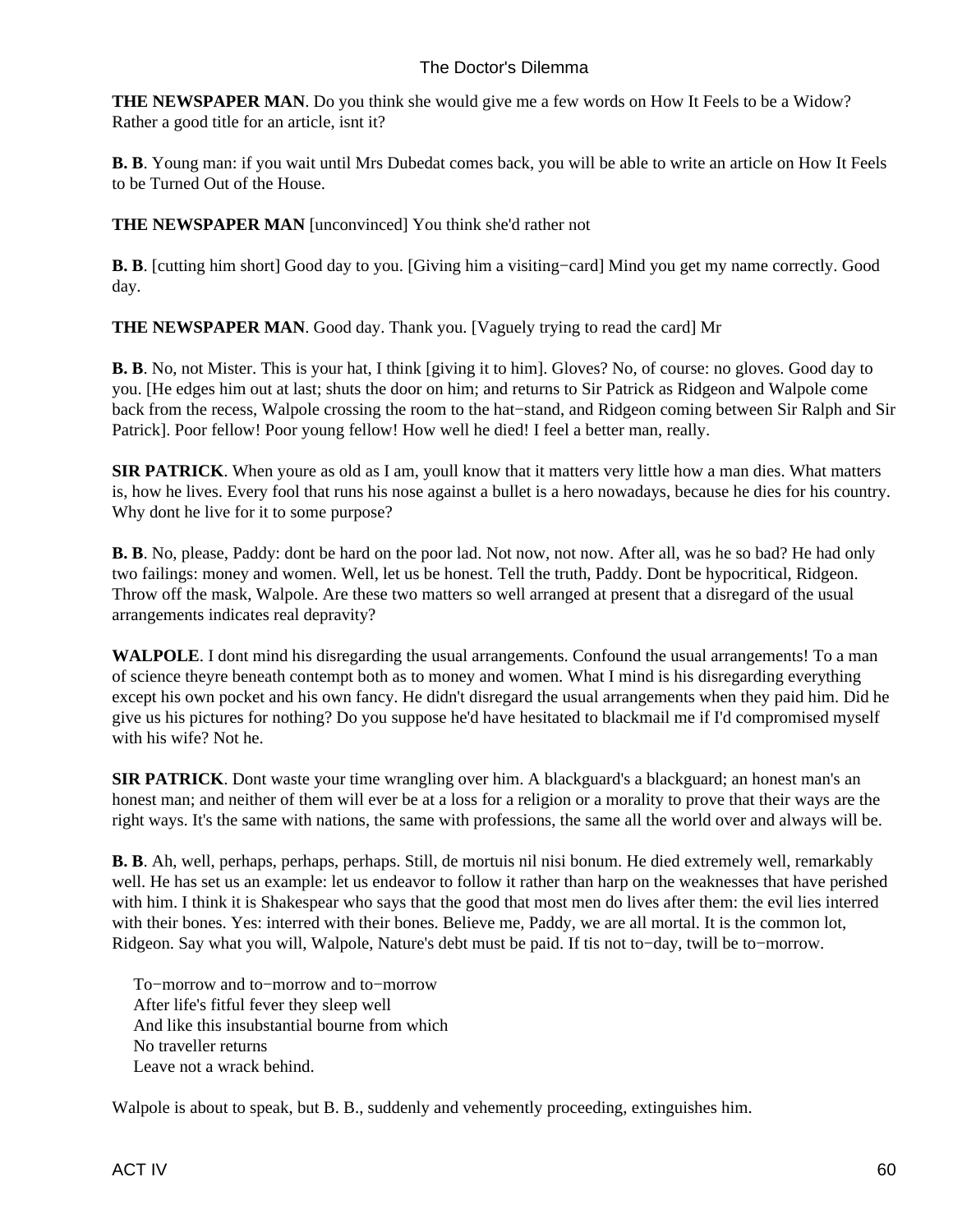Out, out, brief candle: For nothing canst thou to damnation add The readiness is all.

**WALPOLE** [gently; for B. B.'s feeling, absurdly expressed as it is, is too sincere and humane to be ridiculed] Yes, B. B. Death makes people go on like that. I dont know why it should; but it does. By the way, what are we going to do? Ought we to clear out; or had we better wait and see whether Mrs Dubedat will come back?

**SIR PATRICK**. I think we'd better go. We can tell the charwoman what to do.

They take their hats and go to the door.

**MRS DUBEDAT** [coming from the inner door wonderfully and beautifully dressed, and radiant, carrying a great piece of purple silk, handsomely embroidered, over her arm] I'm so sorry to have kept you waiting.

|                | <b>SIR PATRICK</b> $\}$ [amazed, all $\{$ Dont mention it, madam. |
|----------------|-------------------------------------------------------------------|
| B.B.           | together { Not at all, not at all.                                |
| <b>RIDGEON</b> | $\}$ in a confused $\{ By no means.$                              |
| WALPOLE        | murmur] { It doesnt matter in the least.                          |

MRS DUBEDATM [coming to them] I felt that I must shake hands with his friends once before we part to–day. We have shared together a great privilege and a great happiness. I dont think we can ever think of ourselves ordinary people again. We have had a wonderful experience; and that gives us a common faith, a common ideal, that nobody else can quite have. Life will always be beautiful to us: death will always be beautiful to us. May we shake hands on that?

**SIR PATRICK** [shaking hands] Remember: all letters had better be left to your solicitor. Let him open everything and settle everything. Thats the law, you know.

**MRS DUBEDAT**. Oh, thank you: I didnt know. [Sir Patrick goes].

**WALPOLE**. Good−bye. I blame myself: I should have insisted on operating. [He goes].

**B. B.** I will send the proper people: they will know it to do: you shall have no trouble. Good−bye, my dear lady. [He goes].

**RIDGEON**. Good−bye. [He offers his hand].

**MRS DUBEDAT** [drawing back with gentle majesty] I said his friends, Sir Colenso. [He bows and goes].

<span id="page-62-0"></span>She unfolds the great piece of silk, and goes into the recess to cover her dead.

## **ACT V**

One of the smaller Bond Street Picture Galleries. The entrance is from a picture shop. Nearly in the middle of the gallery there is a writing−table, at which the Secretary, fashionably dressed, sits with his back to the entrance, correcting catalogue proofs. Some copies of a new book are on the desk, also the Secretary's shining hat and a couple of magnifying glasses. At the side, on his left, a little behind him, is a small door marked PRIVATE. Near the same side is a cushioned bench parallel to the walls, which are covered with Dubedat's works. Two screens, also covered with drawings, stand near the corners right and left of the entrance.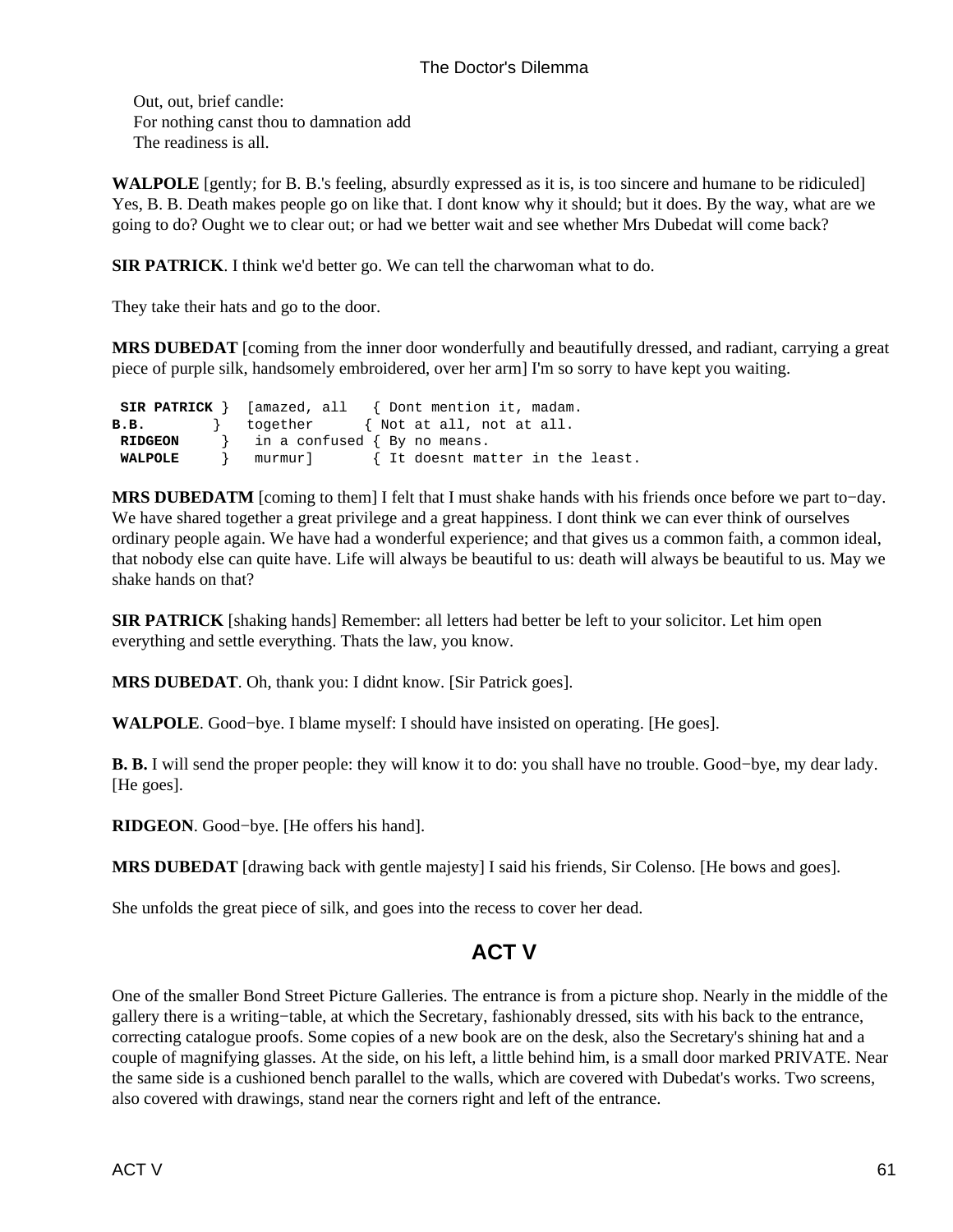Jennifer, beautifully dressed and apparently very happy and prosperous, comes into the gallery through the private door.

**JENNIFER**. Have the catalogues come yet, Mr Danby?

**THE SECRETARY**. Not yet.

**JENNIFER**. What a shame! It's a quarter past: the private view will begin in less than half an hour.

**THE SECRETARY**. I think I'd better run over to the printers to hurry them up.

**JENNIFER**. Oh, if you would be so good, Mr Danby. I'll take your place while youre away.

**THE SECRETARY**. If anyone should come before the time dont take any notice. The commissionaire wont let anyone through unless he knows him. We have a few people who like to come before the crowd people who really buy; and of course we're glad to see them. Have you seen the notices in Brush and Crayon and in The Easel?

**JENNIFER** [indignantly] Yes: most disgraceful. They write quite patronizingly, as if they were Mr Dubedat's superiors. After all the cigars and sandwiches they had from us on the press day, and all they drank, I really think it is infamous that they should write like that. I hope you have not sent them tickets for to− day.

**THE SECRETARY**. Oh, they wont come again: theres no lunch to−day. The advance copies of your book have come. [He indicates the new books].

**JENNIFER** [pouncing on a copy, wildly excited] Give it to me. Oh! excuse me a moment [she runs away with it through the private door].

The Secretary takes a mirror from his drawer and smartens himself before going out. Ridgeon comes in.

**RIDGEON**. Good morning. May I look round, as well, before the doors open?

**THE SECRETARY**. Certainly, Sir Colenso. I'm sorry catalogues have not come: I'm just going to see about them. Heres my own list, if you dont mind.

**RIDGEON**. Thanks. Whats this? [He takes up one the new books].

**THE SECRETARY**. Thats just come in. An advance copy of Mrs Dubedat's Life of her late husband.

**RIDGEON** [reading the title] The Story of a King By His Wife. [He looks at the portrait frontise]. Ay: there he is. You knew him here, I suppose.

**THE SECRETARY**. Oh, we knew him. Better than she did, Sir Colenso, in some ways, perhaps.

**RIDGEON**. So did I. [They look significantly at one another]. I'll take a look round.

The Secretary puts on the shining hat and goes out. Ridgeon begins looking at the pictures. Presently he comes back to the table for a magnifying glass, and scrutinizes a drawing very closely. He sighs; shakes his head, as if constrained to admit the extraordinary fascination and merit of the work; then marks the Secretary's list. Proceeding with his survey, he disappears behind the screen. Jennifer comes back with her book. A look round satisfies her that she is alone. She seats herself at the table and admires the memoir her first printed book to her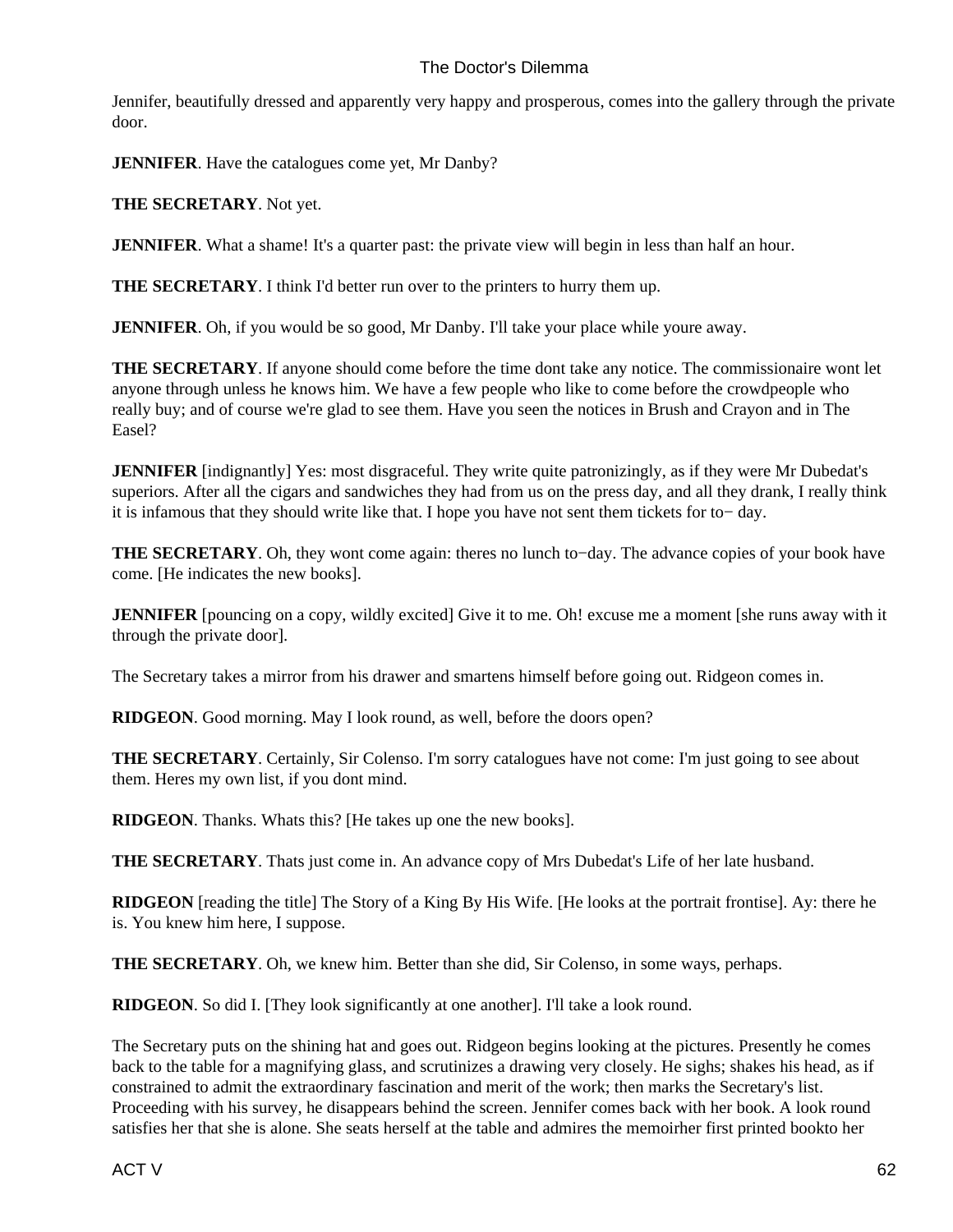heart's content. Ridgeon re−appears, face to the wall, scrutinizing the drawings. After using his glass again, he steps back to get a more distant view of one of the larger pictures. She hastily closes the book at the sound; looks round; recognizes him; and stares, petrified. He takes a further step back which brings him nearer to her.

**RIDGEON** [shaking his head as before, ejaculates] Clever brute! [She flushes as though he had struck her. He turns to put the glass down on the desk, and finds himself face to face with her intent gaze]. I beg your pardon. I thought I was alone.

**JENNIFER** [controlling herself, and speaking steadily and meaningly] I am glad we have met, Sir Colenso Ridgeon. I met Dr Blenkinsop yesterday. I congratulate you on a wonderful cure.

**RIDGEON** [can find no words; makes an embarrassed gesture of assent after a moment's silence, and puts down the glass and the Secretary's list on the table].

**JENNIFER**. He looked the picture of health and strength and prosperity. [She looks for a moment at the walls, contrasting Blenkinsop's fortune with the artist's fate].

**RIDGEON** [in low tones, still embarrassed] He has been fortunate.

**JENNIFER**. Very fortunate. His life has been spared.

**RIDGEON**. I mean that he has been made a Medical Officer of Health. He cured the Chairman of the Borough Council very successfully.

**JENNIFER**. With your medicines?

**RIDGEON**. No. I believe it was with a pound of ripe greengages.

**JENNIFER** [with deep gravity] Funny!

**RIDGEON**. Yes. Life does not cease to be funny when people die any more than it ceases to be serious when people laugh.

**JENNIFER.** Dr Blenkinsop said one very strange thing to me.

**RIDGEON**. What was that?

**JENNIFER**. He said that private practice in medicine ought to be put down by law. When I asked him why, he said that private doctors were ignorant licensed murderers.

**RIDGEON**. That is what the public doctor always thinks of the private doctor. Well, Blenkinsop ought to know. He was a private doctor long enough himself. Come! you have talked at me long enough. Talk to me. You have something to reproach me with. There is reproach in your face, in your voice: you are full of it. Out with it.

**JENNIFER**. It is too late for reproaches now. When I turned and saw you just now, I wondered how you could come here coolly to look at his pictures. You answered the question. To you, he was only a clever brute.

**RIDGEON** [quivering] Oh, dont. You know I did not know you were here.

**JENNIFER** [raising her head a little with a quite gentle impulse of pride] You think it only mattered because I heard it. As if it could touch me, or touch him! Dont you see that what is really dreadful is that to you living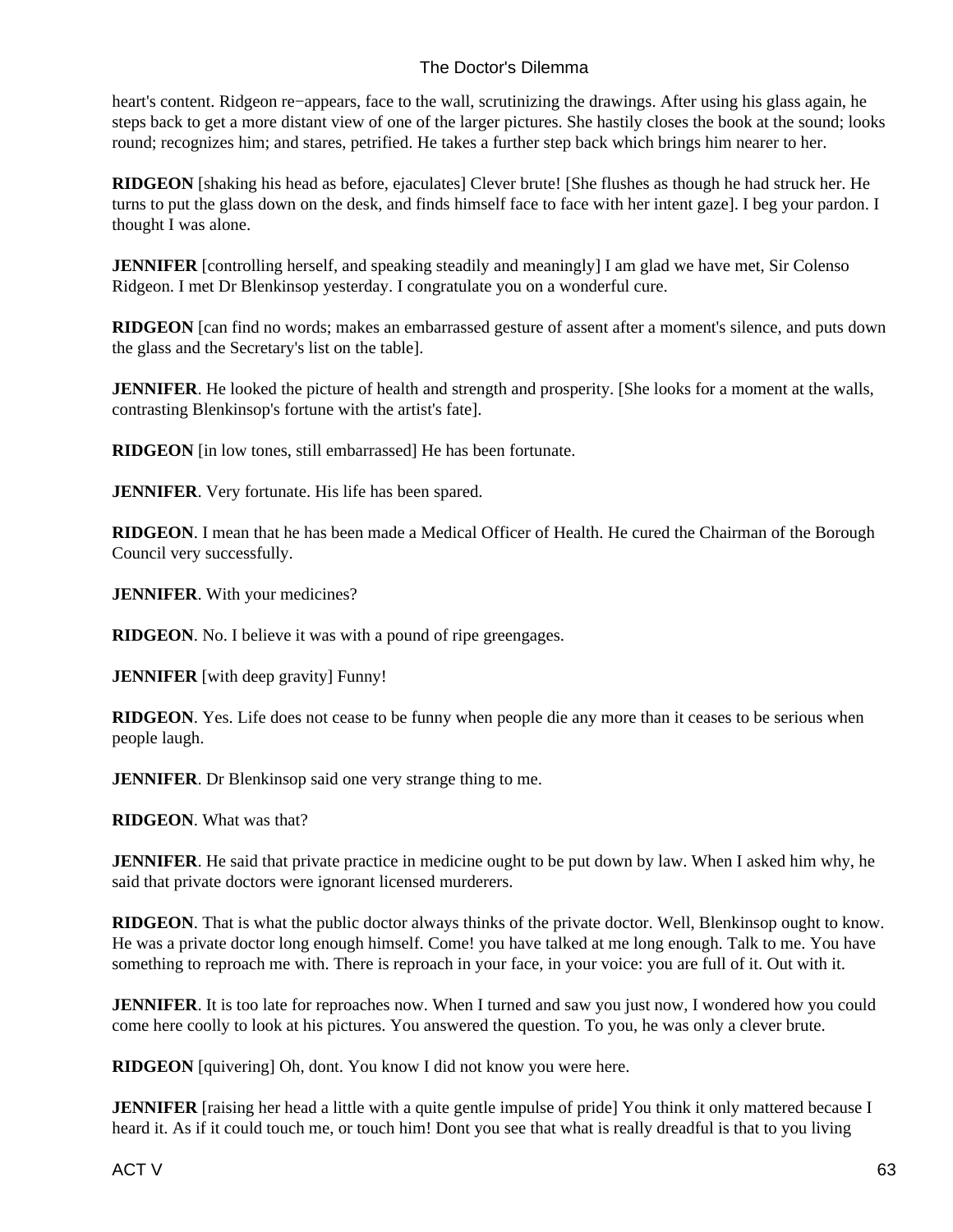things have no souls.

**RIDGEON** [with a sceptical shrug] The soul is an organ I have not come across in the course of my anatomical work.

**JENNIFER**. You know you would not dare to say such a silly thing as that to anybody but a woman whose mind you despise. If you dissected me you could not find my conscience. Do you think I have got none?

**RIDGEON**. I have met people who had none.

**JENNIFER**. Clever brutes? Do you know, doctor, that some of the dearest and most faithful friends I ever had were only brutes! You would have vivisected them. The dearest and greatest of all my friends had a sort of beauty and affectionateness that only animals have. I hope you may never feel what I felt when I had to put him into the hands of men who defend the torture of animals because they are only brutes.

**RIDGEON**. Well, did you find us so very cruel, after all? They tell me that though you have dropped me, you stay for weeks with the Bloomfield Boningtons and the Walpoles. I think it must be true, because they never mention you to me now.

**JENNIFER**. The animals in Sir Ralph's house are like spoiled children. When Mr. Walpole had to take a splinter out of the mastiff's paw, I had to hold the poor dog myself; and Mr Walpole had to turn Sir Ralph out of the room. And Mrs. Walpole has to tell the gardener not to kill wasps when Mr. Walpole is looking. But there are doctors who are naturally cruel; and there are others who get used to cruelty and are callous about it. They blind themselves to the souls of animals; and that blinds them to the souls of men and women. You made a dreadful mistake about Louis; but you would not have made it if you had not trained yourself to make the same mistake about dogs. You saw nothing in them but dumb brutes; and so you could see nothing in him but a clever brute.

**RIDGEON** [with sudden resolution] I made no mistake whatever about him.

**JENNIFER**. Oh, doctor!

**RIDGEON** [obstinately] I made no mistake whatever about him.

**JENNIFER**. Have you forgotten that he died?

**RIDGEON** [with a sweep of his hand towards the pictures] He is not dead. He is there. [Taking up the book] And there.

**JENNIFER** [springing up with blazing eyes] Put that down. How dare you touch it?

Ridgeon, amazed at the fierceness of the outburst, puts it down with a deprecatory shrug. She takes it up and looks at it as if he had profaned a relic.

**RIDGEON**. I am very sorry. I see I had better go.

**JENNIFER** [putting the book down] I beg your pardon. I forgot myself. But it is not yet it is a private copy.

**RIDGEON**. But for me it would have been a very different book.

**JENNIFER**. But for you it would have been a longer one.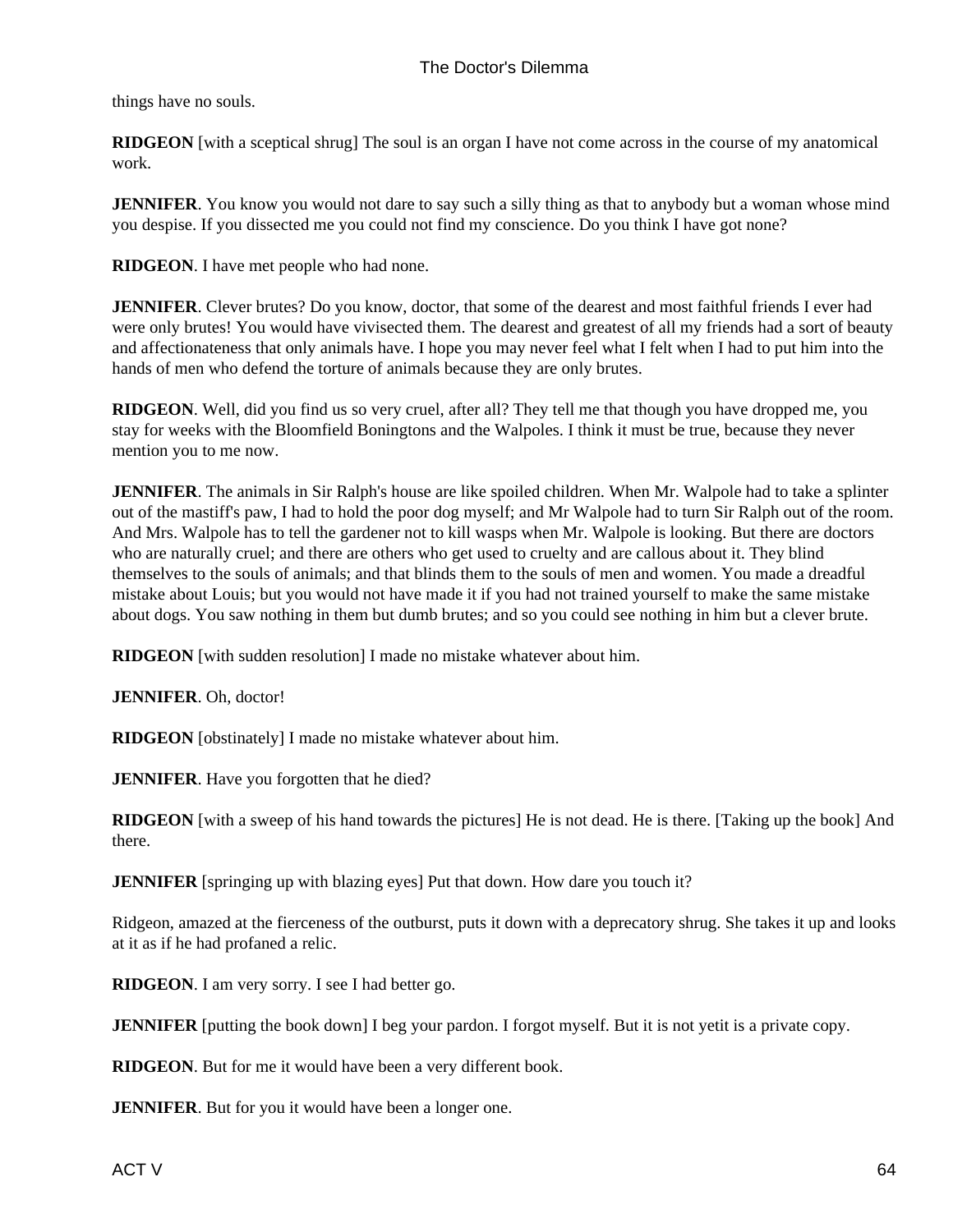**RIDGEON**. You know then that I killed him?

**JENNIFER** [suddenly moved and softened] Oh, doctor, if you acknowledge that if you have confessed it to yourself if you realize what you have done, then there is forgiveness. I trusted in your strength instinctively at first; then I thought I had mistaken callousness for strength. Can you blame me? But if it was really strength if it was only such a mistake as we all make sometimes it will make me so happy to be friends with you again.

**RIDGEON**. I tell you I made no mistake. I cured Blenkinsop: was there any mistake there?

**JENNIFER**. He recovered. Oh, dont be foolishly proud, doctor. Confess to a failure, and save our friendship. Remember, Sir Ralph gave Louis your medicine; and it made him worse.

**RIDGEON**. I cant be your friend on false pretences. Something has got me by the throat: the truth must come out. I used that medicine myself on Blenkinsop. It did not make him worse. It is a dangerous medicine: it cured Blenkinsop: it killed Louis Dubedat. When I handle it, it cures. When another man handles it, it kills sometimes.

**JENNIFER** [naively: not yet taking it all in] Then why did you let Sir Ralph give it to Louis?

**RIDGEON**. I'm going to tell you. I did it because I was in love with you.

**JENNIFER** [innocently surprised] In lo You! elderly man!

**RIDGEON** [thunderstruck, raising his fists to heaven] Dubedat: thou art avenged! [He drops his hands and collapses on the bench]. I never thought of that. I suppose I appear to you a ridiculous old fogey.

**JENNIFER**. But surely I did not mean to offend you, indeed but you must be at least twenty years older than I am.

**RIDGEON**. Oh, quite. More, perhaps. In twenty years you will understand how little difference that makes.

**JENNIFER**. But even so, how could you think that I his wife could ever think of YOU

**RIDGEON** [stopping her with a nervous waving of his fingers] Yes, yes, yes, yes: I quite understand: you neednt rub it in.

**JENNIFER**. But oh, it is only dawning on me now I was so surprised at first do you dare to tell me that it was to gratify a miserable jealousy that you deliberatelyoh! oh! you murdered him.

**RIDGEON**. I think I did. It really comes to that.

 Thou shalt not kill, but needst not strive Officiously to keep alive.

I suppose yes: I killed him.

**JENNIFER**. And you tell me that! to my face! callously! You are not afraid!

**RIDGEON**. I am a doctor: I have nothing to fear. It is not an indictable offense to call in B. B. Perhaps it ought to be; but it isnt.

**JENNIFER**. I did not mean that. I meant afraid of my taking the law into my own hands, and killing you.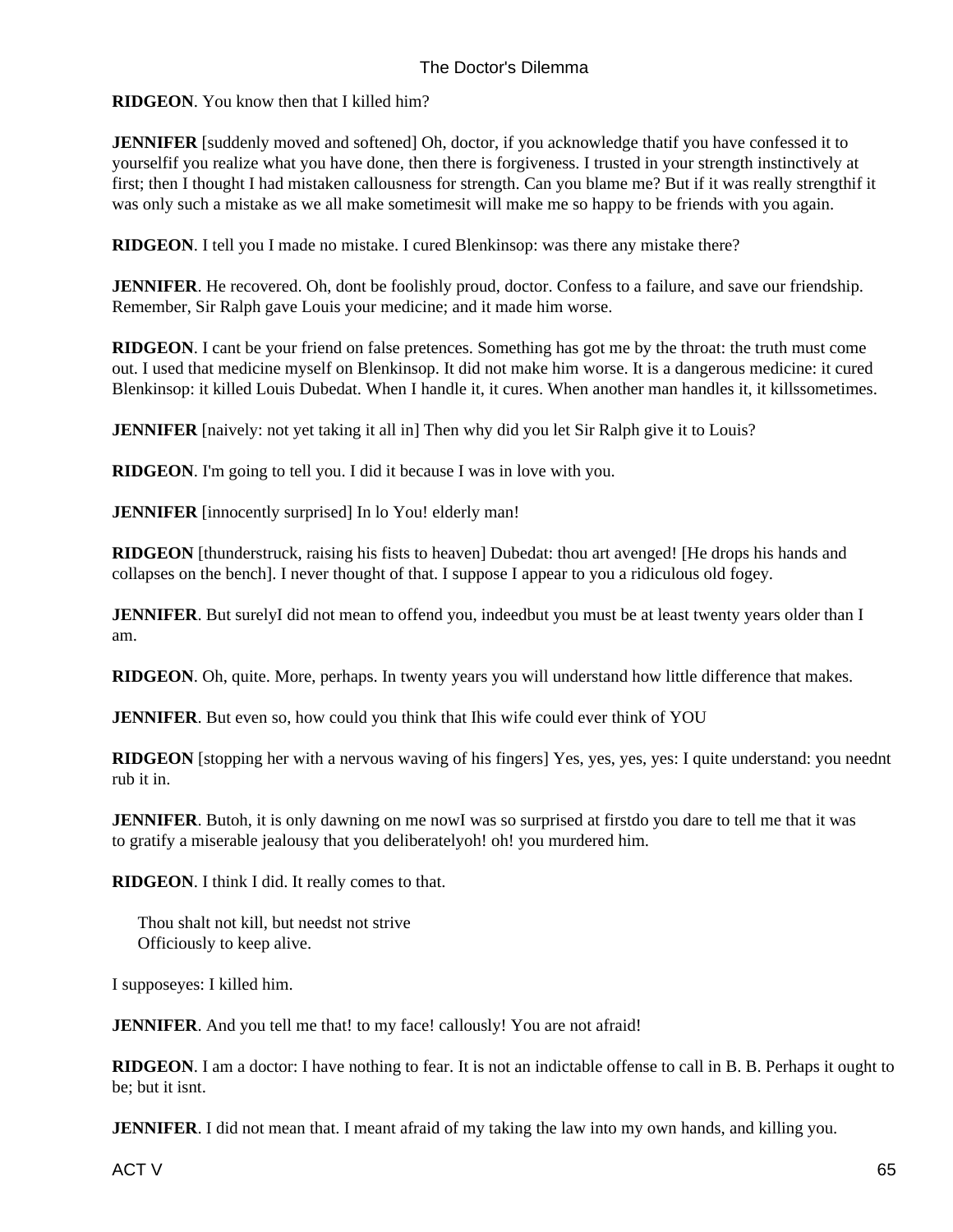**RIDGEON**. I am so hopelessly idiotic about you that I should not mind it a bit. You would always remember me if you did that.

**JENNIFER**. I shall remember you always as a little man who tried to kill a great one.

**RIDGEON**. Pardon me. I succeeded.

**JENNIFER** [with quiet conviction] No. Doctors think they hold the keys of life and death; but it is not their will that is fulfilled. I dont believe you made any difference at all.

**RIDGEON**. Perhaps not. But I intended to.

**JENNIFER** [looking at him amazedly: not without pity] And you tried to destroy that wonderful and beautiful life merely because you grudged him a woman whom you could never have expected to care for you!

**RIDGEON**. Who kissed my hands. Who believed in me. Who told me her friendship lasted until death.

**JENNIFER**. And whom you were betraying.

**RIDGEON**. No. Whom I was saving.

**JENNIFER** [gently] Pray, doctor, from what?

**RIDGEON**. From making a terrible discovery. From having your life laid waste.

#### **JENNIFER**. How?

**RIDGEON**. No matter. I have saved you. I have been the best friend you ever had. You are happy. You are well. His works are an imperishable joy and pride for you.

**JENNIFER**. And you think that is your doing. Oh doctor, doctor! Sir Patrick is right: you do think you are a little god. How can you be so silly? You did not paint those pictures which are my imperishable joy and pride: you did not speak the words that will always be heavenly music in my ears. I listen to them now whenever I am tired or sad. That is why I am always happy.

**RIDGEON**. Yes, now that he is dead. Were you always happy when he was alive?

**JENNIFER** [wounded] Oh, you are cruel, cruel. When he was alive I did not know the greatness of my blessing. I worried meanly about little things. I was unkind to him. I was unworthy of him.

**RIDGEON** [laughing bitterly] Ha!

**JENNIFER**. Dont insult me: dont blaspheme. [She snatches up the book and presses it to her heart in a paroxysm of remorse, exclaiming] Oh, my King of Men!

**RIDGEON**. King of Men! Oh, this is too monstrous, too grotesque. We cruel doctors have kept the secret from you faithfully; but it is like all secrets: it will not keep itself. The buried truth germinates and breaks through to the light.

#### **JENNIFER**. What truth?